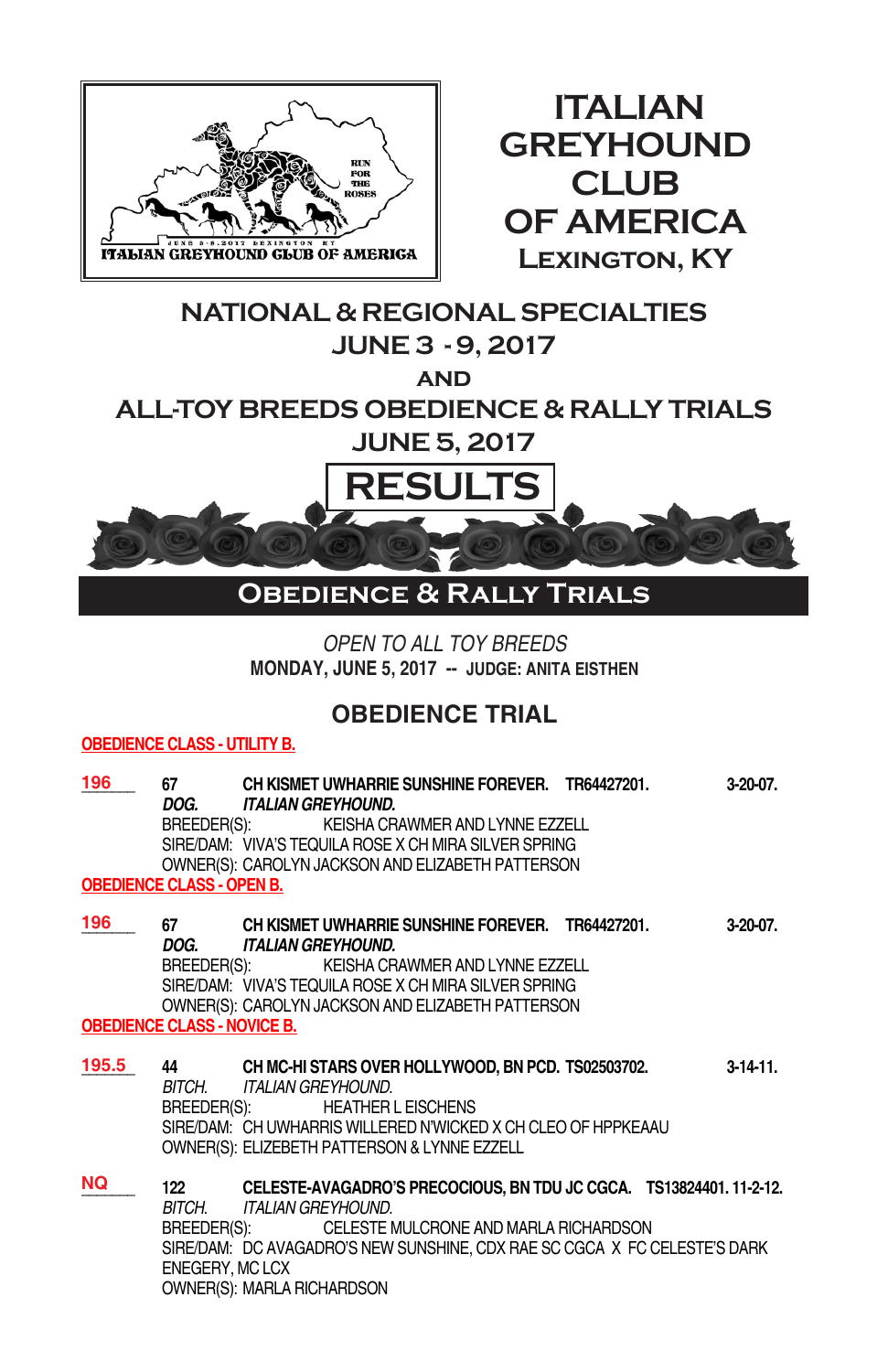#### **OBEDIENCE CLASS - PREFERRED NOVICE.**

- **\_\_\_\_\_\_\_ 69 KISMET UWHARRIE MCDYNAMOCORN, CD RN. TR69375804. 10-16-07.**  *DOG. ITALIAN GREYHOUND.* KIESHA CRAWMER & LYNNE EZZELL SIRE/DAM: VIVA'S TEQUILA ROSE X CH MIRA SILVER SPRING OWNER(S): ELIZABETH PATTERSON & KIESHA CRAWMERY & LYNNE EZZELL **OBEDIENCE CLASS - BEGINNER NOVICE A. 186.5**
- **\_\_\_\_\_\_\_ 14 BIF FC IGRF'S SONGO DI CIOCCOLATA, SC AX MXJ MXF T2B. PAL254735. 6-8-10.**  *BITCH. ITALIAN GREYHOUND.* BREEDER(S): N/A SIRE/DAM: N/A OWNER(S): GREG & JENNIFER BEHRENS **\_\_\_\_\_\_\_ 16 ALFHEIM'S SONGO D'ORO. TS30189901. 2-7-16.**  *BITCH. ITALIAN GREYHOUND.* **NQ 190**
- AVERY MCLEOD, STEPHANIE MCLEOD, ALEXANDRA ERB SIRE/DAM: DC ALFHEIM'S KING OF THE WIND, SC X DC ALFHEIM'S FAT BOTTOMED GIRLS, SC OA OAJ NF OWNER(S): GREG & JENNIFER BEHRENS AND AVERY & STEPHANIE MCLEOD

**OBEDIENCE CLASS - BEGINNER NOVICE B.**

- **\_\_\_\_\_\_\_ 18 LOGOS LUCIA FROM HEAVEN, CGC. TS29197102. 2-17-16.**  *BITCH. ITALIAN GREYHOUND.* SUSAN NOLEN & SHERRY PHILLIPS SIRE/DAM: CH LOGOS ANGEL ENVY X LOGOS COME TO JESUS MEETING OWNER(S): CAROL CLIFTON **192**
- **HIGH SCORING DOG IN REGULAR CLASSES: \_\_\_\_\_\_\_ score: \_\_\_\_\_\_\_\_ 67 196**
	- **HIGH COMBINED UTILITY B & OPEN B:**  $67$ **67 392**

**RALLY TRIAL** 

#### **RALLY CLASS - ADVANCED B.**

**\_\_\_\_ 93 GCH KAOS RED HOT SKY ROCKET IN FLIGHT, RN OA OAJ CGC. TR98796903. 8-12-10.** *DOG. ITALIAN GREYHOUND.* SHAWNA SWANSON AND BLAKE SWANSON SIRE/DAM: GCH HELAYNES RED HOT MINI COOPER X CH KAOS LYNX DYNAMIC DITTO DIVOT OWNER(S):CHRISTINA TERBEEK **\_\_\_\_ 122 CELESTE-AVAGADRO'S PRECOCIOUS, BN TDU JC CGCA. TS13824401. 11-2-12.** *BITCH. ITALIAN GREYHOUND.* BREEDER(S): CELESTE MULCRONE AND MARLA RICHARDSON SIRE/DAM: DC AVAGADRO'S NEW SUNSHINE, CDX RAE SC CGCA X FC CELESTE'S DARK ENEGERY, MC LCX OWNER(S):MARLA RICHARDSON **RALLY CLASS - NOVICE A. \_\_\_\_ 14 BIF FC IGRF'S SONGO DI CIOCCOLATA, SC AX MXJ MXF T2B. PAL254735. 6-8-10.**  *BITCH. ITALIAN GREYHOUND.* BREEDER(S):<br>SIRE/DAM: N/A OWNER(S): GREG & JENNIFER BEHRENS **\_\_\_\_ 16 ALFHEIM'S SONGO D'ORO. TS30189901. 2-7-16.** *BITCH. ITALIAN GREYHOUND.* AVERY MCLEOD, STEPHANIE MCLEOD, ALEXANDRA ERB SIRE/DAM: DC ALFHEIM'S KING OF THE WIND, SC X DC ALFHEIM'S FAT BOTTOMED GIRLS, SC OA OAJ NF OWNER(S):GREG & JENNIFER BEHRENS AND AVERY & STEPHANIE MCLEOD **86 NQ 90 90**

- **\_\_\_\_ 127 BUDDY BEAR BELLA ROXY TS23559802. 10-6-14.** *DOG. YORKSHIRE TERRIER.*  BREEDER(S): ELAINE ZIPP & RICHARD ZIPP SIRE/DAM BEAR, BEAR X BELLAAND CJ'S LITTLE LADY LIZZY OWNER(S):CHERY A YELCH **RALLY CLASS - NOVICE B. 96**
- **\_\_\_\_ 18 LOGOS LUCIA FROM HEAVEN, CGC. TS29197102. 2-7-16.** *BITCH. ITALIAN GREYHOUND*. SUSAN NOLEN & SHERRY PHILLIPS SIRE/DAM: CH LOGOS ANGEL ENVY X LOGOS COME TO JESUS MEETING OWNER(S):CAROL CLIFTON<br>44 CH MC-HI STARS **\_\_\_\_ 44 CH MC-HI STARS OVER HOLLYWOOD, BN PCD. TS02503702. 3-14-11.** *BITCH. ITALIAN GREYHOUND.* BREEDER(S): HEATHER L EISCHENS SIRE/DAM: CH UWHARRIS WILLERED N'WICKED X CH CLEO OF HPPKEAAU OWNER(S):ELIZEBETH PATTERSON & LYNNE EZZELL **91 95**

 **HIGH SCORING ITALIAN GREYHOUND IN RALLY: 44 score: 95** 

## **4-6 Mo. Beginner Puppy (National only)**

### **TUESDAY, JUNE 6 Judge: Andrea Bradford, MD**

**\_\_\_\_ 105 SHANNARA'S MAGI MELCHIOR.** (DOG) **TS32672701. 12-9-16.** BREEDER(S): RONDA PORRAS AND CHELSEA JAMES SIRE/DAM: GCH CH RAINDANCE DARKNESS FALLS X GCH CH RAINDANCE COMMANDING CURVE OWNER(S):RONDA PORRAS **\_\_\_\_ 32 WHISPERUN ONLY LIVE ONCE.** (BITCH) **TS32966402 12-9-16.** BREEDER(S): KAREN L GIBSON SIRE/DAM: CH GCH PIASON'S BILLY FLYNN X CH WHISPERUN SMOKE ON THE WATER OWNER(S):KAREN L GIBSON **\_\_\_\_ 153 RHAMAH LINO.** (DOG) **TS33281302. 12-9-16.** BREEDER(S): MARY MARLOWE SIRE/DAM: RHAMAH BENVENUTO X RHAMAH TUTTI FRUTTI OWNER(S):MARY MARLOWE **\_\_\_\_ 144 VOICI IF I CAN DREAM AT GRACELAND.** (BITCH) **TS33472602. 1-19-17.** BREEDER(S): JACKIE MCNEIL AND LAYLE GRIFFIOEN SIRE/DAM: VOICI DESIGNER DENIM X VOICI LILACS IN BLOOM OWNER(S):JACKIE MCNEIL \_\_\_\_ **190 SHANNARA'S SANCTA MARIA.**(BITCH) **TS32672702. 12-9-16.** BREEDER(S): RONDA PORRAS AND CHELSEA JAMES SIRE/DAM: GCH CH RAINDANCE DARKNESS FALLS X GCH CH RAINDANCE COMMANDING CURVE OWNER(S):RONDA PORRAS **AB**

**BEST 4-6 MONTH PUPPY: \_\_\_\_\_\_\_\_ 144**

BEST OF OPPOSITE SEX 4-6 MONTH PUPPY:  $\frac{105}{200}$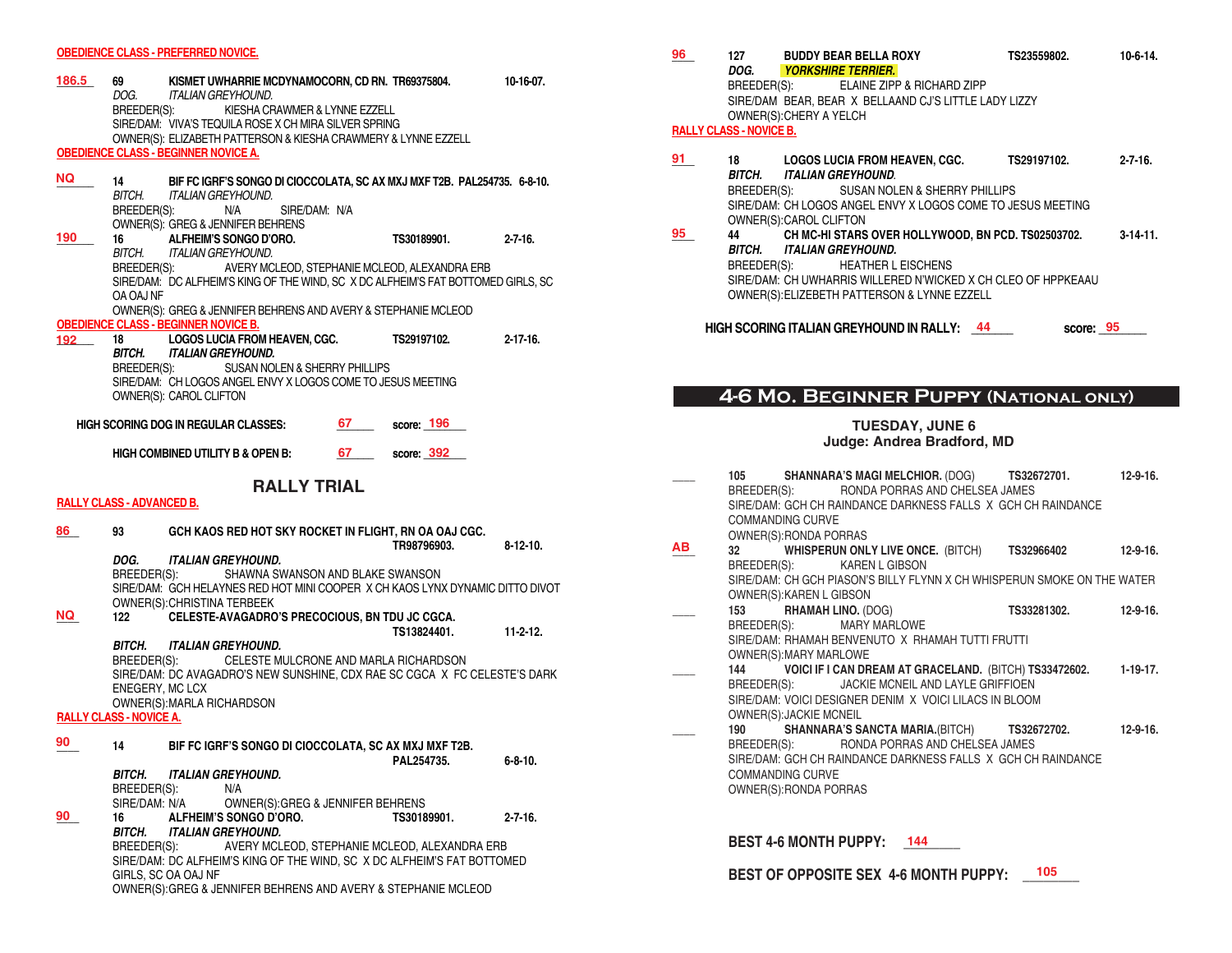## **Junior Showmanship**

 **TUESDAY, JUNE 6 - Judge: Andrea Bradford, MD FRIDAY, JUNE 9 - Judge: Carol Smith**

#### **NAT. REG. 6/6 6/9 ITALIAN GREYHOUND - JUNIOR SHOWMANSHIP: OPEN JUNIOR.**

**3 2**

**\_\_\_\_ \_\_\_\_ 107 DUSKS AS YOU WISH. TS30407001. 5-30-16.** BREEDER(S): LAURA VAUGHT SIRE/DAM: GCH CH MARCHWIND SPECIAL ACRES CRÈME BRULEE X CH DUSKS BLOOMING JOLAN OWNER(S):LAURA VAUGHT AND YOLANDA CUNNINGHAM AND WINTER PAGONA **JR HANDLER: WINTER PAGONA #25459725001 ITALIAN GREYHOUND - JUNIOR SHOWMANSHIP: OPEN SENIOR. \_\_\_\_ \_\_\_\_ 76 SELAH SHANNON'S SILVER SPOONS. TS18923501. 9-4-13. 1 1 1 1**

BREEDER(S): MEREDITH PERSINGER AND DEANNA PERSINGER AND PATRICIA ANDERS SIRE/DAM: CH INTEGRA JUST IN TIME FOR SHADOWLANDS X GCH CH BELCANTO SHAKE ME UP SHANNON

OWNER(S):MEREDITH PERSINGER AND DEANNA PERSINGER AND OLIVIA PERSINGER **JR HANDLER: OLIVIA PERSINGER #43962233001**

**\_\_\_\_ \_\_\_\_ 129 CALIENTE'S MILLION DOLLAR BABY. TR98106302. 5-31-10.** BREEDER(S): PATTY MONTEZ

SIRE/DAM: GRCH CH KAPHRYS YOU'RE SO VAIN X CALIENTE'S ONE FOR THE MONEY OWNER(S):KIM AND OLIVIA HUPP

**JR HANDLER: OLIVIA ROSE HUPP #21421480001 \_\_\_\_ \_\_\_\_ 148 CH KC'S DON'T TICK ME OFF AT ATALI. TS16674103. 2-22-13.** BREEDER(S): CAMILLE BAKKER SIRE/DAM: CH VALENTINO ROCCO X CH KC'S LITTLE BACK DRESS OWNER(S):GARY WINGATE AND MALLORI SEIFERT AND CAMILLE BAKKER **2 AB**

**JR HANDLER: MALLORI SEIFERT #93289948002**

**BEST JUNIOR HANDLER IN SPECIALTY: 76 76 76 76**

## **Sweepstakes**

**Tues., June 5 - National Sweepstakes Judge: Harry Bennett Sat., June 9 - Regional Sweepstakes Judge: Chelsea James** 

#### **NAT. REG. 6/6 6/9 PUPPY SWEEPSTAKES**

### **ITALIAN GREYHOUNDS. SWEEPSTAKES: 6-9 MO. PUPPY DOGS:**

**\_\_\_\_ \_\_\_\_ 39 INFINITI BULLETPROOF AT FERAZI. TS33969302. 11-27-16.** BREEDER(S): KIMBERLY FRENNIER AND BETTY JAERGENSMEYER SIRE/DAM: GCHB CH INFINITI VOICI VOYAGER X CH INFINITI BULLETS N BRACELETS AT AVAGAORO OWNER(S):JUTTA KULIC **2 1** 

**\_\_\_\_ \_\_\_\_ 51 VOICI SILVANI MUSIC OF THE NIGHT. TS32973601. 10-4-16.** LAYLE GRIFFIOEN AND HOLLY HOWARTH SIRE/DAM: GRCH SILVANI VOICI TREADING THE SHADOWS X VOICI BLACK VELVET OWNER(S):HOLLY HOWARTH AND LAYLE GRIFFIOEN<br>3 55 KASHMIR'S PHANTOM DE L'OR **3 4**

**\_\_\_\_ \_\_\_\_ 55 KASHMIR'S PHANTOM DE L'OPERA. TS33867402. 11-21-16.** CELIA WEATHERHEAD AND JEFF & REBECCA ARCH SIRE/DAM: CH INTEGRA'S HIFALUTIN X GCH CH INTEGRA SO HOT I SIZZLE AT KASHMIRE OWNER(S):CELIA WEATHERHEAD AND JEFF & REBECCA ARCH **4 3**

**\_\_\_\_ \_\_\_\_ 75 INFINITI LORENC VODKA & ALIMONY. TS33163901. 9-28-16.** JANEL BECKEL AND KIM & RANDY FRENNIER SIRE/DAM: GCH VALLATA LORENC'S URBAN LEGEND X CH INFINITI LADY STARDUST OWNER(S):TAYLOR BARNES AND KIM & RANDY FRENNIER **\_\_\_\_ 87 INFINITI ALWAYS ON MY MIND. TS33163902. 9-28-16.**  KIM & RANDY FRENNIER AND JANET BECKETT SIRE/DAM: GCH VALLATA LORENC'S URBAN LEGEND X CH INFINITI LADY STARDUST OWNER(S):KIMBERLY FRENNIER<br>2 109 INFINITI WI **\_\_\_\_ \_\_\_\_ 109 INFINITI WIZARDS AND WITCHCRAFT. TS33969305. 11-27-16.**  BETTY JAERGENSMEYER AND KIMBERLY FRENNIER SIRE/DAM: GCHB CH INFINITI VOICI VOYAGER X CH INFINITI BULLETS N BRACELETS AT AVAGAORO OWNER(S):LAURA VAUGHT AND KIMBERLY FRENNIER<br>AB 133 INFINITTI RED RANGER AT HON **\_\_\_\_ \_\_\_\_ 133 INFINITTI RED RANGER AT HONORE. TS33969303. 11-27-16.** BREEDER(S): BETTY JOERGENSMAYER AND KIMBERLY FRENNIER SIRE/DAM: GCHBCH INFINITI VOICI VOYAGER X INFINITI BULLETS N BRACKETS OWNER(S):CAROL P. SMITH **\_\_\_\_ 151 RHAMAH LINO. TS33281302. 12-9-16.** BREEDER(S): MARY MARLOWE SIRE/DAM: RHAMAH BENVENUTO X RHAMAH TUTTI FRUTTI OWNER(S):MARY MARLOWE **ITALIAN GREYHOUNDS. SWEEPSTAKES: 9-12 MO. PUPPY DOGS: \_\_\_ 11 BELLAGIO SOUTHERN TIDE. TS31404803. 7-7-16.** KRISTI CROUCH & CONSTANCE MOOTHART SIRE/DAM: GCH ALFHEIM'S THIEF OF TIME X RAZZO BELLAGIO HEY GIRRRL OWNER(S):KRSITI CROUCH<br>33 CH M **\_\_\_\_ 33 CH MAPLEWOOD'S INVINCIBLE. TS32950103. 8-18-16.** BREEDER(S): MARCY CATON SIRE/DAM: GCHG MAPLEWOOD'S THE NEXT BIG THING X MAPLEWOOD'S I WILL DAZZLE YOU. OWNER(S):MARCY CATON<br>AB 47 LOG **\_\_\_\_ \_\_\_\_ 47 LOGOS THE MARK OF ST. ROCH. TS32354512. 6-30-16.** SAMUEL PHILLIPS SIRE/DAM: CH LOGOS THE BIBLE JESUS READ X LOGOS DREAMING OF A WHITE CHRISTMAS. OWNER(S):MARY JO SMITH **\_\_\_\_ \_\_\_\_ 71 CH LA PLAGEARGOS ALL THROUGH THE NIGHT. TS30959503. 7-11-16.** BREEDER(S): ANNETTE MCCARTHY AND JUSTIN FLOSI SIRE/DAM: GCHB KAOS RED HOT SKY ROCKET IN FLIGHT, RN NA OAJ CGC X GCHS LA PLAGE RENDEZVOUS AT KC OWNER(S): JUSTIN FLOSI AND ANNETTE MCCARTHY<br>**AB** 121 MICCI BARNES NEED FOR SPI **\_\_\_\_ \_\_\_\_ 121 MICCI BARNES NEED FOR SPEED. TS31471005. 9-3-16.** MARY ELIZABETH SEAWRIGHT SIRE/DAM: CH MARCHWIND PEWTER X CH AMAYLA'S ISABELLA PICCOLINA FIORE, CA OWNER(S):TAYLOR BARNES **\_\_\_\_ \_\_\_\_ 123 VOICI ARTISTIC LICENSE. TS31190001. 8-11-16.** BREEDER(S): LAYLE GRIFFIOEN SIRE/DAM: CH VOICI DESIGNER DENIM X CH TERRA PAVON VOICI WISH UPON A STAR OWNER(S):LAYLE GRIFFIOEN<br>3 163 ALURA **\_\_\_\_ \_\_\_\_ 163 ALURA WARWICK THUNDER DOWN UNDER FOR CLOVELLY. TS31159403. 6-16-16.** BREEDER(S): LYNN PARTRIDGE SIRE/DAM: CH MARCHWIND PEWTER X GCHB DC WARWICK'S VIOLET BLUE AT MARCH WIND, SC OWNER(S):LYNN PARTRIDGE AND ADAM DAVIDSON AND ANDREA REID **AB AB**  $1<sup>2</sup>$ **AB AB 3 AB 4 AB 1 1 AB AB AB 2 3**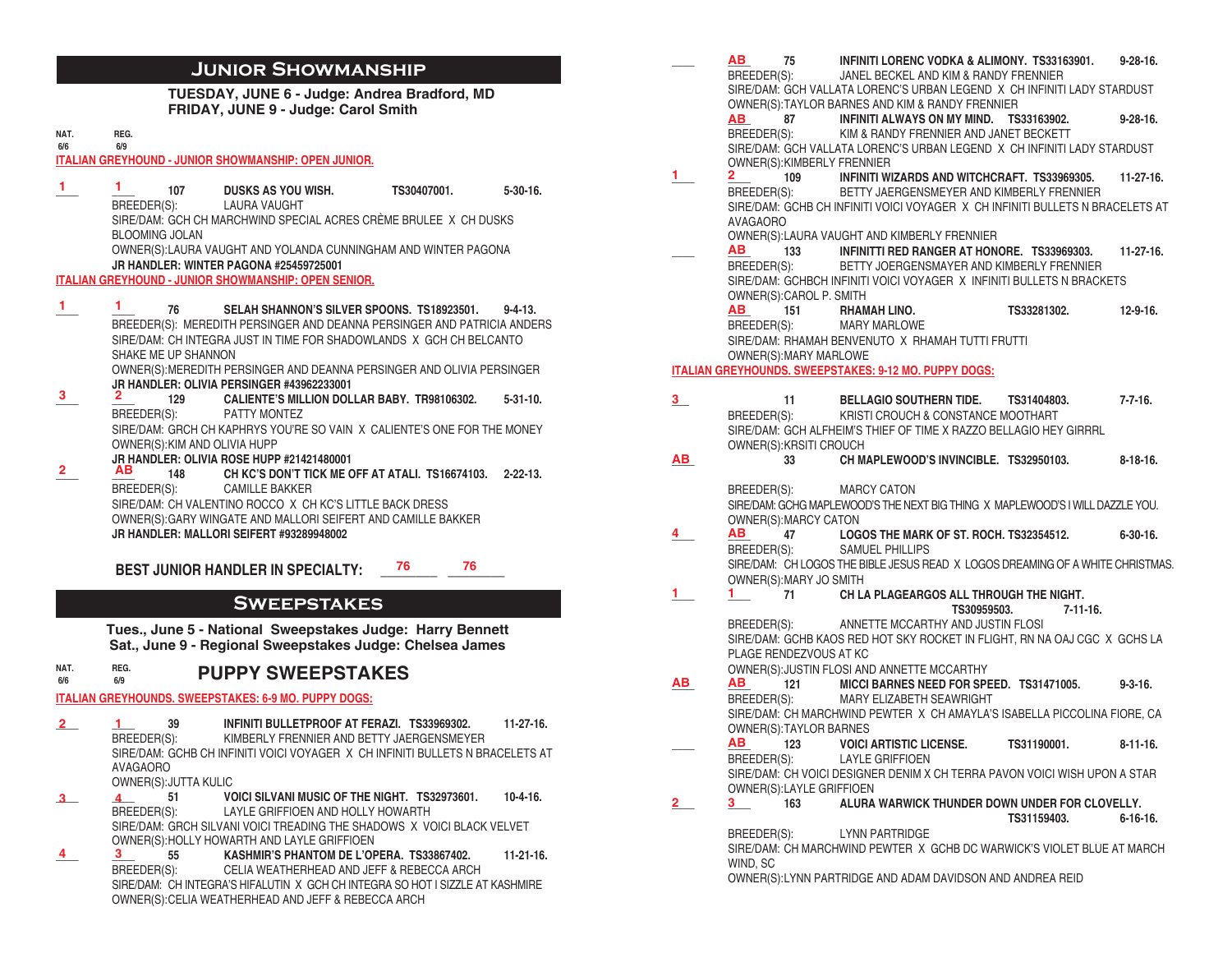**\_\_\_\_ 167 BELLAGIO SOUTHERN TIDE. TS31404803. 7-7-16.** BREEDER(S): KRISTI CROUCH & CONSTANCE MOOTHART SIRE/DAM: GCH ALFHEIM'S THIEF OF TIME X RAZZO BELLAGIO HEY GIRRRL OWNER(S):KRISTI CROUCH **ITALIAN GREYHOUNDS. SWEEPSTAKES: 12-15 MO. JUNIOR DOGS: \_\_\_\_ \_\_\_\_ 59 CH KASHMIR'S FLASH FIRE. TS31153001. 5-24-16.** BREEDER(S): CELIA WEATHERHEAD AND JEFF & REBECCA ARCH SIRE/DAM: GCHS CH KASHMIR'S INVITATION TO TANGO X GCH CH INTEGRA SO HOT I SIZZLE AT KASHMIR OWNER(S):CELIA WEATHERHEAD AND JEFF & REBECCA ARCH **\_\_\_\_ \_\_\_\_ 61 KASHMIR'S RIVERBOAT GAMBLER. TS30460201. 5-26-16.** BREEDER(S): CELIA WEATHERHEAD AND JEFF & REBECCA ARCH SIRE/DAM: GCH CH INFINITI SERIOUS MOONLIGHT X GCH CH KASHMIR'S WANTON WOMAN OWNER(S):CELIA WEATHERHEAD AND JEFF & REBECCA ARCH<br>3 107 **DUSKS AS YOU WISH.** TS3040 **\_\_\_\_ \_\_\_\_ 107 DUSKS AS YOU WISH. TS30407001. 5-30-16.** BREEDER(S): LAURA VAUGHT SIRE/DAM: GCH CH MARCHWIND SPECIAL ACRES CRÈME BRULEE X CH DUSKS BLOOMING JOLAN OWNER(S):LAURA VAUGHT AND YOLANDA CUNNINGHAM AND WINTER PAGONA **\_\_\_\_ 169 INFINITI MOONLIGHT ADAGIO TS31786605. 6-2-16.** BREEDER(S): KIM FRENNIER AND RANDY FRENNIER AND MEREDITH MANNING SIRE/DAM: GCH CH INFINITI SERIOUS MOONLIGHT X GCH CH LAKESIDE-FOURIG YOU'RE SO VAIN OWNER(S):CAROL NILLES **ITALIAN GREYHOUNDS. SWEEPSTAKES: 15-18 MO. JUNIOR DOGS: \_\_\_\_ \_\_\_\_ 29 CH LOGOS SWEET HOME ALABAMA. TS29197103. 2-17-16.** SUSAN NOLEN AND SHERRY PHILLIPS SIRE/DAM: CH LOGOS ANGEL ENVY X LOGOS COME TO JESUS MORNING OWNER(S):SUSAN NOLEN **\_\_\_\_ \_\_\_\_ 43 CH AMAYLA'S NEXT EVOLUTION. TS29602501. 2-29-16.** BREEDER(S): AMY WISE SIRE/DAM: GCH MARCHWINDS SPECIAL ACREA CREMEM BRULEE X AMAYLA'S I CHOOSE YOU OWNER(S):AMY WISE AND KAYLA WISE **\_\_\_\_ \_\_\_\_ 99 GCHCH REGALLUST ROCKSTAR OF INFINITI. TS29686701. 1-5-16. RENIE AND DOUG CONRAD TS29686701. 1-5-16.** BENIE AND DOUG CONRAD SIRE/DAM: GCHBCH INFINITI VOICI VOYAGER X CH REGALLUST ATHENA OF VOICI OWNER(S):RENIE A. CONRAD AND KIM FRENNIER **\_\_\_\_ \_\_\_\_ 125 VOICI RED SUN RISING. TS31065401. 5-6-16.** BREEDER(S): LAYLE GRIFFIOEN SIRE/DAM: CH VOICI AEGEAN BLUE X CH VOICI ROMAN HOLIDAY OWNER(S):LAYLE GRIFFIOEN **ITALIAN GREYHOUNDS. SWEEPSTAKES: 18-24 MO. DOGS: \_\_\_\_ \_\_\_\_ 73 CH ALURA MARCHWIND VICTOR BY WARWICK. TS28465603. 11-29-16.** BREEDER(S): DAVID JOHNSON AND LOIS MARCH AND LYNN PARTRIDGE SIRE/DAM: CH MARCHWIND PEWTER X GCHB DC WARWICK'S VIOLET BLUE AT MARCH WIND,SC OWNER(S):LOIS MARCH **\_\_\_\_ \_\_\_\_\_ 97 CH REGALLUST SANTORINI OF VOICI. TS29502302. 11-23-15.** RENIE AND DOUG CONRAD SIRE/DAM: GCHP CH VOICI ISLAND OF MYKONOS X CH REGALLUST DAGNY THE BLONDE BOMBSHELL **2**  $4$   $3$   $2$ **2 3 1 3 3 2 2 1 1 4 4 AB AB 2 1**

OWNER(S):RENIE AND DOUG CONRAD

**\_\_\_\_ \_\_\_\_ 135 CH HONORE'S MAYBE MONDAY. TS29620901. 10-02-16.** CAROL P. SMITH SIRE/DAM: ANVI STEELMAN X CH HONORE'S FINDING FOREVER OWNER(S):CAROL P. SMITH **ITALIAN GREYHOUNDS. SWEEPSTAKES: 6-9 MO. PUPPY BITCHES: \_\_\_\_ 8 CH PARRIS TOTUGA ECLIPSE. TS25748701. 4-16-15.** BREEDER(S): MS MICHELLE M PARRIS SIRE/DAM: GCH FIORE LORENA GIMME GUMBO AT PEEK'S BAYOU X GCHS CALIENTE TORTUGA TREASURE IN PARRIS OWNER(S):MICHELLE M PARRIS<br>AB 32 WHISPER **\_\_\_ 32 WHISPERUN ONLY LIVE ONCE. TS32966402 12-9-16. B** JOLENE DAVIS SIRE/DAM: CH GCH PIASON'S BILLY FLYNN X CH WHISPERUN SMOKE ON THE WATER OWNER(S):KAREN L GIBSON **\_\_\_\_ 66 INTEGRA'S PEARL OF JOY. TS326515605. 11-29-16.** MARK LUCAS AND TIMOTHY CATTERSON SIRE/DAM: CH INTEGRA'S HIFALUTIN X GCH CH INTEGRA MAJA SCATTERED PEARLS OWNER(S):JACKIE HARDWICKE AND SANDRA REEVE **\_\_\_\_ \_\_\_\_ 100 KASHMIR'S DIVINITY. TS33867401. 11-21-16**. CELIA WEATHERHEAD AND JEFF & REBECCA ARCH SIRE/DAM: CH INTEGRA'S HIFALUTIN X GCH CH INTEGRA SO HOT I SIZZLE AT KASHMIRE OWNER(S):CELIA WEATHERHEAD AND JEFF & REBECCA ARCH **\_\_\_\_ \_\_\_\_ 116 VOICI SILVANI SPIRIT OF THE NIGHT. TS32973602. 10-4-16.**  LAYLE GRIFFIOEN & HOLLY HOWARTH SIRE/DAM: GCH CH SILVANI VOICI TREADING THE SHADOWS X VOICI BLACK VELVET OWNER(S): ANNE EVANS & LAYLE GRIFFIOEN<br>AB 172 HONORE'S ESPERANZA **\_\_\_\_ \_\_\_\_ 172 HONORE'S ESPERANZA TS33758101. 12-6-16.**  CAROL P. SMITH SIRE/DAM: CH HONORE'S MAYBE MONDAY X GCH HONORE'S I AM…SASHA FIERCE OWNER(S):CAROL P. SMITH **\_\_\_\_ \_\_\_\_ 174 HONORE'S MILAGROS. TS33758102. 12-06-16.**  CAROL P. SMITH SIRE/DAM: CH HONORE'S MAYBE MONDAY X GCH HONORE'S I AM…SASHA FIERCE OWNER(S):CAROL P. SMITH **\_\_\_\_ \_\_\_\_ 210 INFINITY STARS FELL ON ALABAMA. TS33969304. 11-27-16.**  BETTY JAERGENSMEYER AND KIMBERLY FRENNIER SIRE/DAM: GCHB CH INFINITI VOICI VOYAGER X CH INFINITI BULLETS N BRACELETS AT AVAGAORO OWNER(S):SUSAN NOLEN AND KIM FRENNIER<br>1 222 INTEGRA'S CASCADE OI **\_\_\_\_ \_\_\_\_ 222 INTEGRA'S CASCADE OF PEARLS. TS32615601. 11-29-16.** MARK L UCAS & TIMOTHY CATTERSON SIRE/DAM: CH INTEGRA'S HIFALUTIN X GCH CH INTEGRA MAJA SCATTERED PEARLS OWNER(S):MARK L UCAS & TIMOTHY CATTERSON **ITALIAN GREYHOUNDS. SWEEPSTAKES: 9-12 MO. PUPPY BITCHES: \_\_\_ 24 BELLAGIO BEJEWELED. TS32132001. 8-30-16.** KRISTY CROUCH & CONSTANCE MOOTHART SIRE/DAM: BO-BETT'S BOLD BEIBER X RAZZO BELLAGIO FANTABULISTIC OWNER(S):KRISTI CROUCH<br>26 CASU **\_\_\_ \_\_\_ 26 CASUN I AINT LOOKIN FOR TROUBLE. TS31673802. 6-14-16.** LISA BURKE & TERISA KANGAS SIRE/DAM: GCHS CH DEERFIELD'S LOCAL HERO X GCH CH UWHARRIE KISMET TANTALIZING FAME OWNER(S):LISA BURKE & TERISA KANGAS **\_\_\_ \_\_\_ 28 CASON CAPUCINE EYE CANDY. TS31673801. 6-14-16.** LISA BURKE & TERISA KANGAS SIRE/DAM: GCHS CH DEERFIELD'S LOCAL HERO X GCH CH UWHARRIE KISMET TANTALIZING FAME OWNER(S):LISA BURKE & TERISA KANGAS **1 AB AB AB AB 3 2 4 AB 2 AB 4 3 1 1 4 3**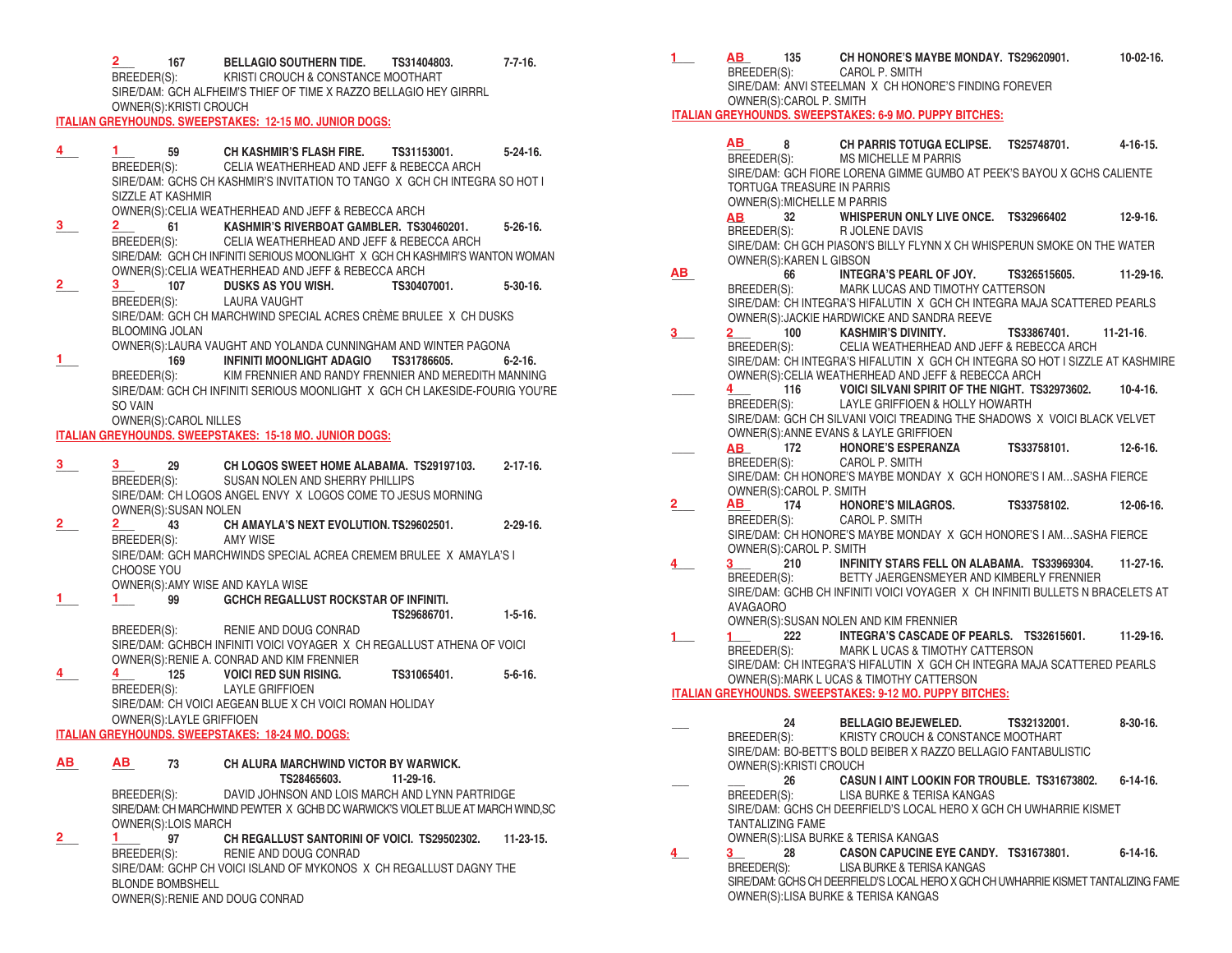**\_\_\_ \_\_\_ 56 PIASON'S GIRL FROM IPANEMA. TS31419002. 8-12-16.** SHARON L. MCKAY SIRE/DAM: CH PIASON'S ROCKET MAN X CH PIASON'S CELTIC WOMAN OWNER(S): SHARON L. MCKAY<br>92 PIASON **\_\_\_\_ \_\_\_\_ 92 PIASON SKIDI'S BELLE STAR. TS31419005. 8-12-16.** BREEDER(S): SHARON MCKAY SIRE/DAM: CH PIASON'S ROCKET MAN X CH PIASON'S CELTIC WOMAN OWNER(S):REV. T. SCOTT KENEDA AND ANGELA KENEDA AND SHARON MCKAY **\_\_\_\_ \_\_\_\_ 114 ALURA WARWICK SWEET CAROLINE. TS31159402. 6-16-16.** BREEDER(S): DAVID JOHNSON AND LOIS MARCH AND LYNN PARTRIDGE SIRE/DAM: CH MARCHWIND PEWTER X GCHB DC WARWICK'S VIOLET BLUE AT MARCH WIND, SC OWNER(S):LYNN PARTRIDGE AND SCOTT PARTRIDGE **\_\_\_\_ 126 FERAZI GDM TITANIA AT JAROS TS31051601. 6-18-16.** BREEDER(S): JUTTA KULIC AND DEE SNOBLE SIRE/DAM: GCH RAINDANCE DARKNESS FALLS X GCHG GDM ZENYATTA AT LAKESIDE OWNER(S):MR JAMES R. STEELE JR AND MRS. JUTTA KULIC<br>4 150 BELLAGIO BEJEWELED. **\_\_\_\_ 150 BELLAGIO BEJEWELED. TS32132001. 8-30-16.** KRISTY CROUCH & CONSTANCE MOOTHART SIRE/DAM: BO-BETT'S BOLD BEIBER X RAZZO BELLAGIO FANTABULISTIC OWNER(S):KRISTI CROUCH<br>156 | A PI **\_\_\_\_ \_\_\_\_ 156 LA PLAGES CHARMING MINX AT KAOS. TS30959502. 7-11-16.** ANNETTE MCCARTHY AND TAWN SINCLAIR AND JUSTIN FLOSI AND WENDY HESTERLY SIRE/DAM: GCHB CH KAOS RED HOT SKY ROCKET IN FLIGHT, RN OA AXJ X GCHS CH LA PLAGE RENDEZVOUS AT KC OWNER(S):SHAWNA SWANSON AND CHRISTINA TERBEEK **\_\_\_\_ \_\_\_\_ 168 VOICI SWEET ISADORA. TS31190003. 8-11-16.** MRS KAREN L. GIBSON & LAYLE GRIFFIOEN SIRE/DAM: CH VOICI DESIGNER DENIUM X CH TERRA PAVAN VOICI WISH UPON A STAR OWNER(S):CINDY J. PETERSEN & LAVINE W. PETERSEN & LAYLA GRIFFIOEN **\_\_\_\_ 176 PINNACLE THRILL SEEKER AT MARCHWIND. TS31663104. 9-04-16.** BREEDER(S): JUSTIN C SMITHEY SIRE/DAM: MARCHWIND THRILLER X APPRAXIN INDIAN ARTIFACT OWNER(S):NICOLE GRISWOLD **178 MARCHWIND RUBINI HAPPY WIFE HAPPY LIFE. TS30565901. 6-13-16.**<br>S): LOIS MARCH BREEDER(S): SIRE/DAM: MARCHWIND PEWTER X MARCHWIND ORCHID OF YANG'E OWNER(S):NICOLE GRISWOLD **\_\_\_\_ \_\_\_\_ 184 MICCI'S TWO FOR THE SHOW TS31471004. 9-3-16.** BREEDER(S): MARY ELIZABETH SEAWRIGHT SIRE/DAM: CH MARCHWIND PEWTER X CH AMAYLA'S ISABELLA PICCOLINA FIORE OWNER(S):LIBBY SEAWRIGHT **ITALIAN GREYHOUNDS. SWEEPSTAKES: 12-15 MO. JUNIOR BITCHES: \_\_\_\_ 6 LADYDAY ARTPOP OF WINDWATER. TS33130601. 03-08-16.** BREEDER(S): MICHELE BATEMAN SIRE/DAM: UWHARRIE EL PASO X LADYDAY SANDMIST FOREVER OWNER(S):SHAUNA GRAY **\_\_\_ \_\_\_ 20 ANDAUER STRING OF PEARLS. TS29947001. 5-2-16.** BREEDER(S): KAREN L GIBSON SIRE/DAM: CH ANDAUER FIGHT FIRE WITH FIRE X CH PIASON'S JITTERBUG OWNER(S) KAREN L GIBSON **\_\_\_\_ \_\_\_\_ 72 INFINITI GOLDEN DREAMS WANT NOT NEED. TS31786603. 6-2-16.** BREEDER(S): KIM FRENNIER AND RANDY FRENNIER AND MEREDITH MANNING SIRE/DAM: GCH CH INFINITI SERIOUS MOONLIGHT X GCH CH LAKESIDE-FOURIG YOURE SO VAIN OWNER(S):EMMY LU HANLEY **2 1 1 2 3 4 AB AB AB 4 3**

**\_\_\_\_ \_\_\_\_ 82 ISLE AU VIEW MAPLEWOOD PINK DIAMONDS. TS30713802. 4-25-16.** MARY ANNE COUSINS SIRE/DAM: GCHG CH MAPLEWOOD'S THE NEXT BIG THING X MAPLEWOOD MIAMI MOONSTONE OWNER(S):MARY ANNE COUSINS AND MARCY CATON<br>AB 96 KASHMIR'S VOODOO QUEEN. **\_\_\_\_ \_\_\_\_ 96 KASHMIR'S VOODOO QUEEN. TS30460202. 5-26-16.** CELIA WEATHERHEAD AND JEFF & REBECCA ARCH SIRE/DAM: GCH CH INFINITI SERIOUS MOONLIGHT X GCH CH KASHMIR'S WANTON WOMAN OWNER(S):CELIA WEATHERHEAD AND JEFF & REBECCA ARCH<br>2 98 KASHMIR'S FMBFR **2 12 1331 <b>98 KASHMIR'S EMBER.** TS31153002. 5-24-16.<br>BREEDER(S): CELIA WEATHERHEAD AND JEFF & REBECCA ARCH CELIA WEATHERHEAD AND JEFF & REBECCA ARCH SIRE/DAM: GCHS CH KASHMIR'S INVITATION TO TANGO X GCH CH INTEGRA SO HOT I SIZZLE AT KASHMIR OWNER(S):CELIA WEATHERHEAD AND JEFF & REBECCA ARCH<br>1 104 **ANDAUER TOO DARN HOT AT LORAC. \_\_\_\_ \_\_\_\_ 104 ANDAUER TOO DARN HOT AT LORAC. TS29947002. 5-2-16.** BREEDER(S): KAREN GIBSON SIRE/DAM: CH ANDAUER FIGHT FIRE WITH FIRE X CH PIASON'S LITTER BUG OWNER(S):CAROL WIEDMER AND KAREN GIBSON<br>232 INFINITI STOP AND STARE. **\_\_\_\_ 232 INFINITI STOP AND STARE. TS31786601. 6-2-16.**  KIM AND RANDY FRENNIER SIRE/DAM: GCH INFINITI SERIOUS MOONLIGHT X GCH LAKESIDE FOURIG YOU'RE SO VAIN OWNER(S):KIMBERLY FRENNIER **ITALIAN GREYHOUNDS. SWEEPSTAKES: 15-18 MO. JUNIOR BITCHES: \_\_\_\_ 6 LADYDAY ARTPOP OF WINDWATER. TS33130601. 03-08-16.** MICHELE BATEMAN SIRE/DAM: UWHARRIE EL PASO X LADYDAY SANDMIST FOREVER OWNER(S):SHAUNA GRAY **\_\_\_\_ \_\_\_\_ 60 LA PLAGE ARGOS ANYTHING GOES. TS28988401. 12-22-15.** BREEDER(S): A. MCCARTHY AND J. FLOSI AND T. SINCLAIR SIRE/DAM: GRCHB KAOS RED HOT SKYROCKET IN FLIGHT X GRCHS LA PLAGE RENDEZVOUS AT KC OWNER(S):A. MCCARTHY AND J. FLOSI AND T. SINCLAIR<br>AB 86 UWHARRIF BLUMONT BELL BOOK **\_\_\_\_ \_\_\_\_ 86 UWHARRIE BLUMONT BELL BOOK AND CANDLE. TS28640402. 12-15-15.** BREEDER(S): LYNNE EZZELL AND BETH PATTERSON SIRE/DAM: GCH UWHARRIE KISMET FAMETASTIC X CH MC HI STARS OVER HOLLYWOOD OWNER(S):LYNNE EZZELL AND BETH PATTERSON<br>AB 88 CH UWHARRIE BLUMONT CA **\_\_\_\_ \_\_\_\_ 88 CH UWHARRIE BLUMONT CAROLINA MOON AT CELTIC. TS28640401. 12-15-15. 12-15-15. RIFEDER(S): 12-15-15. 12-15-15. 12-15-15.** ELIZABETH PATTERSON AND LYNNE EZZELL SIRE/DAM: GCH CH UWHARRIE KISMET FAMETASTIK X CH MC-HI STARS OVER HOLLYWOOD OWNER(S): VIRGINIA KING KIRBY AND LYNNE EZZELL<br>1900 GCH SKIDI'S AIN'T NORODY TH **\_\_\_\_ \_\_\_\_ 90 GCH SKIDI'S AIN'T NOBODY THAT CAN SING LIKE ME. TS28379202. 12-31-15. 12-31-15. REEDER(S): 12-31-15. REV. T. SCOTT KENEDA AND ANGELA KENEDA** REV. T. SCOTT KENEDA AND ANGELA KENEDA SIRE/DAM: GCHS PIASON MAKE MY WISH COME TRUE X CH MARCHWIND'S GOT THAT DO-RE-MI OWNER(S):REV. T. SCOTT KENEDA AND ANGELA KENEDA **ITALIAN GREYHOUNDS. SWEEPSTAKES: 18-24 MO. BITCHES: \_\_\_\_ \_\_\_\_ 36 HONORE'S THE CHOSEN ONE. TS28257702. 11-2-15.** CAROL P SMITH SIRE/DAM: HONORE'S WEST SIDE STORY AT PICCINO X GCH CH HONORE'S I AM…SASHA FIERCE OWNER(S):MARSHA M PUGH **\_\_\_\_ 46 CH NOVA MAPLEWOOD'S BLUE ANGEL. TS22797801. 10-22-15.** BREEDER(S): LORRIE FEDORICH & MARCY CATON SIRE/DAM: GCH MAPLEWOOD'S LAST CHANCE AT NOVA X CH MAPLEWOOD NOVA'S MESSENGER OF HOPE **AB AB**  $1$ **2**  $2 \quad -$ **3 3 3 2**  $4$ **1 AB 2 1 3 2 AB**

OWNER(S):LORRIE FEDORICH & MARCY CATO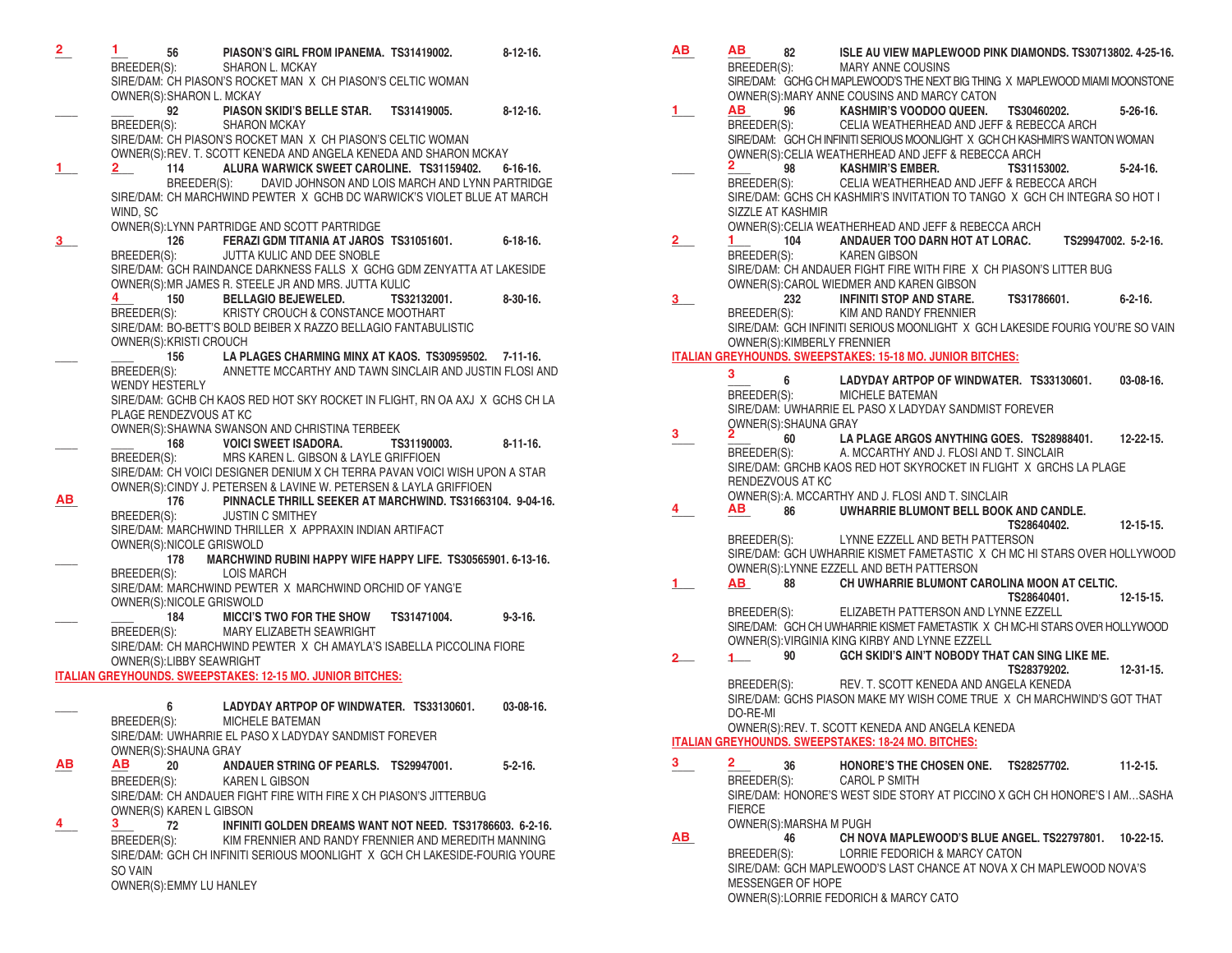| $\overline{4}$           | 110<br>10-27-15.<br>BRIO'S ANJI VIVA FIREKEEPER. TS27228203.<br>BREEDER(S):<br>ANGELA LEONARD AND MARY ANN SMART<br>SIRE/DAM: CH BRIO'S ANJI HALCYON DAYS X ANJI VIVA ST. ANNE<br>OWNER(S): MELISSA NAGEL                                  | CH MARCHWIND LIGHT MY FIRE AT CALIENTE, TS32457103, 01-04-01.<br>137<br>BREEDER(S):<br><b>LOIS MARCH</b><br>SIRE/DAM: BAYOU'S LITTLE HOT SHOT X GREENHOLLOW'S FLAMING STAR<br>OWNER(S): PATTY MONTEZ          |
|--------------------------|--------------------------------------------------------------------------------------------------------------------------------------------------------------------------------------------------------------------------------------------|---------------------------------------------------------------------------------------------------------------------------------------------------------------------------------------------------------------|
| 2                        | 128<br>GCHP CH REGALLUST KYTHIRA OF VOICI. TS29502301.11-23-15.                                                                                                                                                                            | <b>ITALIAN GREYHOUNDS. VETERAN SWEEPSTAKES - BITCHES 7-9 YEARS:</b>                                                                                                                                           |
|                          | BREEDER(S):<br>RENIE AND DOUG CONRAD<br>SIRE/DAM: GCHP CH VOICI ISLAND OF MYKONOS X CH REGALLUST DAGNY THE<br><b>BLONDE BOMBSHELL</b><br>OWNER(S): RENIE AND DOUG CONRAD                                                                   | $\frac{4}{ }$<br>$5-29-10.$<br>2<br>40<br>GCH CORNELIA MARIE OF OJIBWAY. TR96733201.<br>BREEDER(S):<br>NANCY JO & MARK A ANDERSON<br>SIRE/DAM: CH OXDAL BOKA STORMY WEATHER X CH BAREFOOT CONTESSA OF OJIBWAY |
| $1$ <sub>—</sub>         | $EXC$ (lame) $180$<br>CH MARCHWIND FORTUNATO BLUE GEMMA. TS28047605. 11-28-15.<br>BREEDER(S):<br><b>LOIS MARCH</b>                                                                                                                         | OWNER(S):NANCY JO & MARK A ANDERSON<br>GCH CH BELCANTO'S SHAKE ME UP SHANNON.                                                                                                                                 |
|                          | SIRE/DAM: MARCHWIND BOLT FROM THE BLUE X MARCHWIND ZENITH<br>OWNER(S): NICOLE GRISWOLD                                                                                                                                                     | $1 \t 78$<br>5-28-09.<br>TR86933101.<br>BREEDER(S):<br>PATRICIA ANDERS AND EVA PARTIDA                                                                                                                        |
|                          | <b>BEST IN SWEEPSTAKES:</b><br>114<br>56                                                                                                                                                                                                   | SIRE/DAM: CH PIKOP'S INTRIGUE AT BELCANTO X CH BELCANTO REBECCA<br>OWNER(S): MEREDITH PERSINGER AND DEANNA PERSINGER AND OLIVIA PERSINGER                                                                     |
|                          | <b>BEST OF OPPOSITE SEX</b>                                                                                                                                                                                                                | 2<br>AB<br>142<br>GCHG GDM ZENYATTA AT LAKESIDE. TS96817701.<br>$5 - 28 - 10.$<br>BREEDER(S):<br>DEE SNOBLE AND JANET BECKETT<br>SIRE/DAM: GCH BLUMOON-APPRAXIN FUNNY CAKE X CH GDM LORENC'S KATE ELDER       |
|                          | $\frac{1}{2}$ 71<br>TO BEST IN SWEEPSTAKES: 71                                                                                                                                                                                             | OWNER(S): JUTTA KULIC AND DEE SNOBLE                                                                                                                                                                          |
|                          |                                                                                                                                                                                                                                            | 3<br>GCH CH KAOS MINI-DAYTONA FIVE DOUBLE O.<br>152<br>TR81659601.<br>10-18-08.                                                                                                                               |
|                          |                                                                                                                                                                                                                                            | BREEDER(S):<br>SHAWNA AND BLAKE SWANSON<br>SIRE/DAM: GCH HELAYNES RED HOT MINI-COOPER X CH KAOS LYNX DYNAMIC DITTO DIVC<br>OWNER(S): SHAWNA AND BLAKE SWANSON                                                 |
| NAT. REG.<br>$6/6$ $6/9$ | <b>VETERAN SWEEPSTAKES</b>                                                                                                                                                                                                                 | <b>ITALIAN GREYHOUNDS. VETERAN SWEEPSTAKES - BITCHES 9-11 YEARS:</b>                                                                                                                                          |
|                          | <b>ITALIAN GREYHOUNDS. VETERAN SWEEPSTAKES - DOGS 7-9 YEARS:</b>                                                                                                                                                                           | $2 \qquad \qquad$<br><b>AB</b><br>WINSOME ROSEWOOD TICKLED PINK. TR59592303.<br>11-3-06.<br>54                                                                                                                |
| $1 -$                    | GCH DEERFIELD'S LOCAL HERO. TR91204501.<br>$10 - 25 - 09$ .<br>95                                                                                                                                                                          | BREEDER(S):<br>SHARON HENLEY<br>SIRE/DAM: CH WINSOME SEIZE THE DAY X WINSOME BEEN THERE DONE THAT<br>OWNER(S): BETHANY REDO-RAHM                                                                              |
|                          | DARLENE WALLACE<br>BREEDER(S):<br>SIRE/DAM: CH JUSTA MAGIC DRAGON X CH DEERFIELD DANCING IN THE DARK<br>OWNER(S): DARLENE WALLACE                                                                                                          | FOLKLORE LITTLE FINLEY TEBO. TR72657603.<br>$8 - 7 - 07$ .<br>146<br>1<br>BREEDER(S):<br>KATHLEEN THIBEAULT AND JAMIE D'ARCY<br>SIRE/DAM: JOHMA LORANNE TEXAS CITY TEBO X WINSOME TRUST IN ME                 |
|                          | <b>ITALIAN GREYHOUNDS. VETERAN SWEEPSTAKES - DOGS 9-11 YEARS:</b>                                                                                                                                                                          | OWNER(S): JILL PATTERSON<br><b>ITALIAN GREYHOUNDS. VETERAN SWEEPSTAKES - BITCHES 11+ YEARS:</b>                                                                                                               |
|                          | CH KISMET UWHARRIE SUNSHINE FOREVER. TR64427201. 3-20-07.<br>67<br>DOG.<br><b>ITALIAN GREYHOUND.</b>                                                                                                                                       |                                                                                                                                                                                                               |
|                          | BREEDER(S):<br>KEISHA CRAWMER AND LYNNE EZZELL<br>SIRE/DAM: VIVA'S TEQUILA ROSE X CH MIRA SILVER SPRING                                                                                                                                    | 1<br>30<br>2<br>GCH CH CASUN VINCENCIA THE WAITSOVER.<br>TS39474501.<br>$5 - 3 - 05$ .                                                                                                                        |
|                          | OWNER(S): CAROLYN JACKSON AND ELIZABETH PATTERSON                                                                                                                                                                                          | BREEDER(S):<br>LISA BURKE & TERISA KANGAS<br>SIRE/DAM: CH INTEGRA-UWHARRIE HOT DAMN X CH SILVERBLUFF JAMAICA                                                                                                  |
|                          | $1 -$<br>GCH LYRIC'S ROYAL CRACKER JACK, CGC. TR77145404. 5-28-08.<br>145<br>BREEDER(S):<br>DALENA M FRANKLIN                                                                                                                              | OWNER(S): LISA BURKE & TERISA KANGAS<br>34<br>CH MOONGLOW JUNE ALLISON. TR39461401.<br>$7 - 8 - 05$ .<br>3 <sup>1</sup><br>2                                                                                  |
|                          | SIRE/DAM: CH VALLATA LORENC'S URBAN LEGEND X CH SWEET ELEGANCE OF WEST<br>WIND, RE AX AXJ NF                                                                                                                                               | BREEDER(S):<br>MARSHA M PUGH<br>SIRE/DAM: CH GENICA KISS THE GIRLS X BRIO MOONGLOW KEEPSAKE                                                                                                                   |
|                          | OWNER(S): DALENA M FRANKLIN                                                                                                                                                                                                                | OWNER(S): MARSHA M PUGH<br>80                                                                                                                                                                                 |
|                          | <b>ITALIAN GREYHOUNDS. VETERAN SWEEPSTAKES - DOGS 11+ YEARS:</b>                                                                                                                                                                           | CH SWEET ELEGANCE OF WESTWIND, RE AX AJ NF.<br>3<br>$1 \leq \cdots$<br>1-23-04.<br>TR21247803.                                                                                                                |
| $\mathbf{2}$             | $\mathbf{1}$<br><b>CASUN CESARE WORTH THE WAIT.</b><br>17<br>TR39474502.5--3-05.<br>BREEDER(S):<br>LISA BURKE & TERISA KANGAS<br>SIRE/DAM: CH INTEGRA-UWHARRIE HOT DAMN X CH SILVERBLUFF JAMAICA<br>OWNER(S): LISA BURKE AND TERISA KANGAS | BREEDER(S):<br>MRS AUDREY F SUTTON<br>SIRE/DAM: CH AMORE ROYAL STARGRAZER X CH MISTY VALES PENNY LANE<br>OWNER(S): DALENA M FRANKLIN                                                                          |
| 1.                       | GCH HELAYNES RED HOT MINI-COOPER. TR52064501. 5-31-06.<br>117<br>BREEDER(S):<br><b>SHARI L MASON</b>                                                                                                                                       | 78<br>BEST IN VETERAN SWEEPSTAKES: 78                                                                                                                                                                         |
|                          | SIRE/DAM: CH MULBERRY'S NY YANK X CH JUSTA WHATEVER LOLA WANTS<br>OWNER(S): SHAWNA AND BLAKE SWANSON                                                                                                                                       | <b>BEST OF OPPOSITE SEX TO</b><br>145<br><b>BEST IN VETERAN SWEEPSTAKES: 117</b>                                                                                                                              |

|              |             |                          | SIRE/DAM: CH OXDAL BOKA STORMY WEATHER X CH BAREFOOT CONTESSA OF OJIBWAY<br>OWNER(S): NANCY JO & MARK A ANDERSON |                |
|--------------|-------------|--------------------------|------------------------------------------------------------------------------------------------------------------|----------------|
|              | $1 \quad$   | 78 -                     | GCH CH BELCANTO'S SHAKE ME UP SHANNON.                                                                           |                |
|              |             |                          | TR86933101.                                                                                                      | $5-28-09.$     |
|              |             |                          | BREEDER(S): PATRICIA ANDERS AND EVA PARTIDA                                                                      |                |
|              |             |                          | SIRE/DAM: CH PIKOP'S INTRIGUE AT BELCANTO X CH BELCANTO REBECCA                                                  |                |
|              |             |                          | OWNER(S): MEREDITH PERSINGER AND DEANNA PERSINGER AND OLIVIA PERSINGER                                           |                |
|              | <b>AB</b>   | 142                      | GCHG GDM ZENYATTA AT LAKESIDE. TS96817701.                                                                       | $5-28-10$ .    |
|              | BREEDER(S): |                          | DEE SNOBLE AND JANET BECKETT                                                                                     |                |
|              |             |                          | SIRE/DAM: GCH BLUMOON-APPRAXIN FUNNY CAKE X CH GDM LORENC'S KATE ELDER                                           |                |
|              |             |                          | OWNER(S): JUTTA KULIC AND DEE SNOBLE                                                                             |                |
|              |             | 152                      | GCH CH KAOS MINI-DAYTONA FIVE DOUBLE O.                                                                          |                |
|              |             |                          | TR81659601.                                                                                                      | $10-18-08.$    |
|              |             |                          | BREEDER(S): SHAWNA AND BLAKE SWANSON                                                                             |                |
|              |             |                          | SIRE/DAM: GCH HELAYNES RED HOT MINI-COOPER X CH KAOS LYNX DYNAMIC DITTO DIVOT                                    |                |
|              |             |                          | OWNER(S): SHAWNA AND BLAKE SWANSON                                                                               |                |
|              |             |                          | <b>ITALIAN GREYHOUNDS. VETERAN SWEEPSTAKES - BITCHES 9-11 YEARS:</b>                                             |                |
|              |             |                          |                                                                                                                  |                |
| $\mathbf{2}$ | <b>AB</b>   | 54                       | WINSOME ROSEWOOD TICKLED PINK. TR59592303. 11-3-06.                                                              |                |
|              | BREEDER(S): |                          | SHARON HENLEY                                                                                                    |                |
|              |             |                          | SIRE/DAM: CH WINSOME SEIZE THE DAY X WINSOME BEEN THERE DONE THAT                                                |                |
|              |             |                          | OWNER(S): BETHANY REDO-RAHM                                                                                      | $8 - 7 - 07$ . |
|              | 1.          |                          | 146 FOLKLORE LITTLE FINLEY TEBO. TR72657603.<br>BREEDER(S): KATHLEEN THIBEAULT AND JAMIE D'ARCY                  |                |
|              |             |                          | SIRE/DAM: JOHMA LORANNE TEXAS CITY TEBO X WINSOME TRUST IN ME                                                    |                |
|              |             | OWNER(S): JILL PATTERSON |                                                                                                                  |                |
|              |             |                          | <b>ITALIAN GREYHOUNDS. VETERAN SWEEPSTAKES - BITCHES 11+ YEARS:</b>                                              |                |
|              |             |                          |                                                                                                                  |                |
| 1.           | $2 -$       | 30 <sup>1</sup>          | GCH CH CASUN VINCENCIA THE WAITSOVER.                                                                            |                |
|              |             |                          | TS39474501.                                                                                                      | $5 - 3 - 05$ . |
|              | BREEDER(S): |                          | LISA BURKE & TERISA KANGAS                                                                                       |                |
|              |             |                          | SIRE/DAM: CH INTEGRA-UWHARRIE HOT DAMN X CH SILVERBLUFF JAMAICA                                                  |                |
|              |             |                          | OWNER(S): LISA BURKE & TERISA KANGAS                                                                             |                |
|              | $3^{\circ}$ |                          | 34 CH MOONGLOW JUNE ALLISON. TR39461401.                                                                         | $7 - 8 - 05$ . |
|              | BREEDER(S): |                          | MARSHA M PUGH                                                                                                    |                |
|              |             |                          | SIRE/DAM: CH GENICA KISS THE GIRLS X BRIO MOONGLOW KEEPSAKE                                                      |                |
|              |             | OWNER(S): MARSHA M PUGH  |                                                                                                                  |                |
| 3            | 1 $\sim$    |                          | 80 CH SWEET ELEGANCE OF WESTWIND, RE AX AJ NF.                                                                   |                |
|              |             |                          | TR21247803.                                                                                                      | $1-23-04.$     |
|              |             |                          | BREEDER(S): MRS AUDREY F SUTTON                                                                                  |                |
|              |             |                          | SIRE/DAM: CH AMORE ROYAL STARGRAZER X CH MISTY VALES PENNY LANE                                                  |                |
|              |             |                          | OWNER(S):DAI ENA M FRANKI IN                                                                                     |                |

| <b>BEST IN VETERAN SWEEPSTAKES:</b>                                   |     | 78  |
|-----------------------------------------------------------------------|-----|-----|
| <b>BEST OF OPPOSITE SEX TO</b><br><b>BEST IN VETERAN SWEEPSTAKES:</b> | 117 | 145 |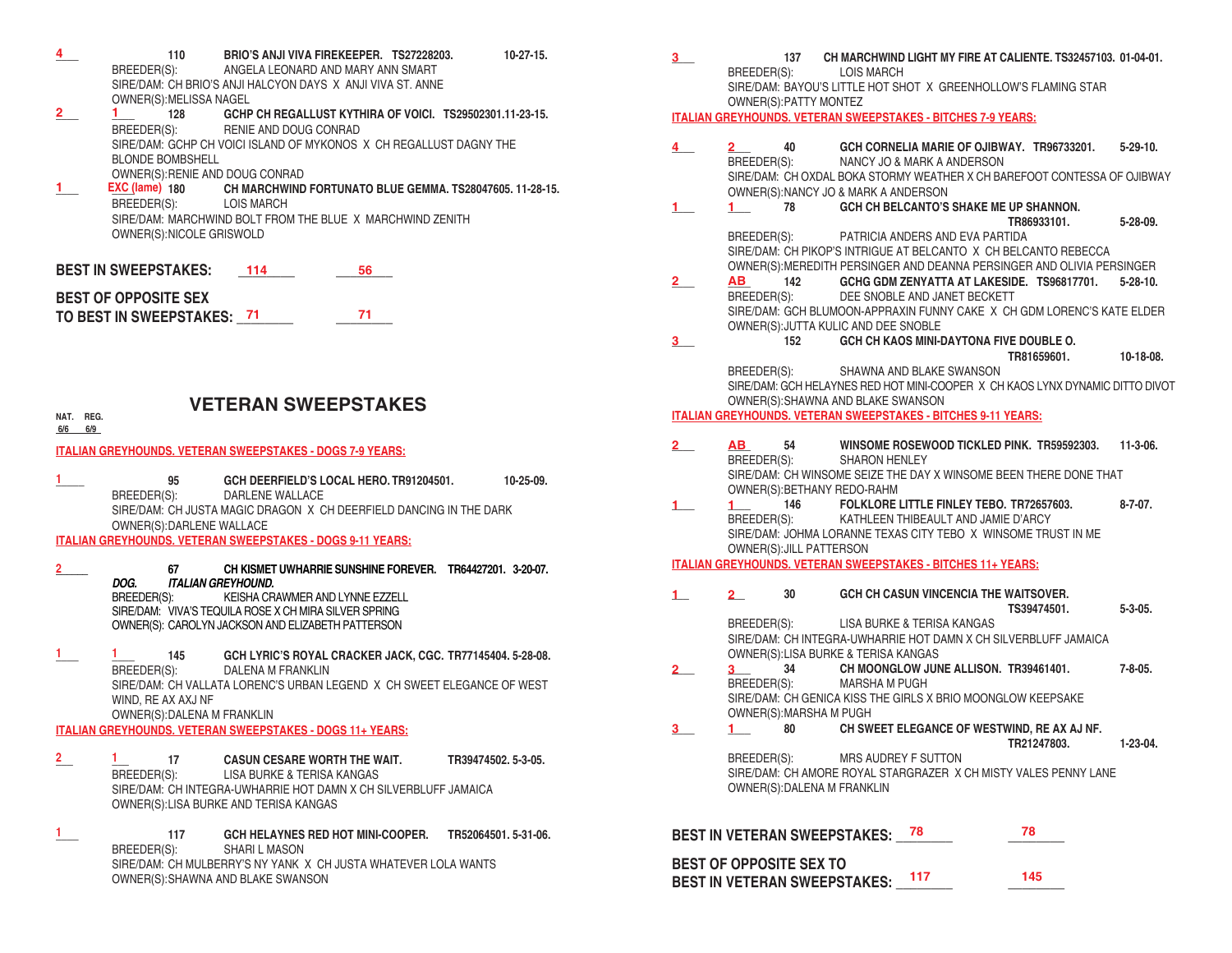### **Breed Judging**

**IGCA National Breed Judge: Cecilia Resnick IGCA Regional Judge: Sei-ichiro Ishimaru** 

#### **REGULAR DOG CLASSES NAT. REG.**<br>6/6-8 6/9

**6/6-8 6/9** 

### **ITALIAN GREYHOUNDS: 6-9 MO. PUPPY DOGS.**

- **\_\_\_\_ \_\_\_\_ \*39 INFINITI BULLETPROOF AT FERAZI. TS33969302. 11-27-16.** BREEDER(S): KIMBERLY FRENNIER AND BETTY JAERGENSMEYER SIRE/DAM: GCHB CH INFINITI VOICI VOYAGER X CH INFINITI BULLETS N BRACELETS AT AVAGAORO **3 2**
- OWNER(S): JUTTA KULIC **\_\_\_\_ \_\_\_\_ \*51 VOICI SILVANI MUSIC OF THE NIGHT. TS32973601. 10-4-16.** BREEDER(S): LAYLE GRIFFIOEN AND HOLLY HOWARTH SIRE/DAM: GRCH SILVANI VOICI TREADING THE SHADOWS X VOICI BLACK VELVET OWNER(S):HOLLY HOWARTH AND LAYLE GRIFFIOEN **4 3**
- **\_\_\_\_ \_\_\_\_ 55 KASHMIR'S PHANTOM DE L'OPERA. TS33867402. 11-21-16.** BREEDER(S): CELIA WEATHERHEAD AND JEFF & REBECCA ARCH SIRE/DAM: CH INTEGRA'S HIFALUTIN X GCH CH INTEGRA SO HOT I SIZZLE AT KASHMIRE OWNER(S):CELIA WEATHERHEAD AND JEFF & REBECCA ARCH **1 1**
- **\_\_\_\_ \_\_\_\_ \*109 INFINITI WIZARDS AND WITCHCRAFT. TS33969305. 11-27-16.**  BREEDER(S): BETTY JAERGENSMEYER AND KIMBERLY FRENNIER SIRE/DAM: GCHB CH INFINITI VOICI VOYAGER X CH INFINITI BULLETS N BRACELETS AT AVAGAORO **2**  $-$

OWNER(S):LAURA VAUGHT AND KIMBERLY FRENNIER<br>AB \*133 INFINITTI RED RANGER AT HON

**\_\_\_\_ \_\_\_\_ \*133 INFINITTI RED RANGER AT HONORE. TS33969303. 11-27-16.** BREEDER(S): BETTY JOERGENSMAYER AND KIMBERLY FRENNIER SIRE/DAM: GCHBCH INFINITI VOICI VOYAGER X INFINITI BULLETS N BRACKETS OWNER(S):CAROL P. SMITH **AB AB**

> **\_\_\_\_ 141 SHANNARA'S MAGI MELCHIOR. TS32672701. 12-9-16.**  BREEDER(S): RONDA PORRAS AND CHELSEA JAMES SIRE/DAM: GCH CH RAINDANCE DARKNESS FALLS X GCH CH RAINDANCE COMMAND ING CURVE

OWNER(S):RONDA PORRAS<br>AB 151 RHAM

**\_\_\_\_ 151 RHAMAH LINO. TS33281302. 12-9-16.** BREEDER(S): MARY MARLOWE SIRE/DAM: RHAMAH BENVENUTO X RHAMAH TUTTI FRUTTI OWNER(S):MARY MARLOWE **AB**

#### **ITALIAN GREYHOUNDS: 9-12 MO. PUPPY DOGS.**

- **\_\_\_\_ \_\_\_\_ 47 LOGOS THE MARK OF ST. ROCH. TS32354512. 6-30-16.** BREEDER(S): SAMUEL PHILLIPS SIRE/DAM: CH LOGOS THE BIBLE JESUS READ X LOGOS DREAMING OF A WHITE CHRISTMAS. OWNER(S):MARY JO SMITH<br>AB 121 MICC  $EXC$
- **\_\_\_\_ \_\_\_\_ 121 MICCI BARNES NEED FOR SPEED. TS31471005. 9-3-16.** BREEDER(S): MARY ELIZABETH SEAWRIGHT SIRE/DAM: CH MARCHWIND PEWTER X CH AMAYLA'S ISABELLA PICCOLINA FIORE, CA OWNER(S):TAYLOR BARNES<br>AB \*123 VOICL **AB AB**
- **\_\_\_\_ \_\_\_\_ \*123 VOICI ARTISTIC LICENSE. TS31190001. 8-11-16.** LAYLE GRIFFIOEN SIRE/DAM: CH VOICI DESIGNER DENIM X CH TERRA PAVON VOICI WISH UPON A STAR OWNER(S):LAYLE GRIFFIOEN **AB AB**

**\_\_\_\_ \_\_\_\_ \*163 ALURA WARWICK THUNDER DOWN UNDER FOR CLOVELLY. TS31159403. 6-16-16.** BREEDER(S): LYNN PARTRIDGE **1 1**

SIRE/DAM: CH MARCHWIND PEWTER X GCHB DC WARWICK'S VIOLET BLUE AT MARCH WIND, SC

OWNER(S):LYNN PARTRIDGE AND ADAM DAVIDSON AND ANDREA REID

**ITALIAN GREYHOUNDS: 12-18 MO. JUNIOR DOGS.**

- **\_\_\_\_ \_\_\_\_ 159 RHAMAH RHOMAN. TS32778401. 5-27-16.** MARY MARLOWE SIRE/DAM: CH RHAMAH PURSUIT OF FRUIT X CH EL JACK'S WHATEVER LOLA WANTS OWNER(S):MARY MARLOWE<br>1 \*169 INFINI **\_\_\_\_ \*169 INFINITI MOONLIGHT ADAGIO TS31786605. 6-2-16.** BREEDER(S): KIM FRENNIER AND RANDY FRENNIER AND MEREDITH MANNING SIRE/DAM: GCH CH INFINITI SERIOUS MOONLIGHT X GCH CH LAKESIDE-FOURIG YOU'RE SO VAIN OWNER(S):CAROL NILLES **ITALIAN GREYHOUNDS: BRED BY EXHIBITOR DOGS. 2 2 1 1**
- **\_\_\_ \*5 PARRIS CARIBBEAN DEEP BLUE SEA. TS25748702. 4-16-15.** BREEDER(S): MS. MICHELLE M PARRIS SIRE/DAM: GCH FIORE LORENA GIMME GUMBO AT PEEK'S BAYOU X GCHS CALIENTE TORTUGA TREASURE IN PARRIS OWNER(S):MICHELLE M PARRIS<br>AB \*11 BELLAGIO **\_\_\_ \*11 BELLAGIO SOUTHERN TIDE. TS31404803. 7-7-16.** BREEDER(S): KRISTI CROUCH & CONSTANCE MOOTHART SIRE/DAM: GCH ALFHEIM'S THIEF OF TIME X RAZZO BELLAGIO HEY GIRRRL OWNER(S):KRSITI CROUCH<br>2 61 KASH **\_\_\_\_ \_\_\_\_ 61 KASHMIR'S RIVERBOAT GAMBLER. TS30460201. 5-26-16.** CELIA WEATHERHEAD AND JEFF & REBECCA ARCH SIRE/DAM: GCH CH INFINITI SERIOUS MOONLIGHT X GCH CH KASHMIR'S WANTON WOMAN OWNER(S):CELIA WEATHERHEAD AND JEFF & REBECCA ARCH **\_\_\_\_ \_\_\_\_ \*65 LYRIC'S ROYAL FIREWORKS SUITE. TS24165002. 12-4-14.** BREEDER(S): DALENA M FRANKLIN SIRE/DAM: CH VALLATA'S CITY SLICKER X GCH LYRIC'S ETERNAL TOUCH OF ELEGANCE OWNER(S):DALENA M FRANKLIN<br>3 87 INFINITI AL **\_\_\_\_ \_\_\_\_ 87 INFINITI ALWAYS ON MY MIND. TS33163902. 9-28-16.** KIM & RANDY FRENNIER AND JANET BECKETT SIRE/DAM: GCH VALLATA LORENC'S URBAN LEGEND X CH INFINITI LADY STARDUST OWNER(S):KIMBERLY FRENNIER<br>107 DUSKS AS **\_\_\_\_ \_\_\_\_ \*107 DUSKS AS YOU WISH. TS30407001. 5-30-16.** BREEDER(S): LAURA VAUGHT SIRE/DAM: GCH CH MARCHWIND SPECIAL ACRES CRÈME BRULEE X CH DUSKS BLOOMING JOLAN OWNER(S):LAURA VAUGHT AND YOLANDA CUNNINGHAM AND WINTER PAGONA **\_\_\_\_ \*113 BELLAGIO RAZZO MAMA'S TOUGH GUY. TS26765702. 8-6-15.** KRISTI CROUCH & CONSTANCE MOOTHART SIRE/DAM: CH MIRA MIGHTY MOUSE X CH RAZZO BELLAGIO SALLY SWEETART OWNER(S):KRISTI CROUCH<br>TO BOB \*125 VOICI RED SUN RISING. **\_\_\_\_ \_\_\_\_ \*125 VOICI RED SUN RISING. TS31065401. 5-6-16. MOVED UP TO BOB**BREEDER(S): LAYLE GRIFFIOEN SIRE/DAM: CH VOICI AEGEAN BLUE X CH VOICI ROMAN HOLIDAY OWNER(S):LAYLE GRIFFIOEN **\_\_\_\_ \_\_\_\_ \*149 RHAMAH BISCOTTI. TS27335301. 4-23-15.** BREEDER(S): MARY MARLOWE SIRE/DAM: RHAMAH BENVENUTO X CH UWHARRIE RED ROBIN OF BO BETT OWNER(S):MARY MARLOWE **1 AB 2 2 4 4 3 3 1**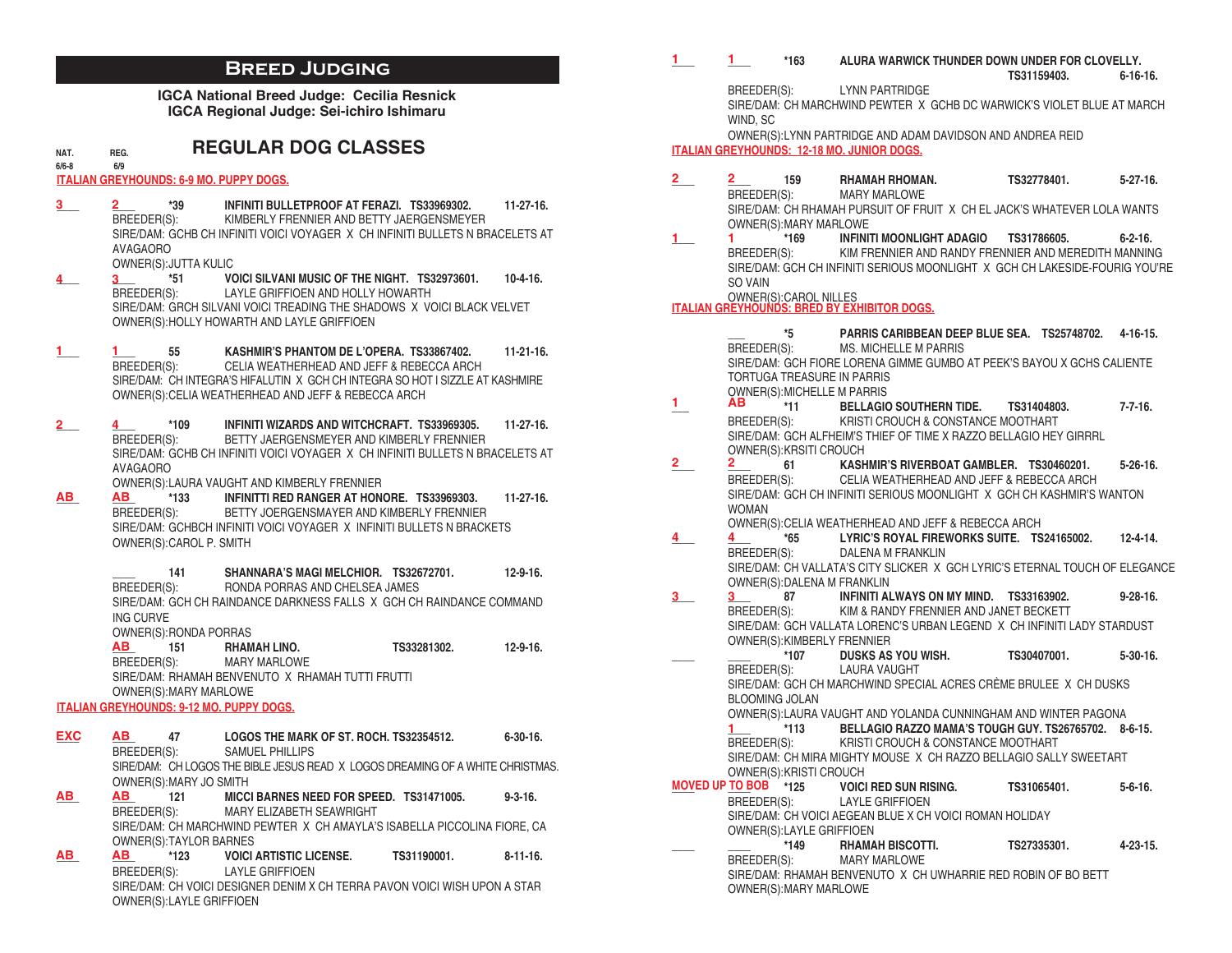|                   | *161<br>AB<br>TORTUGA TREASURE IN PARRIS<br>OWNER(S): MS. MICHELLE M. PARRIS                            | <b>PARRIS TORTUGA BLACK CELEBRATION. TS25748705, 4-16-15.</b><br>BREEDER(S): MS. MICHELLE M PARRIS<br>SIRE/DAM: GCH FIORE LORENA GIMME GUMBO AT PEEK'S BAYOU X GCHS CALIENTE                                                                    |             |                    |
|-------------------|---------------------------------------------------------------------------------------------------------|-------------------------------------------------------------------------------------------------------------------------------------------------------------------------------------------------------------------------------------------------|-------------|--------------------|
|                   | $*165$<br>BREEDER(S):<br>OWNER(S): JESSICA HEKL                                                         | <b>CASESA DIVINE COMEDY.</b><br><b>JESSICA HEKL</b><br>SIRE/DAM: PICO BOLIVAR FORUM ROMANUM X CH CASESA MISS OLIVE DIOR                                                                                                                         | TS24782902. | $10 - 8 - 14$      |
|                   | <b>ITALIAN GREYHOUNDS: AMERICAN BRED DOGS.</b>                                                          |                                                                                                                                                                                                                                                 |             |                    |
| $1 -$             | AB<br>75<br>BREEDER(S):<br><b>ITALIAN GREYHOUNDS: OPEN DOGS.</b>                                        | INFINITI LORENC VODKA & ALIMONY. TS33163901.<br>JANEL BECKEL AND KIM & RANDY FRENNIER<br>SIRE/DAM: GCH VALLATA LORENC'S URBAN LEGEND X CH INFINITI LADY STARDUST<br>OWNER(S): TAYLOR BARNES AND KIM & RANDY FRENNIER                            |             | $9 - 28 - 16$ .    |
| $2 \pm$           | $3^{\circ}$<br>$*131$                                                                                   | <b>SATORI DIAMOND COAL.</b><br>BREEDER(S): SHIRLEY GAINES AND KAMIE HUTCHINS<br>SIRE/DAM: DC SATORI TITUS THE TRIUMPHANT, MC X DEMONICA FORUM ROMANUM<br>OWNER(S): STELIOS VIENNA AND SHIRLEY GAINES                                            | TS24547102. | $1-10-15.$         |
| $1 -$             | 1.<br>155<br>BREEDER(S):                                                                                | MARCHWIND RIVERPORT'S ENZO. TS25107404.<br>LOIS R. MARCH M.D.<br>SIRE/DAM: CH MARCHWIND PEWTER X GCH CH MARCHWIND'S SIERRA MADRE                                                                                                                |             | $2 - 11 - 15$      |
|                   | OWNER(S):CORINNA YANNOULOPOULOS<br>2<br>$*167$<br>BREEDER(S):<br>OWNER(S): KRISTI CROUCH                | <b>BELLAGIO SOUTHERN TIDE.</b><br>KRISTI CROUCH & CONSTANCE MOOTHART<br>SIRE/DAM: GCH ALFHEIM'S THIEF OF TIME X RAZZO BELLAGIO HEY GIRRRL                                                                                                       | TS31404803. | $7 - 7 - 16.$      |
|                   | $-11$<br><b>WINNERS DOG:</b>                                                                            | 113                                                                                                                                                                                                                                             |             |                    |
|                   | <b>RESERVE WINNERS DOG:</b>                                                                             | 163                                                                                                                                                                                                                                             | 55          |                    |
|                   | ITALIAN GREYHOUNDS: VETERAN DOGS 7-9 YEARS.                                                             | <b>NON-REGULAR DOG CLASSES</b>                                                                                                                                                                                                                  |             |                    |
| $1 -$             | 95<br>BREEDER(S):<br>OWNER(S): DARLENE WALLACE                                                          | GCH DEERFIELD'S LOCAL HERO. TR91204501.<br>DARLENE WALLACE<br>SIRE/DAM: CH JUSTA MAGIC DRAGON X CH DEERFIELD DANCING IN THE DARK                                                                                                                |             | 10-25-09.          |
|                   | <b>ITALIAN GREYHOUNDS: VETERAN DOGS 9-11 YEARS.</b>                                                     |                                                                                                                                                                                                                                                 |             |                    |
| $1 -$             | WIND, RE AX AXJ NF<br>OWNER(S): DALENA M FRANKLIN<br><b>ITALIAN GREYHOUNDS: VETERAN DOGS 11+ YEARS.</b> | 145 GCH LYRIC'S ROYAL CRACKER JACK, CGC. TR77145404. 5-28-08.<br>BREEDER(S): DALENA M FRANKLIN<br>SIRE/DAM: CH VALLATA LORENC'S URBAN LEGEND X CH SWEET ELEGANCE OF WEST                                                                        |             |                    |
| 1<br>$\mathbf{2}$ | $\mathbf{2}$<br>17 <sup>2</sup><br>BREEDER(S):<br>1.<br>137                                             | <b>CASUN CESARE WORTH THE WAIT.</b><br>LISA BURKE & TERISA KANGAS<br>SIRE/DAM: CH INTEGRA-UWHARRIE HOT DAMN X CH SILVERBLUFF JAMAICA<br>OWNER(S): LISA BURKE AND TERISA KANGAS<br>CH MARCHWIND LIGHT MY FIRE AT CALIENTE, TS32457103, 01-04-01. |             | TR39474502.5-3-05. |
|                   | BREEDER(S):<br>OWNER(S): PATTY MONTEZ                                                                   | LOIS MARCH<br>SIRE/DAM: BAYOU'S LITTLE HOT SHOT X GREENHOLLOW'S FLAMING STAR                                                                                                                                                                    |             |                    |

## **REGULAR BITCH CLASSES**

### **ITALIAN GREYHOUNDS: 6-9 MO. PUPPY BITCHES.**

|    | ΑВ<br>32                      |                                                                                                           | WHISPERUN ONLY LIVE ONCE. TS32966402   |                                                       | $12 - 9 - 16$ . |
|----|-------------------------------|-----------------------------------------------------------------------------------------------------------|----------------------------------------|-------------------------------------------------------|-----------------|
|    | BREEDER(S):                   | R JOLENE DAVIS<br>SIRE/DAM: CH GCH PIASON'S BILLY FLYNN X CH WHISPERUN SMOKE ON THE WATER                 |                                        |                                                       |                 |
|    | OWNER(S): KAREN L GIBSON      |                                                                                                           |                                        |                                                       |                 |
| ΑВ | <b>BREEDER(S)</b><br>SIDER(S) |                                                                                                           | INTEGRA'S PEARL OF JOY. TS326515605.   |                                                       | $11-29-16.$     |
|    |                               | SIRE/DAM: CH INTEGRA'S HIFALUTIN X GCH CH INTEGRA MAJA SCATTERED PEARLS                                   | MARK LUCAS AND TIMOTHY CATTERSON       |                                                       |                 |
|    |                               | OWNER(S): JACKIE HARDWICKE AND SANDRA REEVE                                                               |                                        |                                                       |                 |
| 2. | 3                             | <b>KASHMIR'S DIVINITY.</b><br>100                                                                         |                                        | TS33867401.                                           | $11-21-16$ .    |
|    | BREEDER(S):                   |                                                                                                           |                                        | CELIA WEATHERHEAD AND JEFF & REBECCA ARCH             |                 |
|    |                               | SIRE/DAM: CH INTEGRA'S HIFALUTIN X GCH CH INTEGRA SO HOT I SIZZLE AT KASHMIRE                             |                                        |                                                       |                 |
|    | ABI                           | OWNER(S): CELIA WEATHERHEAD AND JEFF & REBECCA ARCH<br>116 VOICI SILVANI SPIRIT OF THE NIGHT. TS32973602. |                                        |                                                       | $10-4-16.$      |
|    |                               | BREEDER(S): LAYLE GRIFFIOEN & HOLLY HOWARTH                                                               |                                        |                                                       |                 |
|    |                               | SIRE/DAM: GCH CH SILVANI VOICI TREADING THE SHADOWS X VOICI BLACK VELVET                                  |                                        |                                                       |                 |
|    |                               | OWNER(S): ANNE EVANS & LAYLE GRIFFIOEN                                                                    |                                        |                                                       |                 |
| 3  | 2.<br>*172                    |                                                                                                           | HONORE'S ESPERANZA TS33758101.         |                                                       | $12 - 6 - 16$ . |
|    | BREEDER(S):                   | CAROL P. SMITH<br>SIRE/DAM: CH HONORE'S MAYBE MONDAY X GCH HONORE'S I AMSASHA FIERCE                      |                                        |                                                       |                 |
|    | OWNER(S): CAROL P. SMITH      |                                                                                                           |                                        |                                                       |                 |
|    | 190                           |                                                                                                           |                                        | SHANNARA'S SANCTA MARIA. TS32672702.                  | $12 - 9 - 16$ . |
|    | BREEDER(S):                   |                                                                                                           | RONDA PORRAS AND CHELSEA JAMES         |                                                       |                 |
|    | <b>CURVE</b>                  | SIRE/DAM: GCH CH RAINDANCE DARKNESS FALLS X GCH CH RAINDANCE COMMANDING                                   |                                        |                                                       |                 |
|    | OWNER(S): RONDA PORRAS        |                                                                                                           |                                        |                                                       |                 |
| 1. | 1.                            | 210 INFINITY STARS FELL ON ALABAMA. TS33969304.                                                           |                                        |                                                       | $11-27-16.$     |
|    | BREEDER(S):                   |                                                                                                           |                                        | BETTY JAERGENSMEYER AND KIMBERLY FRENNIER             |                 |
|    |                               | SIRE/DAM: GCHB CH INFINITI VOICI VOYAGER X CH INFINITI BULLETS N BRACELETS AT                             |                                        |                                                       |                 |
|    | AVAGAORO                      |                                                                                                           |                                        |                                                       |                 |
|    |                               | OWNER(S): SUSAN NOLEN AND KIM FRENNIER<br><b>ITALIAN GREYHOUNDS: 9-12 MO. PUPPY BITCHES.</b>              |                                        |                                                       |                 |
|    |                               |                                                                                                           |                                        |                                                       |                 |
|    | *26                           |                                                                                                           |                                        | CASUN I AINT LOOKIN FOR TROUBLE. TS31673802. 6-14-16. |                 |
|    | BREEDER(S):                   | SIRE/DAM: GCHS CH DEERFIELD'S LOCAL HERO X GCH CH UWHARRIE KISMET                                         | LISA BURKE & TERISA KANGAS             |                                                       |                 |
|    | <b>TANTALIZING FAME</b>       |                                                                                                           |                                        |                                                       |                 |
|    |                               | OWNER(S): LISA BURKE & TERISA KANGAS                                                                      |                                        |                                                       |                 |
|    |                               | *28 CASON CAPUCINE EYE CANDY. TS31673801.                                                                 |                                        |                                                       | $6 - 14 - 16$ . |
|    | BREEDER(S):                   |                                                                                                           | LISA BURKE & TERISA KANGAS             |                                                       |                 |
|    |                               | SIRE/DAM: GCHS CH DEERFIELD'S LOCAL HERO X GCH CH UWHARRIE KISMET TANTALIZ                                |                                        |                                                       |                 |
|    | ING FAME                      |                                                                                                           |                                        |                                                       |                 |
| 1. | 1.<br>56                      | OWNER(S):LISA BURKE & TERISA KANGAS                                                                       |                                        | PIASON'S GIRL FROM IPANEMA. TS31419002. 8-12-16.      |                 |
|    | BREEDER(S):                   | SHARON L. MCKAY                                                                                           |                                        |                                                       |                 |
|    |                               | SIRE/DAM: CH PIASON'S ROCKET MAN X CH PIASON'S CELTIC WOMAN                                               |                                        |                                                       |                 |
|    |                               | OWNER(S): SHARON L. MCKAY                                                                                 |                                        |                                                       |                 |
|    | *92                           |                                                                                                           | PIASON SKIDI'S BELLE STAR. TS31419005. |                                                       | $8-12-16$ .     |
|    | BREEDER(S):                   | <b>SHARON MCKAY</b>                                                                                       |                                        |                                                       |                 |
|    |                               | SIRE/DAM: CH PIASON'S ROCKET MAN X CH PIASON'S CELTIC WOMAN                                               |                                        |                                                       |                 |
| 3  | $*114$<br>3.                  | OWNER(S): REV. T. SCOTT KENEDA AND ANGELA KENEDA AND SHARON MCKAY                                         |                                        | ALURA WARWICK SWEET CAROLINE. TS31159402. 6-16-16.    |                 |
|    |                               | BREEDER(S): DAVID JOHNSON AND LOIS MARCH AND LYNN PARTRIDGE                                               |                                        |                                                       |                 |
|    |                               | SIRE/DAM: CH MARCHWIND PEWTER X GCHB DC WARWICK'S VIOLET BLUE AT MARCH                                    |                                        |                                                       |                 |
|    | WIND, SC                      |                                                                                                           |                                        |                                                       |                 |
|    |                               | OWNER(S): LYNN PARTRIDGE AND SCOTT PARTRIDGE                                                              |                                        |                                                       |                 |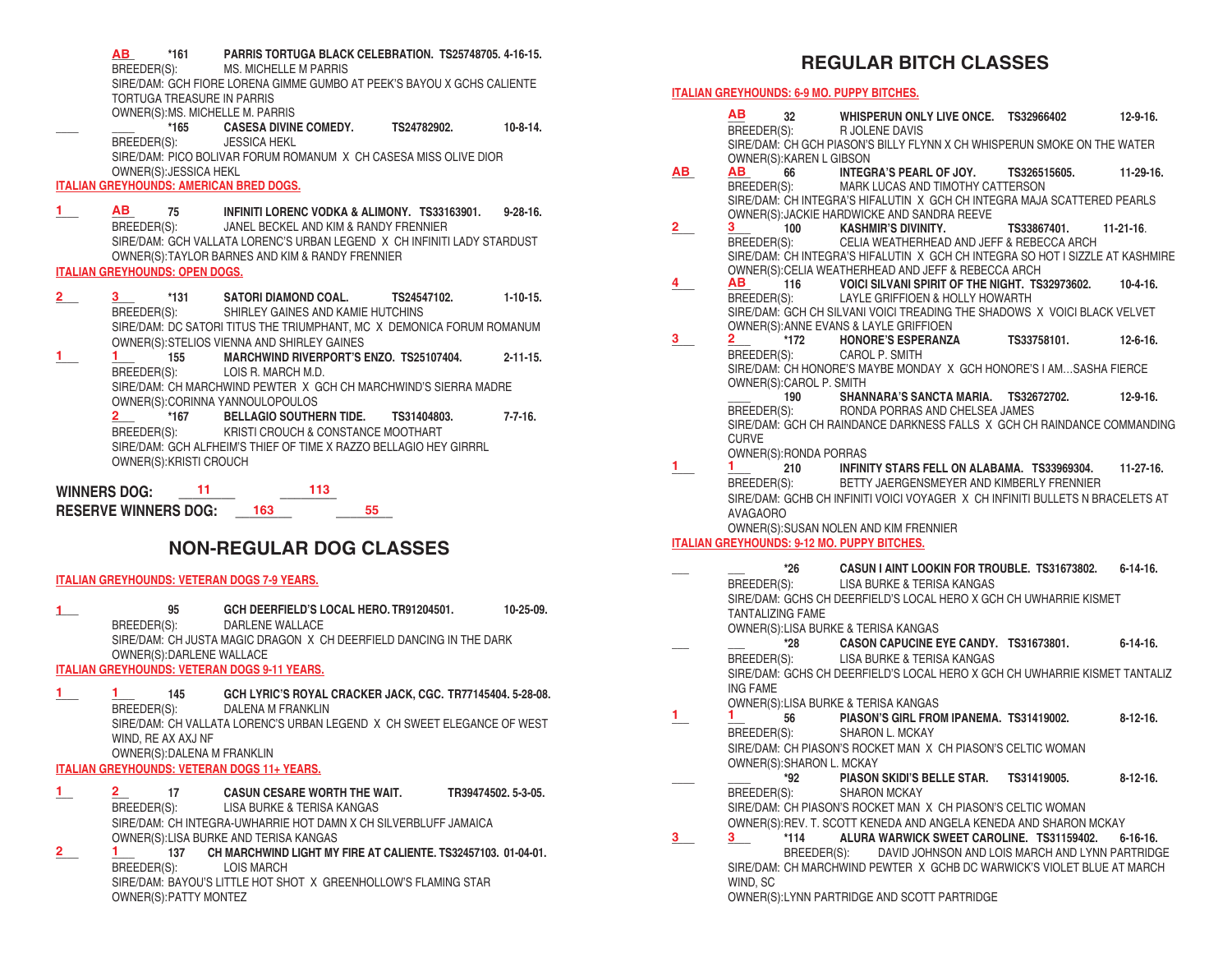**\_\_\_\_ \_\_\_\_ 156 LA PLAGES CHARMING MINX AT KAOS. TS30959502. 7-11-16.** BREEDER(S): ANNETTE MCCARTHY AND TAWN SINCLAIR AND JUSTIN FLOSI AND WENDY HESTERLY SIRE/DAM: GCHB CH KAOS RED HOT SKY ROCKET IN FLIGHT, RN OA AXJ X GCHS CH LA PLAGE RENDEZVOUS AT KC OWNER(S):SHAWNA SWANSON AND CHRISTINA TERBEEK **\_\_\_\_ \_\_\_\_ \*168 VOICE SWEET ISADORA. TS31190003. 8-11-16.** BREEDER(S): MRS KAREN L. GIBSON & LAYLE GRIFFIOEN SIRE/DAM: CH VOICI DESIGNER DENIUM X CH TERRA PAVAN VOICI WISH UPON A STAR OWNER(S):CINDY J. PETERSEN & LAVINE W. PETERSEN & LAYLA GRIFFIOEN **AB** \*176 **PINNACLE THRILL SEEKER AT MARCHWIND. TS31663104. 9-04-16.**<br>BREEDER(S): JUSTIN C SMITHEY **JUSTIN C SMITHEY** SIRE/DAM: MARCHWIND THRILLER X APPRAXIN INDIAN ARTIFACT OWNER(S):NICOLE GRISWOLD **\_\_\_\_ \*178 MARCHWIND RUBINI HAPPY WIFE HAPPY LIFE. TS30565901. 6-13-16.** BREEDER(S): LOIS MARCH SIRE/DAM: MARCHWIND PEWTER X MARCHWIND ORCHID OF YANG'E OWNER(S):NICOLE GRISWOLD **\_\_\_\_ \_\_\_\_ \*216 PIASON QUEEN OF HEARTS. TS31419003. 8-12-16.** SHARON L. MCKAY SIRE/DAM: CH PIASON'S ROCKET MAN X CH PIASON'S CELTIC WOMAN OWNER(S):ELIZABETH DOBRZYNSKI AND SHARON L. MCKAY **\_\_\_\_ \_\_\_\_ 218 MARCHWIND MEGAN. TS31049202. 7-11-16.** BREEDER(S): LOIS MARCH SIRE/DAM: GCHP BO-BETT'S OPEN BUTTON X GCH MARCHWIND DIRTY BLONDE OWNER(S):LOIS MARCH **ITALIAN GREYHOUNDS: 12-18 MO. JUNIOR BITCHES: \_\_\_\_ \_\_\_\_ \*6 LADYDAY ARTPOP OF WINDWATER. TS33130601. 03-08-16.** BREEDER(S): MICHELE BATEMAN SIRE/DAM: UWHARRIE EL PASO X LADYDAY SANDMIST FOREVER OWNER(S):SHAUNA GRAY **\_\_\_ \_\_\_ 20 ANDAUER STRING OF PEARLS. TS29947001. 5-2-16.** BREEDER(S): KAREN L GIBSON SIRE/DAM: CH ANDAUER FIGHT FIRE WITH FIRE X CH PIASON'S JITTERBUG OWNER(S) KAREN L GIBSON<br>3 <sup>+72</sup> INFINIT **\_\_\_\_ \_\_\_\_ \*72 INFINITI GOLDEN DREAMS WANT NOT NEED. TS31786603. 6-2-16.** BREEDER(S): KIM FRENNIER AND RANDY FRENNIER AND MEREDITH MANNING SIRE/DAM: GCH CH INFINITI SERIOUS MOONLIGHT X GCH CH LAKESIDE-FOURIG YOURE SO VAIN OWNER(S):EMMY LU HANLEY **\_\_\_\_ \_\_\_\_ \*82 ISLE AU VIEW MAPLEWOOD PINK DIAMONDS. TS30713802. 4-25-16.** BREEDER(S): MARY ANNE COUSINS SIRE/DAM: GCHG CH MAPLEWOOD'S THE NEXT BIG THING X MAPLEWOOD MIAMI MOONSTONE OWNER(S):MARY ANNE COUSINS AND MARCY CATON 1<br>1 98 KASHMIR'S EMBER. **\_\_\_\_ \_\_\_\_ 98 KASHMIR'S EMBER. TS31153002. 5-24-16.** BREEDER(S): CELIA WEATHERHEAD AND JEFF & REBECCA ARCH SIRE/DAM: GCHS CH KASHMIR'S INVITATION TO TANGO X GCH CH INTEGRA SO HOT I SIZZLE AT KASHMIR OWNER(S): CELIA WEATHERHEAD AND JEFF & REBECCA ARCH<br>4 104 **ANDAUER TOO DARN HOT AT LORAC. \_\_\_\_ \_\_\_\_ 104 ANDAUER TOO DARN HOT AT LORAC. TS29947002. 5-2-16.** BREEDER(S): SIRE/DAM: CH ANDAUER FIGHT FIRE WITH FIRE X CH PIASON'S LITTER BUG OWNER(S):CAROL WIEDMER AND KAREN GIBSON **\_\_\_\_ \_\_\_\_ \*206 RHAMAH WEE RED SHE DRAGON. TS321026001. 5-26-16.** BREEDER(S): MARY MARLOWE SIRE/DAM: CH RHAMAH PURSUIT OF FRUIT X RHAMAH REGINETTE OWNER(S):MARY MARLOWE **MOVED UP TO BOB 2 AB AB 4 4 2 1 2 AB 3 AB 2 1 4 4 3**

**ITALIAN GREYHOUNDS: AMATEUR-OWNER-HANDLER BITCHES:**

|              | 170                           | AIVILO'S LA VIE EN ROSE.                                                                     | TS18987705.     | 11-6-13.         |
|--------------|-------------------------------|----------------------------------------------------------------------------------------------|-----------------|------------------|
|              | BREEDER(S):                   | OLIVIA AND KIM HUPP                                                                          |                 |                  |
|              |                               | SIRE/DAM: GRCH CH CALIENTE'S MAKER'S MARK AT BRAVEHOUND X CALIENTE'S                         |                 |                  |
|              | <b>MOONPIE</b>                |                                                                                              |                 |                  |
|              | OWNER(S): KIM AND OLIVIA HUPP | <b>ITALIAN GREYHOUNDS: BRED BY EXHIBITOR BITCHES:</b>                                        |                 |                  |
|              |                               |                                                                                              |                 |                  |
|              | *22                           | LORAC DELIGHTFULLY DANGEROUS EMMALINE.                                                       |                 |                  |
|              |                               | TS26495401.<br>BREEDER(S): CAROL SWEIDMER & RENEE COOPER                                     | $5 - 13 - 15$ . |                  |
|              |                               | SIRE/DAM: GCH CH PIASON'S BLUE CALYPSO D'LORAC X GCH CH ELEGANTE HELLO                       |                 |                  |
|              | DOLLY AT LORAC                |                                                                                              |                 |                  |
|              | OWNER(S): RENEE COOPER        |                                                                                              |                 |                  |
| 4            |                               | *24 BELLAGIO BEJEWELED.                                                                      | TS32132001.     | $8-30-16.$       |
|              |                               | BREEDER(S): KRISTY CROUCH & CONSTANCE MOOTHART                                               |                 |                  |
|              |                               | SIRE/DAM: BO-BETT'S BOLD BEIBER X RAZZO BELLAGIO FANTABULISTIC                               |                 |                  |
|              | OWNER(S): KRISTI CROUCH       |                                                                                              |                 |                  |
|              |                               | *60 LA PLAGE ARGOS ANYTHING GOES. TS28988401.                                                |                 | $12 - 22 - 15$ . |
|              |                               | BREEDER(S): A. MCCARTHY AND J. FLOSI AND T. SINCLAIR                                         |                 |                  |
|              |                               | SIRE/DAM: GRCHB KAOS RED HOT SKYROCKET IN FLIGHT X GRCHS LA PLAGE                            |                 |                  |
|              | RENDEZVOUS AT KC              |                                                                                              |                 |                  |
|              |                               | OWNER(S): A. MCCARTHY AND J. FLOSI AND T. SINCLAIR                                           |                 |                  |
|              | AB                            | 64 MAPLEWOOD'S COME ON EILEEN. TS32374502.                                                   |                 | $8 - 31 - 16$ .  |
|              |                               | BREEDER(S): MARCY CATON<br>SIRE/DAM: CH SASHA'S TANGLED UP IN BLUE X MAPPLEWOOD'S BOTTOMS UP |                 |                  |
|              | OWNER(S): MARCY CATON         |                                                                                              |                 |                  |
|              |                               | AB *86 UWHARRIE BLUMONT BELL BOOK AND CANDLE.                                                |                 |                  |
|              |                               |                                                                                              | TS28640402.     | $12 - 15 - 15$ . |
|              |                               | BREEDER(S): LYNNE EZZELL AND BETH PATTERSON                                                  |                 |                  |
|              |                               | SIRE/DAM: GCH UWHARRIE KISMET FAMETASTIC X CH MC HI STARS OVER HOLLYWOOD                     |                 |                  |
|              |                               | OWNER(S):LYNNE EZZELL AND BETH PATTERSON                                                     |                 |                  |
| $\mathbf{2}$ |                               | 96 KASHMIR'S VOODOO QUEEN. TS30460202.                                                       |                 | $5-26-16.$       |
|              |                               | BREEDER(S): CELIA WEATHERHEAD AND JEFF & REBECCA ARCH                                        |                 |                  |
|              |                               | SIRE/DAM: GCH CH INFINITI SERIOUS MOONLIGHT X GCH CH KASHMIR'S WANTON                        |                 |                  |
|              | <b>WOMAN</b>                  |                                                                                              |                 |                  |
|              |                               | OWNER(S): CELIA WEATHERHEAD AND JEFF & REBECCA ARCH                                          |                 |                  |
| 1.           |                               | *126 FERAZI GDM TITANIA AT JAROS TS31051601.                                                 |                 | $6 - 18 - 16$ .  |
|              | BREEDER(S):                   | JUTTA KULIC AND DEE SNOBLE                                                                   |                 |                  |
|              |                               | SIRE/DAM: GCH RAINDANCE DARKNESS FALLS X GCHG GDM ZENYATTA AT LAKESIDE                       |                 |                  |
|              | $*150$                        | OWNER(S): MR JAMES R. STEELE JR AND MRS. JUTTA KULIC                                         |                 |                  |
|              | $\mathbf{2}$<br>BREEDER(S):   | <b>BELLAGIO BEJEWELED.</b><br>KRISTY CROUCH & CONSTANCE MOOTHART                             | TS32132001.     | $8 - 30 - 16$ .  |
|              |                               | SIRE/DAM: BO-BETT'S BOLD BEIBER X RAZZO BELLAGIO FANTABULISTIC                               |                 |                  |
|              | OWNER(S): KRISTI CROUCH       |                                                                                              |                 |                  |
|              | AB                            | *174 HONORE'S MILAGROS. TS33758102.                                                          |                 | 12-06-16.        |
|              |                               | BREEDER(S): CAROL P. SMITH                                                                   |                 |                  |
|              |                               | SIRE/DAM: CH HONORE'S MAYBE MONDAY X GCH HONORE'S I AMSASHA FIERCE                           |                 |                  |
|              |                               | OWNER(S):CAROL P. SMITH                                                                      |                 |                  |
|              | 3<br>*184                     | <b>MICCI'S TWO FOR THE SHOW</b>                                                              | TS31471004.     | $9 - 3 - 16.$    |
|              | BREEDER(S):                   | MARY ELIZABETH SEAWRIGHT                                                                     |                 |                  |
|              |                               | SIRE/DAM: CH MARCHWIND PEWTER X CH AMAYLA'S ISABELLA PICCOLINA FIORE                         |                 |                  |
|              | OWNER(S):LIBBY SEAWRIGHT      |                                                                                              |                 |                  |
|              | *204<br>4                     | RHAMAH INTOXICATION.                                                                         | TS27392402.     | $3-19-15.$       |
|              | BREEDER(S):                   | JAMES HICKS AND MARY MARLOWE                                                                 |                 |                  |
|              |                               | SIRE/DAM: RHAMAH PURSUIT OF HAPPINESS X RHAMAH REGINETTE                                     |                 |                  |
|              | OWNER(S): MARY MARLOWE        |                                                                                              |                 |                  |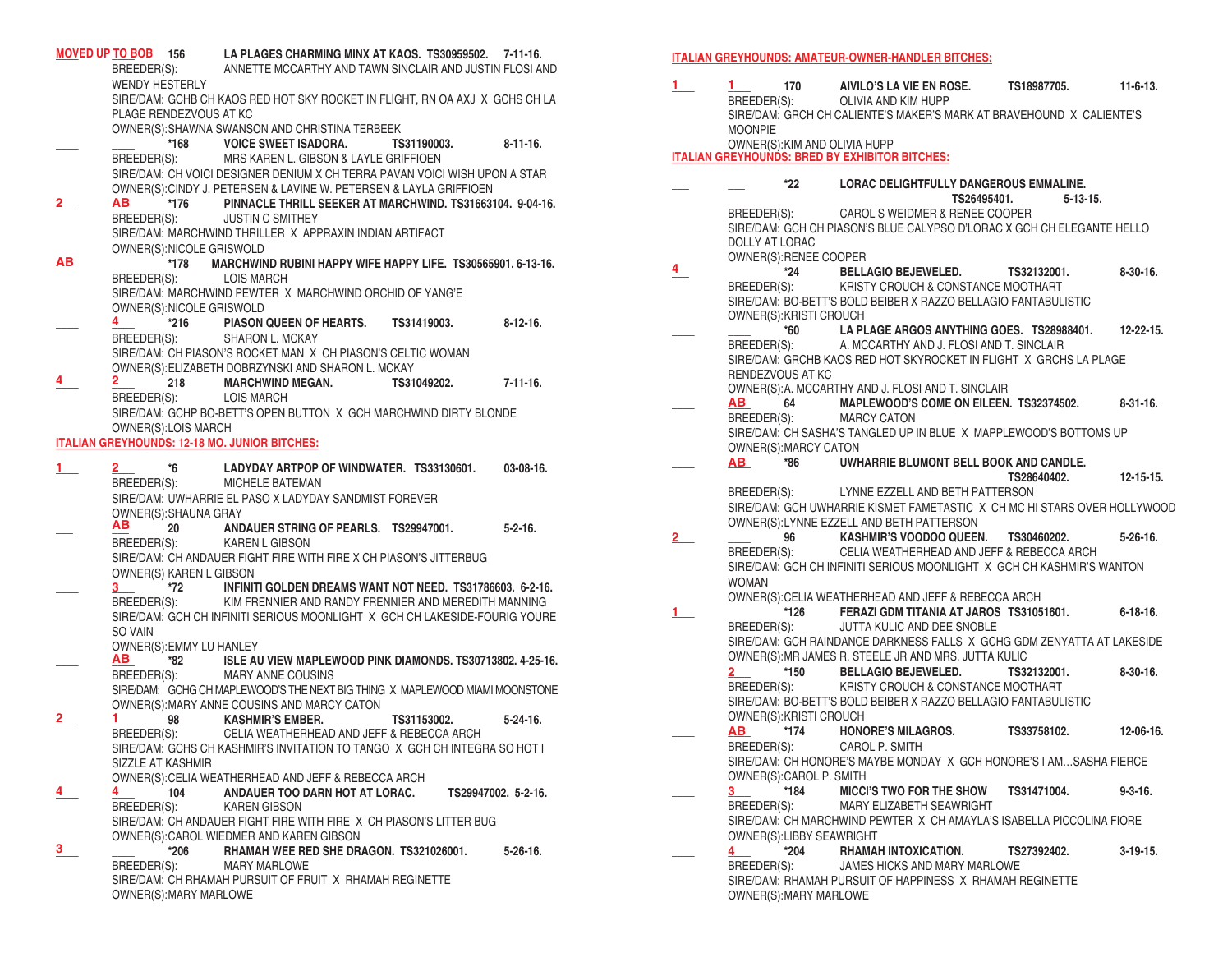**\_\_\_\_ \_\_\_\_ 222 INTEGRA'S CASCADE OF PEARLS. TS32615601. 11-29-16.** MARK LUCAS & TIMOTHY CATTERSON SIRE/DAM: CH INTEGRA'S HIFALUTIN X GCH CH INTEGRA MAJA SCATTERED PEARLS OWNER(S):MARK L UCAS & TIMOTHY CATTERSON **\_\_\_\_ 232 INFINITI STOP AND STARE. TS31786601. 6-2-16.**  BREEDER(S): KIM AND RANDY FRENNIER SIRE/DAM: GCH INFINITI SERIOUS MOONLIGHT X GCH LAKESIDE FOURIG YOU'RE SO VAIN OWNER(S):KIMBERLY FRENNIER **ITALIAN GREYHOUNDS: OPEN BITCHES. \_\_\_\_ \_\_\_\_ \*36 HONORE'S THE CHOSEN ONE. TS28257702. 11-2-15.**  BREEDER(S): CAROL P SMITH SIRE/DAM: HONORE'S WEST SIDE STORY AT PICCINO X GCH CH HONORE'S I AM…SASHA **FIFRCF** OWNER(S):MARSHA M PUGH **\_\_\_\_ \*38 MARCHWIND'S LANIE'S LITTLE LADY. TS29300304. 2-29-16.** BREEDER(S): LOIS MARCH SIRE/DAM: CH MARCHWIND DAWSON X CH MARCHWIND KATERINA OWNER(S): ALANE M LACHOWICZ<br>3 \*52 MARCHWIND'S HE **\_\_\_\_ \_\_\_\_ \*52 MARCHWIND'S HEAVEN CENT TO ROSEWOOD. TS22684603. 7-14-14.** BREEDER(S): LOIS R MARCH MD SIRE/DAM: GCH MARCHWIND FINISHING TOUCH X CH WYNSON'S MOUNTAIN LAUREL OWNER(S):BETHANY REDO-RAHM **\_\_\_\_ \_\_\_\_ \*76 SELAH SHANNON'S SILVER SPOONS. TS18923501. 9-4-13.** BREEDER(S):MEREDITH PERSINGER AND DEANNA PERSINGER AND PATRICIA ANDERS SIRE/DAM: CH INTEGRA JUST IN TIME FOR SHADOWLANDS X GCH CH BELCANTO SHAKE ME UP SHANNON OWNER(S):MEREDITH PERSINGER AND DEANNA PERSINGER AND OLIVIA PERSINGER **\_\_\_\_ 102 LORAC DESPICABLE ME. TS26495402. 5-13-15.** BREEDER(S): CAROL S WIEDMER AND RENEE COOPER SIRE/DAM: GCH PIASON'S BLUE CALYPSO D'LORAC X GCH HELLO DOLLY AT LORAC OWNER(S):BARB HYATT **\_\_\_\_ \*110 BRIO'S ANJI VIVA FIREKEEPER. TS27228203. 10-27-15.** BREEDER(S): ANGELA LEONARD AND MARY ANN SMART SIRE/DAM: CH BRIO'S ANJI HALCYON DAYS X ANJI VIVA ST. ANNE OWNER(S):MELISSA NAGEL **\_\_\_\_ \*124 TERRA PAVAN'S ISLE OF MISTY DAYS. TS19900505. 12-20-13.** DAWN SANDVE AND CHRISTOPHER SANDVE SIRE/DAM: GCHB CH DEERFIELD'S JACKSON CAGE X GCHB CH TERRA PAVAN BRIGHT ANGEL RISING OWNER(S):DAWN SANDVE AND CHRISTOPHER SANDVE AND DARLENE WALLACE **\_\_\_\_ \_\_\_\_ 138 RESOUNDING FAIRE IS THE HEAVEN. TS26966002. 8-5-15.** BREEDER(S): SUSAN SALLADAY SIRE/DAM: GCH RESOUNDING WHO CAN COUNT THE CLOUDS? X GCH RESOUNDING FLOWERS OF THE FIELD OWNER(S):SUSAN SALLADAY<br>162 MYSTIC **\_\_\_\_ 162 MYSTIC DRAMATIQUE DESIGN. TS21363302. 3-26-14.** BREEDER(S): KATHY ENGMAN & KATHLEEN TIBEAULT & JAMES ENGMAN SIRE/DAM: MYSTIC FIORE THE HEAT IS ON X TEBO MYSTIK SCREAMING EAGLE CABER NET SAUVIGNON OWNER(S):RYNN DOLSON-CRITCHLEY **\_\_\_\_ \_\_\_\_ 214 MARCHWIND RIVERPORT'S BLEW-B-U. TS25647201. 3-25-15.** LOIS R MARCH M.D. SIRE/DAM: CH MARCHWIND DAWSON X GCH CH LEBECK MARCHWIND ZENYATTA OWNER(S):CORINNA YANNOULOPOULOS **WINNERS BITCH: \_\_\_\_\_\_\_\_ \_\_\_\_\_\_\_\_ 126 36 3 1 1 AB**  $2\overline{)}$ **4 1 3 4 2**

**RESERVE WINNERS BITCH: \_\_\_\_\_\_\_\_ \_\_\_\_\_\_\_\_ 124 222**

**NON-REGULAR BITCH CLASSES**

**ITALIAN GREYHOUNDS: VETERAN BITCHES 7-9 YEARS.**

| 4            | *40<br>BREEDER(S):          | GCH CORNELIA MARIE OF OJIBWAY. TR96733201.<br>NANCY JO & MARK A ANDERSON                                                                  |             | $5-29-10.$      |
|--------------|-----------------------------|-------------------------------------------------------------------------------------------------------------------------------------------|-------------|-----------------|
|              |                             | SIRE/DAM: CH OXDAL BOKA STORMY WEATHER X CH BAREFOOT CONTESSA OF OJIBWAY                                                                  |             |                 |
|              |                             | OWNER(S): NANCY JO & MARK A ANDERSON                                                                                                      |             |                 |
| $\mathbf{2}$ | *78                         | GCH CH BELCANTO'S SHAKE ME UP SHANNON.                                                                                                    |             |                 |
|              |                             |                                                                                                                                           | TR86933101. | $5-28-09.$      |
|              | BREEDER(S):                 | PATRICIA ANDERS AND EVA PARTIDA                                                                                                           |             |                 |
|              |                             | SIRE/DAM: CH PIKOP'S INTRIGUE AT BELCANTO X CH BELCANTO REBECCA<br>OWNER(S): MEREDITH PERSINGER AND DEANNA PERSINGER AND OLIVIA PERSINGER |             |                 |
| $1 -$        | *142                        | GCHG GDM ZENYATTA AT LAKESIDE. TS96817701.                                                                                                |             | $5 - 28 - 10$ . |
|              | BREEDER(S):                 | DEE SNOBLE AND JANET BECKETT                                                                                                              |             |                 |
|              |                             | SIRE/DAM: GCH BLUMOON-APPRAXIN FUNNY CAKE X CH GDM LORENC'S KATE ELDER                                                                    |             |                 |
|              |                             | OWNER(S): JUTTA KULIC AND DEE SNOBLE                                                                                                      |             |                 |
| 3.           | 152                         | GCH CH KAOS MINI-DAYTONA FIVE DOUBLE O.                                                                                                   |             |                 |
|              |                             |                                                                                                                                           | TR81659601. | $10-18-08$ .    |
|              |                             | BREEDER(S): SHAWNA AND BLAKE SWANSON                                                                                                      |             |                 |
|              | <b>DIVOT</b>                | SIRE/DAM: GCH HELAYNES RED HOT MINI-COOPER X CH KAOS LYNX DYNAMIC DITTO                                                                   |             |                 |
|              |                             | OWNER(S): SHAWNA AND BLAKE SWANSON                                                                                                        |             |                 |
|              |                             | <b>ITALIAN GREYHOUNDS: VETERAN BITCHES 9-11 YEARS.</b>                                                                                    |             |                 |
|              |                             |                                                                                                                                           |             |                 |
| 4            | AВ.<br>54                   | WINSOME ROSEWOOD TICKLED PINK. TR59592303. 11-3-06.                                                                                       |             |                 |
|              | BREEDER(S):                 | <b>SHARON HENLEY</b><br>SIRE/DAM: CH WINSOME SEIZE THE DAY X WINSOME BEEN THERE DONE THAT                                                 |             |                 |
|              | OWNER(S): BETHANY REDO-RAHM |                                                                                                                                           |             |                 |
| 2_           | *146<br>1.                  | FOLKLORE LITTLE FINLEY TEBO. TR72657603.                                                                                                  |             | $8 - 7 - 07$ .  |
|              | BREEDER(S):                 | KATHLEEN THIBEAULT AND JAMIE D'ARCY                                                                                                       |             |                 |
|              |                             | SIRE/DAM: JOHMA LORANNE TEXAS CITY TEBO X WINSOME TRUST IN ME                                                                             |             |                 |
|              | OWNER(S): JILL PATTERSON    |                                                                                                                                           |             |                 |
| $\mathbf{1}$ | *198<br>$2^{\sim}$          | <b>GCH LYRIC'S ETERNAL TOUCH OF ELEGANCE.</b>                                                                                             | TR77145404. | $5-28-08$ .     |
|              | BREEDER(S):                 | DALENA M FRANKLIN                                                                                                                         |             |                 |
|              |                             | SIRE/DAM: GCH VALLATA LORENC'S URBAN LEGEND X CH SWEET ELEGANCE OF WEST                                                                   |             |                 |
|              | WIND, RE AX AXJ NF          |                                                                                                                                           |             |                 |
|              | OWNER(S): DALENA M FRANKLIN |                                                                                                                                           |             |                 |
| 3            | 220                         | CJ VOICI ISLAND BREEZE.                                                                                                                   | TS64669403. | 4-27-07.        |
|              | BREEDER(S):                 | <b>LAYLE GRIFFIOEN</b><br>SIRE/DAM: CH LITTLELUV'S OBSESSION, SC X CH VOICI SPECIAL AGENT ADELINE                                         |             |                 |
|              | OWNER(S): CAROL NILLES      |                                                                                                                                           |             |                 |
|              |                             | <b>ITALIAN GREYHOUNDS: VETERAN BITCHES 11+ YEARS.</b>                                                                                     |             |                 |
|              |                             |                                                                                                                                           |             |                 |
| 1.           | $*30$<br>1.                 | GCH CH CASUN VINCENCIA THE WAITSOVER.                                                                                                     |             |                 |
|              | BREEDER(S):                 | LISA BURKE & TERISA KANGAS                                                                                                                | TS39474501. | $5 - 3 - 05$ .  |
|              |                             | SIRE/DAM: CH INTEGRA-UWHARRIE HOT DAMN X CH SILVERBLUFF JAMAICA                                                                           |             |                 |
|              |                             | OWNER(S): LISA BURKE & TERISA KANGAS                                                                                                      |             |                 |
| $\mathbf{2}$ | *34<br>$\mathbf{2}$         | CH MOONGLOW JUNE ALLISON. TR39461401.                                                                                                     |             | $7 - 8 - 05.$   |
|              | BREEDER(S):                 | <b>MARSHA M PUGH</b>                                                                                                                      |             |                 |
|              |                             | SIRE/DAM: CH GENICA KISS THE GIRLS X BRIO MOONGLOW KEEPSAKE                                                                               |             |                 |
|              | OWNER(S): MARSHA M PUGH     |                                                                                                                                           |             |                 |
| 3            | *208                        | CH TEKONEVA'S BLACK MAGIC. TR52962401.                                                                                                    |             | $6 - 1 - 06.$   |
|              | BREEDER(S):                 | EVA PARTIDA<br>SIRE/DAM: CH NECKU ROSVO ROOPE X CH BELCANTO REBECCA                                                                       |             |                 |
|              | OWNER(S): MARY HUGHES       |                                                                                                                                           |             |                 |
|              |                             |                                                                                                                                           |             |                 |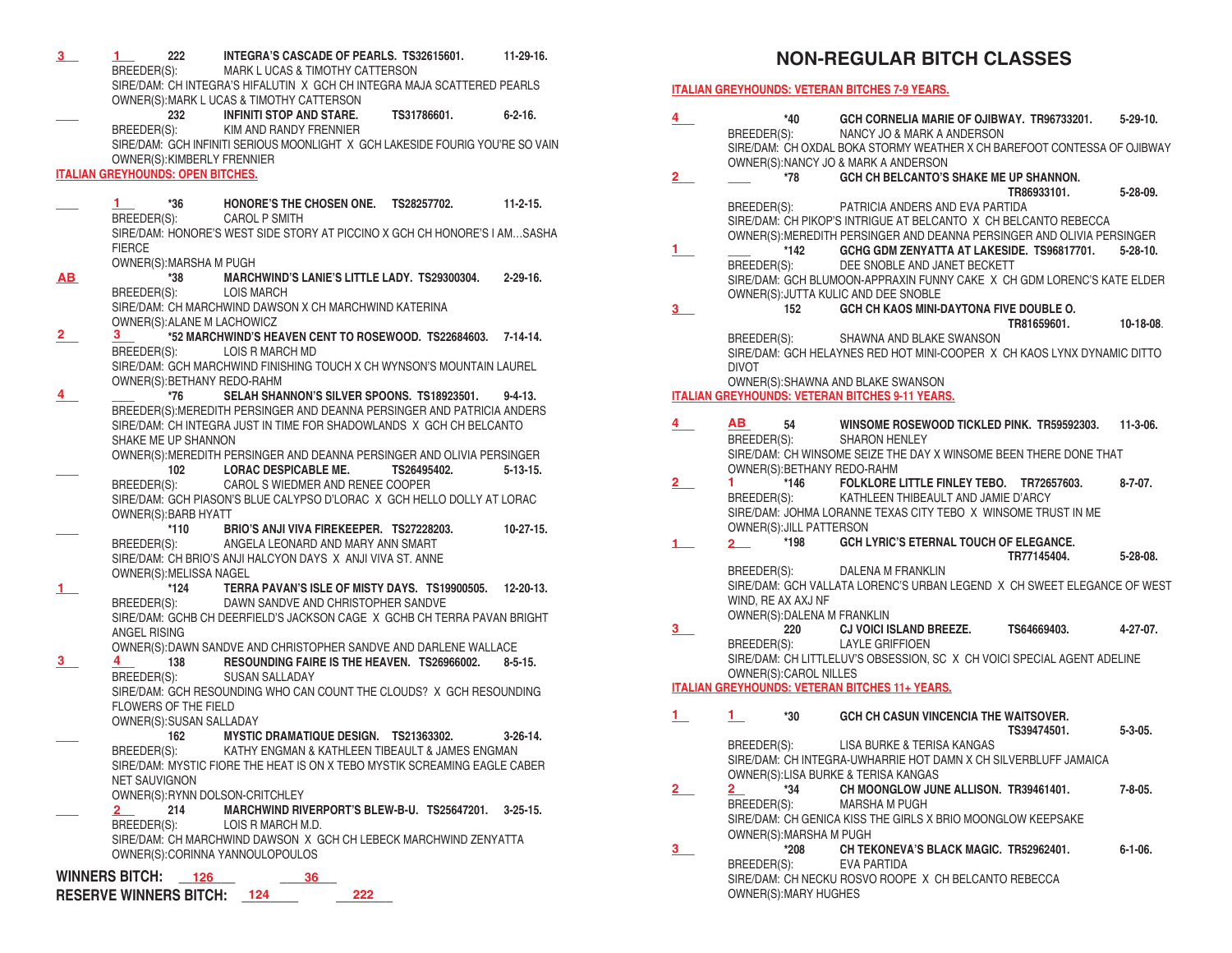## **Best of Breed**

| SIRE/DAM: GCH HONORE'S FORTUNE E FAMA X GCH AURA FERAZI SOUNDS OF FREEDOM<br>OWNER(S): KENNA ALLISON AND JUTTA KULIC<br>REG.<br>NAT.<br>$6/6 - 8$<br>43<br>CH AMAYLA'S NEXT EVOLUTION. TS29602501.<br>$2 - 29 - 16$ .<br>6/9<br>$\sim$ BEST OF BREED DOGS $\sim$<br>BREEDER(S):<br>AMY WISE<br>SIRE/DAM: GCH MARCHWINDS SPECIAL ACREA CREMEM BRULEE X AMAYLA'S I<br>CHOOSE YOU<br>$9 - 16 - 15$ .<br>AВ<br>CH ANDAUER MARK HOPKINS. TS27714401.<br>$\overline{7}$<br>OWNER(S): AMY WISE AND KAYLA WISE<br>BREEDER(S):<br>KAREN L GIBSON & JUDITH R HAUDRICH<br>$*45$<br>GCH CH INFINTI GOLDEN DREAMS OF YOU. TS27367103. 6-1-15.<br>SIRE/DAM: CH GCH COMO & IRIS TOP OF THE MARK X CH ANDAUER PLAYING WITH FIRE<br>KIMBERLY FRENNIER AND MEREDITH MANNING AND JAMES A BOOSE<br>BREEDER(S):<br>OWNER(S): KAREN L GIBSON<br>SIRE/DAM: GCH CH INFINITI VOICI VOYAGER X GCH CH LAKESIDE-FOURIG YOURE SO VAIN<br>GRCH CH CALIENTE'S THE GHOST RIDER OF CALIENTE AT AIVILO.<br>*9<br>OWNER(S): EMMY HANLEY<br>$11-3-13.$<br>TS18987704.<br>AВ<br>49<br>GCHS UWHARRIE ARTESIA GOD OF WAR. TS12549206. 8-1-12.<br>BREEDER(S):<br>OLIVIA HUPP & KIM HUPP<br>BREEDER(S):<br>BRENDA ADAMS AND LYNNE EZZELL<br>SIRE/DAM: GRCH CH CALIENTE'S MAKERS MARK OF BRAVEHOUND X CH CALIENTE'S<br>SIRE/DAM: CH KISMET UWHARRIE MOSCOW FLYER X A MULET'S FAR FROM OVER<br><b>MOONPIE</b><br>OWNER(S): KRISTION WINGATE<br>OWNER(S): PATTY MONTEZ<br>*53<br>GCHB SKIDI'S PRETTY BOY FLOYD. TS21617401.<br>$3-28-14.$<br>15<br>GCHB BELLAGIO RAZZO ALL EYEZ ON ME. TS26765801. 7-31-15.<br>BREEDER(S):<br>REV. T. SCOTT KENEDA<br>BREEDER(S):<br>KRISTI CROUCH & CONSTANCE MOOTHART<br>SIRE/DAM: MARCHWIND'S PEPPER JACK X CH MARCHWIND'S GOT THAT DO-RE-MI<br>SIRE/DAM: CH MIRA MIGHTY MOUSE X RAZZO BELLAGIO THE IT GIRL<br>OWNER(S):REV. T. SCOTT KENEDA<br>OWNER(S): ALICE SOWDERS AND KRISTI CROUCH<br>AB<br>57<br>GCH KASHMIR'S INVITATION TO TANGO. TS23378702. 7-18-14.<br>CH GRCH PIASON MAKE MY WISH COME TRUE.<br>19<br>BREEDER(S):<br><b>CELIA WEATHERHEAD</b><br>$4 - 19 - 13$ .<br>TS16209902.<br>SIRE/DAM: GCH CH BO-BETT'S OPEN BUTTON X CH KASHMIRE LOGO9'S KENTUCKY KAPER<br><b>SHARON L MCKAY</b><br>BREEDER(S):<br>OWNER(S): CELIA WEATHERHEAD<br>SIRE/DAM: CH GCH VOICI WHERE THERE'S SMOKE THERE'S FIRE X CH GCH PIASON AND<br>CH KASHMIR'S FLASH FIRE.<br>$5-24-16.$<br>59<br>TS31153001.<br><b>COMO'S VENEZIA</b><br>BREEDER(S):<br>CELIA WEATHERHEAD AND JEFF & REBECCA ARCH<br>OWNER(S): KAREN L GIBSON<br>SIRE/DAM: GCHS CH KASHMIR'S INVITATION TO TANGO X GCH CH INTEGRA SO HOT I<br>$*21$<br>$6 - 15 - 14.$<br>GCH KALIPHNA ALL IN.<br>TS33842402.<br>SIZZLE AT KASHMIR<br>BREEDER(S):<br>SANDI ROLFE & KATHY SEARLES & JASON MALECK<br>OWNER(S): CELIA WEATHERHEAD AND JEFF & REBECCA ARCH<br>SIRE/DAM: GCH EVERAFTER'S BEST BET YET X EVERAFTER'S HOW HIGH THE MOON<br>$11-19-15.$<br>63<br>CH KASHMIR'S RISING STAR.<br>TS29682601.<br>OWNER(S): KATHY SEARLES AND SANDI ROLFE<br>BREEDER(S):<br>CELIA WEATHERHEAD AND JEFF & REBECCA ARCH<br>$*23$<br>CH CANTEX BLUE JAYS' TOPDOG. TS30059001.<br>$6 - 2 - 15$ .<br>SIRE/DAM: CH VALENTINO ROCCO X GCH KASHMIR'S WANTON WOMAN<br>BREEDER(S):<br>PATRICIA C COOPER & BRENDA G COOK<br>OWNER(S): CELIA WEATHERHEAD AND JEFF & REBECCA ARCH<br>SIRE/DAM: CH CTEX BON APPE'TIT X RHODANTE FORUM ROMANUM<br>*71<br>CH LA PLAGEARGOS ALL THROUGH THE NIGHT.<br>OWNER(S): NANCY JO ANDERSON & BRENDA G COOK & PATRICIA COOPER<br>$7 - 11 - 16.$<br>TS30959503.<br>$\overline{\mathbf{AB}}$<br>$4 - 25 - 11$ .<br>25<br>CH GRCH PIASON'S BILLY FLYNN. TS03727806.<br>BREEDER(S):<br>ANNETTE MCCARTHY AND JUSTIN FLOSI<br><b>SHARON L MCKAY</b><br>BREEDER(S):<br>SIRE/DAM: GCHB KAOS RED HOT SKY ROCKET IN FLIGHT, RN NA OAJ CGC X GCHS LA<br>SIRE/DAM: CH COMO AND IRIS TOP OF THE MARK X CH PHILLI VOICI PASSION FLOWER<br>PLAGE RENDEZVOUS AT KC<br>OWNER(S): KAREN L GIBSON<br>OWNER(S): JUSTIN FLOSI AND ANNETTE MCCARTHY<br><b>AB</b><br>ΑВ<br>*29<br>CH LOGOS SWEET HOME ALABAMA. TS29197103.<br>$2 - 17 - 16.$<br>$\underline{AB}$<br><b>AB</b><br>CH ALURA MARCHWIND VICTOR BY WARWICK.<br>73<br>BREEDER(S):<br>SUSAN NOLEN AND SHERRY PHILLIPS<br>TS28465603.<br>11-29-16.<br>SIRE/DAM: CH LOGOS ANGEL ENVY X LOGOS COME TO JESUS MORNING<br>BREEDER(S):<br>DAVID JOHNSON AND LOIS MARCH AND LYNN PARTRIDGE<br>OWNER(S): SUSAN NOLEN<br>SIRE/DAM: CH MARCHWIND PEWTER X GCHB DC WARWICK'S VIOLET BLUE AT MARCH<br>GCH RAINDANCE DARKNESS FALLS, CA. TS25414101.CAN 8-19-14.<br>31<br>WIND, SC<br>KATARZYNA TALMA AND CHELSEA JAMES<br>BREEDER(S):<br>OWNER(S): LOIS MARCH<br>SIRE/DAM: CH GRAYSONS THE INFINITO X RAINDANCE HELLO EVIL DARKNESS<br>AB<br>$*77$<br>GCH CH TERR PAVAN'S VULCAN'S FIERY DANCE.<br>OWNER(S): CHELSEA JAMES<br>TS19900501.<br>12-30-13.<br>AB<br>AB<br>33<br>CH MAPLEWOOD'S INVINCIBLE. TS32950103.<br>$8-18-16.$<br>BREEDER(S): DAWN SANDVE AND CHRISTOPHER SANDVE<br>BREEDER(S):<br><b>MARCY CATON</b><br>SIRE/DAM: GCH DEERFIELD'S JACKSON CAGE, THD X GCH TERRA PAVAN BRIGHT<br>SIRE/DAM: GCHG MAPLEWOOD'S THE NEXT BIG THING X MAPLEWOOD'S I WILL DAZZLE YOU<br>ANGEL RISING<br>OWNER(S): MARCY CATON<br>OWNER(S): GRACEANN & PETER DIMAGGIO AND DARLENE WALLACE<br>81<br><b>GCH INFINITI HOLDING KRYPTONITE.</b><br>TS21889201.3-5-14.<br>AB<br>37<br>GCH ST ROCH'S LEAD WITH YOUR HEART. TS24784801.9-1-14.<br>BREEDER(S):<br>K & R FRENNIER<br>BREEDER(S):<br>MARY JO SMITH<br>SIRE/DAM: GCH INFINITI SERIOUS MOONLIGHT X CH INFINITI GLOW IN THE DARK<br>SIRE/DAM: CH LOGOS I'LL LOSE MY BLUES IN HEAVEN X LOGOS DREAMING OF A WHITE<br>OWNER(S): KIMBERLY FRENNIER<br><b>CHRISTMAS</b> | <b>BEST OF BREED</b>    | $*41$       | <b>GCH AURA'S IRRESTIBLE WINDSPIEL.</b> | TS21794002.4-5-14. |
|-----------------------------------------------------------------------------------------------------------------------------------------------------------------------------------------------------------------------------------------------------------------------------------------------------------------------------------------------------------------------------------------------------------------------------------------------------------------------------------------------------------------------------------------------------------------------------------------------------------------------------------------------------------------------------------------------------------------------------------------------------------------------------------------------------------------------------------------------------------------------------------------------------------------------------------------------------------------------------------------------------------------------------------------------------------------------------------------------------------------------------------------------------------------------------------------------------------------------------------------------------------------------------------------------------------------------------------------------------------------------------------------------------------------------------------------------------------------------------------------------------------------------------------------------------------------------------------------------------------------------------------------------------------------------------------------------------------------------------------------------------------------------------------------------------------------------------------------------------------------------------------------------------------------------------------------------------------------------------------------------------------------------------------------------------------------------------------------------------------------------------------------------------------------------------------------------------------------------------------------------------------------------------------------------------------------------------------------------------------------------------------------------------------------------------------------------------------------------------------------------------------------------------------------------------------------------------------------------------------------------------------------------------------------------------------------------------------------------------------------------------------------------------------------------------------------------------------------------------------------------------------------------------------------------------------------------------------------------------------------------------------------------------------------------------------------------------------------------------------------------------------------------------------------------------------------------------------------------------------------------------------------------------------------------------------------------------------------------------------------------------------------------------------------------------------------------------------------------------------------------------------------------------------------------------------------------------------------------------------------------------------------------------------------------------------------------------------------------------------------------------------------------------------------------------------------------------------------------------------------------------------------------------------------------------------------------------------------------------------------------------------------------------------------------------------------------------------------------------------------------------------------------------------------------------------------------------------------------------------------------------------------------------------------------------------------------------------------------------------------------------------------------------------------------------------------------------------------------------------------------------------------------------------------------------------------------------------------------------------------------------------------------------------------------------------------------------------------------------------------------------------------------------------------------------------------------------------------------------------------------------------------------------------------------------------------------------------------------------------------------------------------------------------------------------------------------------------------------------------------------------------------------------------------------------------------------------------------------------------------------------------------------------------------------------------------------------------------------------------------------------------------------------------------------------------------------------------------------------------------------------------------------------------------------------------------------------------------------------------------------------------------------------------------------------------------|-------------------------|-------------|-----------------------------------------|--------------------|
|                                                                                                                                                                                                                                                                                                                                                                                                                                                                                                                                                                                                                                                                                                                                                                                                                                                                                                                                                                                                                                                                                                                                                                                                                                                                                                                                                                                                                                                                                                                                                                                                                                                                                                                                                                                                                                                                                                                                                                                                                                                                                                                                                                                                                                                                                                                                                                                                                                                                                                                                                                                                                                                                                                                                                                                                                                                                                                                                                                                                                                                                                                                                                                                                                                                                                                                                                                                                                                                                                                                                                                                                                                                                                                                                                                                                                                                                                                                                                                                                                                                                                                                                                                                                                                                                                                                                                                                                                                                                                                                                                                                                                                                                                                                                                                                                                                                                                                                                                                                                                                                                                                                                                                                                                                                                                                                                                                                                                                                                                                                                                                                                                                                                                         |                         | BREEDER(S): | DR MARY HUGHES                          |                    |
|                                                                                                                                                                                                                                                                                                                                                                                                                                                                                                                                                                                                                                                                                                                                                                                                                                                                                                                                                                                                                                                                                                                                                                                                                                                                                                                                                                                                                                                                                                                                                                                                                                                                                                                                                                                                                                                                                                                                                                                                                                                                                                                                                                                                                                                                                                                                                                                                                                                                                                                                                                                                                                                                                                                                                                                                                                                                                                                                                                                                                                                                                                                                                                                                                                                                                                                                                                                                                                                                                                                                                                                                                                                                                                                                                                                                                                                                                                                                                                                                                                                                                                                                                                                                                                                                                                                                                                                                                                                                                                                                                                                                                                                                                                                                                                                                                                                                                                                                                                                                                                                                                                                                                                                                                                                                                                                                                                                                                                                                                                                                                                                                                                                                                         |                         |             |                                         |                    |
|                                                                                                                                                                                                                                                                                                                                                                                                                                                                                                                                                                                                                                                                                                                                                                                                                                                                                                                                                                                                                                                                                                                                                                                                                                                                                                                                                                                                                                                                                                                                                                                                                                                                                                                                                                                                                                                                                                                                                                                                                                                                                                                                                                                                                                                                                                                                                                                                                                                                                                                                                                                                                                                                                                                                                                                                                                                                                                                                                                                                                                                                                                                                                                                                                                                                                                                                                                                                                                                                                                                                                                                                                                                                                                                                                                                                                                                                                                                                                                                                                                                                                                                                                                                                                                                                                                                                                                                                                                                                                                                                                                                                                                                                                                                                                                                                                                                                                                                                                                                                                                                                                                                                                                                                                                                                                                                                                                                                                                                                                                                                                                                                                                                                                         |                         |             |                                         |                    |
|                                                                                                                                                                                                                                                                                                                                                                                                                                                                                                                                                                                                                                                                                                                                                                                                                                                                                                                                                                                                                                                                                                                                                                                                                                                                                                                                                                                                                                                                                                                                                                                                                                                                                                                                                                                                                                                                                                                                                                                                                                                                                                                                                                                                                                                                                                                                                                                                                                                                                                                                                                                                                                                                                                                                                                                                                                                                                                                                                                                                                                                                                                                                                                                                                                                                                                                                                                                                                                                                                                                                                                                                                                                                                                                                                                                                                                                                                                                                                                                                                                                                                                                                                                                                                                                                                                                                                                                                                                                                                                                                                                                                                                                                                                                                                                                                                                                                                                                                                                                                                                                                                                                                                                                                                                                                                                                                                                                                                                                                                                                                                                                                                                                                                         |                         |             |                                         |                    |
|                                                                                                                                                                                                                                                                                                                                                                                                                                                                                                                                                                                                                                                                                                                                                                                                                                                                                                                                                                                                                                                                                                                                                                                                                                                                                                                                                                                                                                                                                                                                                                                                                                                                                                                                                                                                                                                                                                                                                                                                                                                                                                                                                                                                                                                                                                                                                                                                                                                                                                                                                                                                                                                                                                                                                                                                                                                                                                                                                                                                                                                                                                                                                                                                                                                                                                                                                                                                                                                                                                                                                                                                                                                                                                                                                                                                                                                                                                                                                                                                                                                                                                                                                                                                                                                                                                                                                                                                                                                                                                                                                                                                                                                                                                                                                                                                                                                                                                                                                                                                                                                                                                                                                                                                                                                                                                                                                                                                                                                                                                                                                                                                                                                                                         |                         |             |                                         |                    |
|                                                                                                                                                                                                                                                                                                                                                                                                                                                                                                                                                                                                                                                                                                                                                                                                                                                                                                                                                                                                                                                                                                                                                                                                                                                                                                                                                                                                                                                                                                                                                                                                                                                                                                                                                                                                                                                                                                                                                                                                                                                                                                                                                                                                                                                                                                                                                                                                                                                                                                                                                                                                                                                                                                                                                                                                                                                                                                                                                                                                                                                                                                                                                                                                                                                                                                                                                                                                                                                                                                                                                                                                                                                                                                                                                                                                                                                                                                                                                                                                                                                                                                                                                                                                                                                                                                                                                                                                                                                                                                                                                                                                                                                                                                                                                                                                                                                                                                                                                                                                                                                                                                                                                                                                                                                                                                                                                                                                                                                                                                                                                                                                                                                                                         |                         |             |                                         |                    |
|                                                                                                                                                                                                                                                                                                                                                                                                                                                                                                                                                                                                                                                                                                                                                                                                                                                                                                                                                                                                                                                                                                                                                                                                                                                                                                                                                                                                                                                                                                                                                                                                                                                                                                                                                                                                                                                                                                                                                                                                                                                                                                                                                                                                                                                                                                                                                                                                                                                                                                                                                                                                                                                                                                                                                                                                                                                                                                                                                                                                                                                                                                                                                                                                                                                                                                                                                                                                                                                                                                                                                                                                                                                                                                                                                                                                                                                                                                                                                                                                                                                                                                                                                                                                                                                                                                                                                                                                                                                                                                                                                                                                                                                                                                                                                                                                                                                                                                                                                                                                                                                                                                                                                                                                                                                                                                                                                                                                                                                                                                                                                                                                                                                                                         |                         |             |                                         |                    |
|                                                                                                                                                                                                                                                                                                                                                                                                                                                                                                                                                                                                                                                                                                                                                                                                                                                                                                                                                                                                                                                                                                                                                                                                                                                                                                                                                                                                                                                                                                                                                                                                                                                                                                                                                                                                                                                                                                                                                                                                                                                                                                                                                                                                                                                                                                                                                                                                                                                                                                                                                                                                                                                                                                                                                                                                                                                                                                                                                                                                                                                                                                                                                                                                                                                                                                                                                                                                                                                                                                                                                                                                                                                                                                                                                                                                                                                                                                                                                                                                                                                                                                                                                                                                                                                                                                                                                                                                                                                                                                                                                                                                                                                                                                                                                                                                                                                                                                                                                                                                                                                                                                                                                                                                                                                                                                                                                                                                                                                                                                                                                                                                                                                                                         |                         |             |                                         |                    |
|                                                                                                                                                                                                                                                                                                                                                                                                                                                                                                                                                                                                                                                                                                                                                                                                                                                                                                                                                                                                                                                                                                                                                                                                                                                                                                                                                                                                                                                                                                                                                                                                                                                                                                                                                                                                                                                                                                                                                                                                                                                                                                                                                                                                                                                                                                                                                                                                                                                                                                                                                                                                                                                                                                                                                                                                                                                                                                                                                                                                                                                                                                                                                                                                                                                                                                                                                                                                                                                                                                                                                                                                                                                                                                                                                                                                                                                                                                                                                                                                                                                                                                                                                                                                                                                                                                                                                                                                                                                                                                                                                                                                                                                                                                                                                                                                                                                                                                                                                                                                                                                                                                                                                                                                                                                                                                                                                                                                                                                                                                                                                                                                                                                                                         |                         |             |                                         |                    |
|                                                                                                                                                                                                                                                                                                                                                                                                                                                                                                                                                                                                                                                                                                                                                                                                                                                                                                                                                                                                                                                                                                                                                                                                                                                                                                                                                                                                                                                                                                                                                                                                                                                                                                                                                                                                                                                                                                                                                                                                                                                                                                                                                                                                                                                                                                                                                                                                                                                                                                                                                                                                                                                                                                                                                                                                                                                                                                                                                                                                                                                                                                                                                                                                                                                                                                                                                                                                                                                                                                                                                                                                                                                                                                                                                                                                                                                                                                                                                                                                                                                                                                                                                                                                                                                                                                                                                                                                                                                                                                                                                                                                                                                                                                                                                                                                                                                                                                                                                                                                                                                                                                                                                                                                                                                                                                                                                                                                                                                                                                                                                                                                                                                                                         |                         |             |                                         |                    |
|                                                                                                                                                                                                                                                                                                                                                                                                                                                                                                                                                                                                                                                                                                                                                                                                                                                                                                                                                                                                                                                                                                                                                                                                                                                                                                                                                                                                                                                                                                                                                                                                                                                                                                                                                                                                                                                                                                                                                                                                                                                                                                                                                                                                                                                                                                                                                                                                                                                                                                                                                                                                                                                                                                                                                                                                                                                                                                                                                                                                                                                                                                                                                                                                                                                                                                                                                                                                                                                                                                                                                                                                                                                                                                                                                                                                                                                                                                                                                                                                                                                                                                                                                                                                                                                                                                                                                                                                                                                                                                                                                                                                                                                                                                                                                                                                                                                                                                                                                                                                                                                                                                                                                                                                                                                                                                                                                                                                                                                                                                                                                                                                                                                                                         |                         |             |                                         |                    |
|                                                                                                                                                                                                                                                                                                                                                                                                                                                                                                                                                                                                                                                                                                                                                                                                                                                                                                                                                                                                                                                                                                                                                                                                                                                                                                                                                                                                                                                                                                                                                                                                                                                                                                                                                                                                                                                                                                                                                                                                                                                                                                                                                                                                                                                                                                                                                                                                                                                                                                                                                                                                                                                                                                                                                                                                                                                                                                                                                                                                                                                                                                                                                                                                                                                                                                                                                                                                                                                                                                                                                                                                                                                                                                                                                                                                                                                                                                                                                                                                                                                                                                                                                                                                                                                                                                                                                                                                                                                                                                                                                                                                                                                                                                                                                                                                                                                                                                                                                                                                                                                                                                                                                                                                                                                                                                                                                                                                                                                                                                                                                                                                                                                                                         |                         |             |                                         |                    |
|                                                                                                                                                                                                                                                                                                                                                                                                                                                                                                                                                                                                                                                                                                                                                                                                                                                                                                                                                                                                                                                                                                                                                                                                                                                                                                                                                                                                                                                                                                                                                                                                                                                                                                                                                                                                                                                                                                                                                                                                                                                                                                                                                                                                                                                                                                                                                                                                                                                                                                                                                                                                                                                                                                                                                                                                                                                                                                                                                                                                                                                                                                                                                                                                                                                                                                                                                                                                                                                                                                                                                                                                                                                                                                                                                                                                                                                                                                                                                                                                                                                                                                                                                                                                                                                                                                                                                                                                                                                                                                                                                                                                                                                                                                                                                                                                                                                                                                                                                                                                                                                                                                                                                                                                                                                                                                                                                                                                                                                                                                                                                                                                                                                                                         |                         |             |                                         |                    |
|                                                                                                                                                                                                                                                                                                                                                                                                                                                                                                                                                                                                                                                                                                                                                                                                                                                                                                                                                                                                                                                                                                                                                                                                                                                                                                                                                                                                                                                                                                                                                                                                                                                                                                                                                                                                                                                                                                                                                                                                                                                                                                                                                                                                                                                                                                                                                                                                                                                                                                                                                                                                                                                                                                                                                                                                                                                                                                                                                                                                                                                                                                                                                                                                                                                                                                                                                                                                                                                                                                                                                                                                                                                                                                                                                                                                                                                                                                                                                                                                                                                                                                                                                                                                                                                                                                                                                                                                                                                                                                                                                                                                                                                                                                                                                                                                                                                                                                                                                                                                                                                                                                                                                                                                                                                                                                                                                                                                                                                                                                                                                                                                                                                                                         |                         |             |                                         |                    |
|                                                                                                                                                                                                                                                                                                                                                                                                                                                                                                                                                                                                                                                                                                                                                                                                                                                                                                                                                                                                                                                                                                                                                                                                                                                                                                                                                                                                                                                                                                                                                                                                                                                                                                                                                                                                                                                                                                                                                                                                                                                                                                                                                                                                                                                                                                                                                                                                                                                                                                                                                                                                                                                                                                                                                                                                                                                                                                                                                                                                                                                                                                                                                                                                                                                                                                                                                                                                                                                                                                                                                                                                                                                                                                                                                                                                                                                                                                                                                                                                                                                                                                                                                                                                                                                                                                                                                                                                                                                                                                                                                                                                                                                                                                                                                                                                                                                                                                                                                                                                                                                                                                                                                                                                                                                                                                                                                                                                                                                                                                                                                                                                                                                                                         |                         |             |                                         |                    |
|                                                                                                                                                                                                                                                                                                                                                                                                                                                                                                                                                                                                                                                                                                                                                                                                                                                                                                                                                                                                                                                                                                                                                                                                                                                                                                                                                                                                                                                                                                                                                                                                                                                                                                                                                                                                                                                                                                                                                                                                                                                                                                                                                                                                                                                                                                                                                                                                                                                                                                                                                                                                                                                                                                                                                                                                                                                                                                                                                                                                                                                                                                                                                                                                                                                                                                                                                                                                                                                                                                                                                                                                                                                                                                                                                                                                                                                                                                                                                                                                                                                                                                                                                                                                                                                                                                                                                                                                                                                                                                                                                                                                                                                                                                                                                                                                                                                                                                                                                                                                                                                                                                                                                                                                                                                                                                                                                                                                                                                                                                                                                                                                                                                                                         |                         |             |                                         |                    |
|                                                                                                                                                                                                                                                                                                                                                                                                                                                                                                                                                                                                                                                                                                                                                                                                                                                                                                                                                                                                                                                                                                                                                                                                                                                                                                                                                                                                                                                                                                                                                                                                                                                                                                                                                                                                                                                                                                                                                                                                                                                                                                                                                                                                                                                                                                                                                                                                                                                                                                                                                                                                                                                                                                                                                                                                                                                                                                                                                                                                                                                                                                                                                                                                                                                                                                                                                                                                                                                                                                                                                                                                                                                                                                                                                                                                                                                                                                                                                                                                                                                                                                                                                                                                                                                                                                                                                                                                                                                                                                                                                                                                                                                                                                                                                                                                                                                                                                                                                                                                                                                                                                                                                                                                                                                                                                                                                                                                                                                                                                                                                                                                                                                                                         |                         |             |                                         |                    |
|                                                                                                                                                                                                                                                                                                                                                                                                                                                                                                                                                                                                                                                                                                                                                                                                                                                                                                                                                                                                                                                                                                                                                                                                                                                                                                                                                                                                                                                                                                                                                                                                                                                                                                                                                                                                                                                                                                                                                                                                                                                                                                                                                                                                                                                                                                                                                                                                                                                                                                                                                                                                                                                                                                                                                                                                                                                                                                                                                                                                                                                                                                                                                                                                                                                                                                                                                                                                                                                                                                                                                                                                                                                                                                                                                                                                                                                                                                                                                                                                                                                                                                                                                                                                                                                                                                                                                                                                                                                                                                                                                                                                                                                                                                                                                                                                                                                                                                                                                                                                                                                                                                                                                                                                                                                                                                                                                                                                                                                                                                                                                                                                                                                                                         |                         |             |                                         |                    |
|                                                                                                                                                                                                                                                                                                                                                                                                                                                                                                                                                                                                                                                                                                                                                                                                                                                                                                                                                                                                                                                                                                                                                                                                                                                                                                                                                                                                                                                                                                                                                                                                                                                                                                                                                                                                                                                                                                                                                                                                                                                                                                                                                                                                                                                                                                                                                                                                                                                                                                                                                                                                                                                                                                                                                                                                                                                                                                                                                                                                                                                                                                                                                                                                                                                                                                                                                                                                                                                                                                                                                                                                                                                                                                                                                                                                                                                                                                                                                                                                                                                                                                                                                                                                                                                                                                                                                                                                                                                                                                                                                                                                                                                                                                                                                                                                                                                                                                                                                                                                                                                                                                                                                                                                                                                                                                                                                                                                                                                                                                                                                                                                                                                                                         |                         |             |                                         |                    |
|                                                                                                                                                                                                                                                                                                                                                                                                                                                                                                                                                                                                                                                                                                                                                                                                                                                                                                                                                                                                                                                                                                                                                                                                                                                                                                                                                                                                                                                                                                                                                                                                                                                                                                                                                                                                                                                                                                                                                                                                                                                                                                                                                                                                                                                                                                                                                                                                                                                                                                                                                                                                                                                                                                                                                                                                                                                                                                                                                                                                                                                                                                                                                                                                                                                                                                                                                                                                                                                                                                                                                                                                                                                                                                                                                                                                                                                                                                                                                                                                                                                                                                                                                                                                                                                                                                                                                                                                                                                                                                                                                                                                                                                                                                                                                                                                                                                                                                                                                                                                                                                                                                                                                                                                                                                                                                                                                                                                                                                                                                                                                                                                                                                                                         |                         |             |                                         |                    |
|                                                                                                                                                                                                                                                                                                                                                                                                                                                                                                                                                                                                                                                                                                                                                                                                                                                                                                                                                                                                                                                                                                                                                                                                                                                                                                                                                                                                                                                                                                                                                                                                                                                                                                                                                                                                                                                                                                                                                                                                                                                                                                                                                                                                                                                                                                                                                                                                                                                                                                                                                                                                                                                                                                                                                                                                                                                                                                                                                                                                                                                                                                                                                                                                                                                                                                                                                                                                                                                                                                                                                                                                                                                                                                                                                                                                                                                                                                                                                                                                                                                                                                                                                                                                                                                                                                                                                                                                                                                                                                                                                                                                                                                                                                                                                                                                                                                                                                                                                                                                                                                                                                                                                                                                                                                                                                                                                                                                                                                                                                                                                                                                                                                                                         |                         |             |                                         |                    |
|                                                                                                                                                                                                                                                                                                                                                                                                                                                                                                                                                                                                                                                                                                                                                                                                                                                                                                                                                                                                                                                                                                                                                                                                                                                                                                                                                                                                                                                                                                                                                                                                                                                                                                                                                                                                                                                                                                                                                                                                                                                                                                                                                                                                                                                                                                                                                                                                                                                                                                                                                                                                                                                                                                                                                                                                                                                                                                                                                                                                                                                                                                                                                                                                                                                                                                                                                                                                                                                                                                                                                                                                                                                                                                                                                                                                                                                                                                                                                                                                                                                                                                                                                                                                                                                                                                                                                                                                                                                                                                                                                                                                                                                                                                                                                                                                                                                                                                                                                                                                                                                                                                                                                                                                                                                                                                                                                                                                                                                                                                                                                                                                                                                                                         |                         |             |                                         |                    |
|                                                                                                                                                                                                                                                                                                                                                                                                                                                                                                                                                                                                                                                                                                                                                                                                                                                                                                                                                                                                                                                                                                                                                                                                                                                                                                                                                                                                                                                                                                                                                                                                                                                                                                                                                                                                                                                                                                                                                                                                                                                                                                                                                                                                                                                                                                                                                                                                                                                                                                                                                                                                                                                                                                                                                                                                                                                                                                                                                                                                                                                                                                                                                                                                                                                                                                                                                                                                                                                                                                                                                                                                                                                                                                                                                                                                                                                                                                                                                                                                                                                                                                                                                                                                                                                                                                                                                                                                                                                                                                                                                                                                                                                                                                                                                                                                                                                                                                                                                                                                                                                                                                                                                                                                                                                                                                                                                                                                                                                                                                                                                                                                                                                                                         |                         |             |                                         |                    |
|                                                                                                                                                                                                                                                                                                                                                                                                                                                                                                                                                                                                                                                                                                                                                                                                                                                                                                                                                                                                                                                                                                                                                                                                                                                                                                                                                                                                                                                                                                                                                                                                                                                                                                                                                                                                                                                                                                                                                                                                                                                                                                                                                                                                                                                                                                                                                                                                                                                                                                                                                                                                                                                                                                                                                                                                                                                                                                                                                                                                                                                                                                                                                                                                                                                                                                                                                                                                                                                                                                                                                                                                                                                                                                                                                                                                                                                                                                                                                                                                                                                                                                                                                                                                                                                                                                                                                                                                                                                                                                                                                                                                                                                                                                                                                                                                                                                                                                                                                                                                                                                                                                                                                                                                                                                                                                                                                                                                                                                                                                                                                                                                                                                                                         |                         |             |                                         |                    |
|                                                                                                                                                                                                                                                                                                                                                                                                                                                                                                                                                                                                                                                                                                                                                                                                                                                                                                                                                                                                                                                                                                                                                                                                                                                                                                                                                                                                                                                                                                                                                                                                                                                                                                                                                                                                                                                                                                                                                                                                                                                                                                                                                                                                                                                                                                                                                                                                                                                                                                                                                                                                                                                                                                                                                                                                                                                                                                                                                                                                                                                                                                                                                                                                                                                                                                                                                                                                                                                                                                                                                                                                                                                                                                                                                                                                                                                                                                                                                                                                                                                                                                                                                                                                                                                                                                                                                                                                                                                                                                                                                                                                                                                                                                                                                                                                                                                                                                                                                                                                                                                                                                                                                                                                                                                                                                                                                                                                                                                                                                                                                                                                                                                                                         |                         |             |                                         |                    |
|                                                                                                                                                                                                                                                                                                                                                                                                                                                                                                                                                                                                                                                                                                                                                                                                                                                                                                                                                                                                                                                                                                                                                                                                                                                                                                                                                                                                                                                                                                                                                                                                                                                                                                                                                                                                                                                                                                                                                                                                                                                                                                                                                                                                                                                                                                                                                                                                                                                                                                                                                                                                                                                                                                                                                                                                                                                                                                                                                                                                                                                                                                                                                                                                                                                                                                                                                                                                                                                                                                                                                                                                                                                                                                                                                                                                                                                                                                                                                                                                                                                                                                                                                                                                                                                                                                                                                                                                                                                                                                                                                                                                                                                                                                                                                                                                                                                                                                                                                                                                                                                                                                                                                                                                                                                                                                                                                                                                                                                                                                                                                                                                                                                                                         |                         |             |                                         |                    |
|                                                                                                                                                                                                                                                                                                                                                                                                                                                                                                                                                                                                                                                                                                                                                                                                                                                                                                                                                                                                                                                                                                                                                                                                                                                                                                                                                                                                                                                                                                                                                                                                                                                                                                                                                                                                                                                                                                                                                                                                                                                                                                                                                                                                                                                                                                                                                                                                                                                                                                                                                                                                                                                                                                                                                                                                                                                                                                                                                                                                                                                                                                                                                                                                                                                                                                                                                                                                                                                                                                                                                                                                                                                                                                                                                                                                                                                                                                                                                                                                                                                                                                                                                                                                                                                                                                                                                                                                                                                                                                                                                                                                                                                                                                                                                                                                                                                                                                                                                                                                                                                                                                                                                                                                                                                                                                                                                                                                                                                                                                                                                                                                                                                                                         |                         |             |                                         |                    |
|                                                                                                                                                                                                                                                                                                                                                                                                                                                                                                                                                                                                                                                                                                                                                                                                                                                                                                                                                                                                                                                                                                                                                                                                                                                                                                                                                                                                                                                                                                                                                                                                                                                                                                                                                                                                                                                                                                                                                                                                                                                                                                                                                                                                                                                                                                                                                                                                                                                                                                                                                                                                                                                                                                                                                                                                                                                                                                                                                                                                                                                                                                                                                                                                                                                                                                                                                                                                                                                                                                                                                                                                                                                                                                                                                                                                                                                                                                                                                                                                                                                                                                                                                                                                                                                                                                                                                                                                                                                                                                                                                                                                                                                                                                                                                                                                                                                                                                                                                                                                                                                                                                                                                                                                                                                                                                                                                                                                                                                                                                                                                                                                                                                                                         |                         |             |                                         |                    |
|                                                                                                                                                                                                                                                                                                                                                                                                                                                                                                                                                                                                                                                                                                                                                                                                                                                                                                                                                                                                                                                                                                                                                                                                                                                                                                                                                                                                                                                                                                                                                                                                                                                                                                                                                                                                                                                                                                                                                                                                                                                                                                                                                                                                                                                                                                                                                                                                                                                                                                                                                                                                                                                                                                                                                                                                                                                                                                                                                                                                                                                                                                                                                                                                                                                                                                                                                                                                                                                                                                                                                                                                                                                                                                                                                                                                                                                                                                                                                                                                                                                                                                                                                                                                                                                                                                                                                                                                                                                                                                                                                                                                                                                                                                                                                                                                                                                                                                                                                                                                                                                                                                                                                                                                                                                                                                                                                                                                                                                                                                                                                                                                                                                                                         |                         |             |                                         |                    |
|                                                                                                                                                                                                                                                                                                                                                                                                                                                                                                                                                                                                                                                                                                                                                                                                                                                                                                                                                                                                                                                                                                                                                                                                                                                                                                                                                                                                                                                                                                                                                                                                                                                                                                                                                                                                                                                                                                                                                                                                                                                                                                                                                                                                                                                                                                                                                                                                                                                                                                                                                                                                                                                                                                                                                                                                                                                                                                                                                                                                                                                                                                                                                                                                                                                                                                                                                                                                                                                                                                                                                                                                                                                                                                                                                                                                                                                                                                                                                                                                                                                                                                                                                                                                                                                                                                                                                                                                                                                                                                                                                                                                                                                                                                                                                                                                                                                                                                                                                                                                                                                                                                                                                                                                                                                                                                                                                                                                                                                                                                                                                                                                                                                                                         |                         |             |                                         |                    |
|                                                                                                                                                                                                                                                                                                                                                                                                                                                                                                                                                                                                                                                                                                                                                                                                                                                                                                                                                                                                                                                                                                                                                                                                                                                                                                                                                                                                                                                                                                                                                                                                                                                                                                                                                                                                                                                                                                                                                                                                                                                                                                                                                                                                                                                                                                                                                                                                                                                                                                                                                                                                                                                                                                                                                                                                                                                                                                                                                                                                                                                                                                                                                                                                                                                                                                                                                                                                                                                                                                                                                                                                                                                                                                                                                                                                                                                                                                                                                                                                                                                                                                                                                                                                                                                                                                                                                                                                                                                                                                                                                                                                                                                                                                                                                                                                                                                                                                                                                                                                                                                                                                                                                                                                                                                                                                                                                                                                                                                                                                                                                                                                                                                                                         |                         |             |                                         |                    |
|                                                                                                                                                                                                                                                                                                                                                                                                                                                                                                                                                                                                                                                                                                                                                                                                                                                                                                                                                                                                                                                                                                                                                                                                                                                                                                                                                                                                                                                                                                                                                                                                                                                                                                                                                                                                                                                                                                                                                                                                                                                                                                                                                                                                                                                                                                                                                                                                                                                                                                                                                                                                                                                                                                                                                                                                                                                                                                                                                                                                                                                                                                                                                                                                                                                                                                                                                                                                                                                                                                                                                                                                                                                                                                                                                                                                                                                                                                                                                                                                                                                                                                                                                                                                                                                                                                                                                                                                                                                                                                                                                                                                                                                                                                                                                                                                                                                                                                                                                                                                                                                                                                                                                                                                                                                                                                                                                                                                                                                                                                                                                                                                                                                                                         |                         |             |                                         |                    |
|                                                                                                                                                                                                                                                                                                                                                                                                                                                                                                                                                                                                                                                                                                                                                                                                                                                                                                                                                                                                                                                                                                                                                                                                                                                                                                                                                                                                                                                                                                                                                                                                                                                                                                                                                                                                                                                                                                                                                                                                                                                                                                                                                                                                                                                                                                                                                                                                                                                                                                                                                                                                                                                                                                                                                                                                                                                                                                                                                                                                                                                                                                                                                                                                                                                                                                                                                                                                                                                                                                                                                                                                                                                                                                                                                                                                                                                                                                                                                                                                                                                                                                                                                                                                                                                                                                                                                                                                                                                                                                                                                                                                                                                                                                                                                                                                                                                                                                                                                                                                                                                                                                                                                                                                                                                                                                                                                                                                                                                                                                                                                                                                                                                                                         |                         |             |                                         |                    |
|                                                                                                                                                                                                                                                                                                                                                                                                                                                                                                                                                                                                                                                                                                                                                                                                                                                                                                                                                                                                                                                                                                                                                                                                                                                                                                                                                                                                                                                                                                                                                                                                                                                                                                                                                                                                                                                                                                                                                                                                                                                                                                                                                                                                                                                                                                                                                                                                                                                                                                                                                                                                                                                                                                                                                                                                                                                                                                                                                                                                                                                                                                                                                                                                                                                                                                                                                                                                                                                                                                                                                                                                                                                                                                                                                                                                                                                                                                                                                                                                                                                                                                                                                                                                                                                                                                                                                                                                                                                                                                                                                                                                                                                                                                                                                                                                                                                                                                                                                                                                                                                                                                                                                                                                                                                                                                                                                                                                                                                                                                                                                                                                                                                                                         |                         |             |                                         |                    |
|                                                                                                                                                                                                                                                                                                                                                                                                                                                                                                                                                                                                                                                                                                                                                                                                                                                                                                                                                                                                                                                                                                                                                                                                                                                                                                                                                                                                                                                                                                                                                                                                                                                                                                                                                                                                                                                                                                                                                                                                                                                                                                                                                                                                                                                                                                                                                                                                                                                                                                                                                                                                                                                                                                                                                                                                                                                                                                                                                                                                                                                                                                                                                                                                                                                                                                                                                                                                                                                                                                                                                                                                                                                                                                                                                                                                                                                                                                                                                                                                                                                                                                                                                                                                                                                                                                                                                                                                                                                                                                                                                                                                                                                                                                                                                                                                                                                                                                                                                                                                                                                                                                                                                                                                                                                                                                                                                                                                                                                                                                                                                                                                                                                                                         |                         |             |                                         |                    |
|                                                                                                                                                                                                                                                                                                                                                                                                                                                                                                                                                                                                                                                                                                                                                                                                                                                                                                                                                                                                                                                                                                                                                                                                                                                                                                                                                                                                                                                                                                                                                                                                                                                                                                                                                                                                                                                                                                                                                                                                                                                                                                                                                                                                                                                                                                                                                                                                                                                                                                                                                                                                                                                                                                                                                                                                                                                                                                                                                                                                                                                                                                                                                                                                                                                                                                                                                                                                                                                                                                                                                                                                                                                                                                                                                                                                                                                                                                                                                                                                                                                                                                                                                                                                                                                                                                                                                                                                                                                                                                                                                                                                                                                                                                                                                                                                                                                                                                                                                                                                                                                                                                                                                                                                                                                                                                                                                                                                                                                                                                                                                                                                                                                                                         |                         |             |                                         |                    |
|                                                                                                                                                                                                                                                                                                                                                                                                                                                                                                                                                                                                                                                                                                                                                                                                                                                                                                                                                                                                                                                                                                                                                                                                                                                                                                                                                                                                                                                                                                                                                                                                                                                                                                                                                                                                                                                                                                                                                                                                                                                                                                                                                                                                                                                                                                                                                                                                                                                                                                                                                                                                                                                                                                                                                                                                                                                                                                                                                                                                                                                                                                                                                                                                                                                                                                                                                                                                                                                                                                                                                                                                                                                                                                                                                                                                                                                                                                                                                                                                                                                                                                                                                                                                                                                                                                                                                                                                                                                                                                                                                                                                                                                                                                                                                                                                                                                                                                                                                                                                                                                                                                                                                                                                                                                                                                                                                                                                                                                                                                                                                                                                                                                                                         |                         |             |                                         |                    |
|                                                                                                                                                                                                                                                                                                                                                                                                                                                                                                                                                                                                                                                                                                                                                                                                                                                                                                                                                                                                                                                                                                                                                                                                                                                                                                                                                                                                                                                                                                                                                                                                                                                                                                                                                                                                                                                                                                                                                                                                                                                                                                                                                                                                                                                                                                                                                                                                                                                                                                                                                                                                                                                                                                                                                                                                                                                                                                                                                                                                                                                                                                                                                                                                                                                                                                                                                                                                                                                                                                                                                                                                                                                                                                                                                                                                                                                                                                                                                                                                                                                                                                                                                                                                                                                                                                                                                                                                                                                                                                                                                                                                                                                                                                                                                                                                                                                                                                                                                                                                                                                                                                                                                                                                                                                                                                                                                                                                                                                                                                                                                                                                                                                                                         |                         |             |                                         |                    |
|                                                                                                                                                                                                                                                                                                                                                                                                                                                                                                                                                                                                                                                                                                                                                                                                                                                                                                                                                                                                                                                                                                                                                                                                                                                                                                                                                                                                                                                                                                                                                                                                                                                                                                                                                                                                                                                                                                                                                                                                                                                                                                                                                                                                                                                                                                                                                                                                                                                                                                                                                                                                                                                                                                                                                                                                                                                                                                                                                                                                                                                                                                                                                                                                                                                                                                                                                                                                                                                                                                                                                                                                                                                                                                                                                                                                                                                                                                                                                                                                                                                                                                                                                                                                                                                                                                                                                                                                                                                                                                                                                                                                                                                                                                                                                                                                                                                                                                                                                                                                                                                                                                                                                                                                                                                                                                                                                                                                                                                                                                                                                                                                                                                                                         |                         |             |                                         |                    |
|                                                                                                                                                                                                                                                                                                                                                                                                                                                                                                                                                                                                                                                                                                                                                                                                                                                                                                                                                                                                                                                                                                                                                                                                                                                                                                                                                                                                                                                                                                                                                                                                                                                                                                                                                                                                                                                                                                                                                                                                                                                                                                                                                                                                                                                                                                                                                                                                                                                                                                                                                                                                                                                                                                                                                                                                                                                                                                                                                                                                                                                                                                                                                                                                                                                                                                                                                                                                                                                                                                                                                                                                                                                                                                                                                                                                                                                                                                                                                                                                                                                                                                                                                                                                                                                                                                                                                                                                                                                                                                                                                                                                                                                                                                                                                                                                                                                                                                                                                                                                                                                                                                                                                                                                                                                                                                                                                                                                                                                                                                                                                                                                                                                                                         |                         |             |                                         |                    |
|                                                                                                                                                                                                                                                                                                                                                                                                                                                                                                                                                                                                                                                                                                                                                                                                                                                                                                                                                                                                                                                                                                                                                                                                                                                                                                                                                                                                                                                                                                                                                                                                                                                                                                                                                                                                                                                                                                                                                                                                                                                                                                                                                                                                                                                                                                                                                                                                                                                                                                                                                                                                                                                                                                                                                                                                                                                                                                                                                                                                                                                                                                                                                                                                                                                                                                                                                                                                                                                                                                                                                                                                                                                                                                                                                                                                                                                                                                                                                                                                                                                                                                                                                                                                                                                                                                                                                                                                                                                                                                                                                                                                                                                                                                                                                                                                                                                                                                                                                                                                                                                                                                                                                                                                                                                                                                                                                                                                                                                                                                                                                                                                                                                                                         |                         |             |                                         |                    |
|                                                                                                                                                                                                                                                                                                                                                                                                                                                                                                                                                                                                                                                                                                                                                                                                                                                                                                                                                                                                                                                                                                                                                                                                                                                                                                                                                                                                                                                                                                                                                                                                                                                                                                                                                                                                                                                                                                                                                                                                                                                                                                                                                                                                                                                                                                                                                                                                                                                                                                                                                                                                                                                                                                                                                                                                                                                                                                                                                                                                                                                                                                                                                                                                                                                                                                                                                                                                                                                                                                                                                                                                                                                                                                                                                                                                                                                                                                                                                                                                                                                                                                                                                                                                                                                                                                                                                                                                                                                                                                                                                                                                                                                                                                                                                                                                                                                                                                                                                                                                                                                                                                                                                                                                                                                                                                                                                                                                                                                                                                                                                                                                                                                                                         |                         |             |                                         |                    |
|                                                                                                                                                                                                                                                                                                                                                                                                                                                                                                                                                                                                                                                                                                                                                                                                                                                                                                                                                                                                                                                                                                                                                                                                                                                                                                                                                                                                                                                                                                                                                                                                                                                                                                                                                                                                                                                                                                                                                                                                                                                                                                                                                                                                                                                                                                                                                                                                                                                                                                                                                                                                                                                                                                                                                                                                                                                                                                                                                                                                                                                                                                                                                                                                                                                                                                                                                                                                                                                                                                                                                                                                                                                                                                                                                                                                                                                                                                                                                                                                                                                                                                                                                                                                                                                                                                                                                                                                                                                                                                                                                                                                                                                                                                                                                                                                                                                                                                                                                                                                                                                                                                                                                                                                                                                                                                                                                                                                                                                                                                                                                                                                                                                                                         |                         |             |                                         |                    |
|                                                                                                                                                                                                                                                                                                                                                                                                                                                                                                                                                                                                                                                                                                                                                                                                                                                                                                                                                                                                                                                                                                                                                                                                                                                                                                                                                                                                                                                                                                                                                                                                                                                                                                                                                                                                                                                                                                                                                                                                                                                                                                                                                                                                                                                                                                                                                                                                                                                                                                                                                                                                                                                                                                                                                                                                                                                                                                                                                                                                                                                                                                                                                                                                                                                                                                                                                                                                                                                                                                                                                                                                                                                                                                                                                                                                                                                                                                                                                                                                                                                                                                                                                                                                                                                                                                                                                                                                                                                                                                                                                                                                                                                                                                                                                                                                                                                                                                                                                                                                                                                                                                                                                                                                                                                                                                                                                                                                                                                                                                                                                                                                                                                                                         |                         |             |                                         |                    |
|                                                                                                                                                                                                                                                                                                                                                                                                                                                                                                                                                                                                                                                                                                                                                                                                                                                                                                                                                                                                                                                                                                                                                                                                                                                                                                                                                                                                                                                                                                                                                                                                                                                                                                                                                                                                                                                                                                                                                                                                                                                                                                                                                                                                                                                                                                                                                                                                                                                                                                                                                                                                                                                                                                                                                                                                                                                                                                                                                                                                                                                                                                                                                                                                                                                                                                                                                                                                                                                                                                                                                                                                                                                                                                                                                                                                                                                                                                                                                                                                                                                                                                                                                                                                                                                                                                                                                                                                                                                                                                                                                                                                                                                                                                                                                                                                                                                                                                                                                                                                                                                                                                                                                                                                                                                                                                                                                                                                                                                                                                                                                                                                                                                                                         |                         |             |                                         |                    |
|                                                                                                                                                                                                                                                                                                                                                                                                                                                                                                                                                                                                                                                                                                                                                                                                                                                                                                                                                                                                                                                                                                                                                                                                                                                                                                                                                                                                                                                                                                                                                                                                                                                                                                                                                                                                                                                                                                                                                                                                                                                                                                                                                                                                                                                                                                                                                                                                                                                                                                                                                                                                                                                                                                                                                                                                                                                                                                                                                                                                                                                                                                                                                                                                                                                                                                                                                                                                                                                                                                                                                                                                                                                                                                                                                                                                                                                                                                                                                                                                                                                                                                                                                                                                                                                                                                                                                                                                                                                                                                                                                                                                                                                                                                                                                                                                                                                                                                                                                                                                                                                                                                                                                                                                                                                                                                                                                                                                                                                                                                                                                                                                                                                                                         |                         |             |                                         |                    |
|                                                                                                                                                                                                                                                                                                                                                                                                                                                                                                                                                                                                                                                                                                                                                                                                                                                                                                                                                                                                                                                                                                                                                                                                                                                                                                                                                                                                                                                                                                                                                                                                                                                                                                                                                                                                                                                                                                                                                                                                                                                                                                                                                                                                                                                                                                                                                                                                                                                                                                                                                                                                                                                                                                                                                                                                                                                                                                                                                                                                                                                                                                                                                                                                                                                                                                                                                                                                                                                                                                                                                                                                                                                                                                                                                                                                                                                                                                                                                                                                                                                                                                                                                                                                                                                                                                                                                                                                                                                                                                                                                                                                                                                                                                                                                                                                                                                                                                                                                                                                                                                                                                                                                                                                                                                                                                                                                                                                                                                                                                                                                                                                                                                                                         |                         |             |                                         |                    |
|                                                                                                                                                                                                                                                                                                                                                                                                                                                                                                                                                                                                                                                                                                                                                                                                                                                                                                                                                                                                                                                                                                                                                                                                                                                                                                                                                                                                                                                                                                                                                                                                                                                                                                                                                                                                                                                                                                                                                                                                                                                                                                                                                                                                                                                                                                                                                                                                                                                                                                                                                                                                                                                                                                                                                                                                                                                                                                                                                                                                                                                                                                                                                                                                                                                                                                                                                                                                                                                                                                                                                                                                                                                                                                                                                                                                                                                                                                                                                                                                                                                                                                                                                                                                                                                                                                                                                                                                                                                                                                                                                                                                                                                                                                                                                                                                                                                                                                                                                                                                                                                                                                                                                                                                                                                                                                                                                                                                                                                                                                                                                                                                                                                                                         |                         |             |                                         |                    |
|                                                                                                                                                                                                                                                                                                                                                                                                                                                                                                                                                                                                                                                                                                                                                                                                                                                                                                                                                                                                                                                                                                                                                                                                                                                                                                                                                                                                                                                                                                                                                                                                                                                                                                                                                                                                                                                                                                                                                                                                                                                                                                                                                                                                                                                                                                                                                                                                                                                                                                                                                                                                                                                                                                                                                                                                                                                                                                                                                                                                                                                                                                                                                                                                                                                                                                                                                                                                                                                                                                                                                                                                                                                                                                                                                                                                                                                                                                                                                                                                                                                                                                                                                                                                                                                                                                                                                                                                                                                                                                                                                                                                                                                                                                                                                                                                                                                                                                                                                                                                                                                                                                                                                                                                                                                                                                                                                                                                                                                                                                                                                                                                                                                                                         |                         |             |                                         |                    |
|                                                                                                                                                                                                                                                                                                                                                                                                                                                                                                                                                                                                                                                                                                                                                                                                                                                                                                                                                                                                                                                                                                                                                                                                                                                                                                                                                                                                                                                                                                                                                                                                                                                                                                                                                                                                                                                                                                                                                                                                                                                                                                                                                                                                                                                                                                                                                                                                                                                                                                                                                                                                                                                                                                                                                                                                                                                                                                                                                                                                                                                                                                                                                                                                                                                                                                                                                                                                                                                                                                                                                                                                                                                                                                                                                                                                                                                                                                                                                                                                                                                                                                                                                                                                                                                                                                                                                                                                                                                                                                                                                                                                                                                                                                                                                                                                                                                                                                                                                                                                                                                                                                                                                                                                                                                                                                                                                                                                                                                                                                                                                                                                                                                                                         |                         |             |                                         |                    |
|                                                                                                                                                                                                                                                                                                                                                                                                                                                                                                                                                                                                                                                                                                                                                                                                                                                                                                                                                                                                                                                                                                                                                                                                                                                                                                                                                                                                                                                                                                                                                                                                                                                                                                                                                                                                                                                                                                                                                                                                                                                                                                                                                                                                                                                                                                                                                                                                                                                                                                                                                                                                                                                                                                                                                                                                                                                                                                                                                                                                                                                                                                                                                                                                                                                                                                                                                                                                                                                                                                                                                                                                                                                                                                                                                                                                                                                                                                                                                                                                                                                                                                                                                                                                                                                                                                                                                                                                                                                                                                                                                                                                                                                                                                                                                                                                                                                                                                                                                                                                                                                                                                                                                                                                                                                                                                                                                                                                                                                                                                                                                                                                                                                                                         |                         |             |                                         |                    |
|                                                                                                                                                                                                                                                                                                                                                                                                                                                                                                                                                                                                                                                                                                                                                                                                                                                                                                                                                                                                                                                                                                                                                                                                                                                                                                                                                                                                                                                                                                                                                                                                                                                                                                                                                                                                                                                                                                                                                                                                                                                                                                                                                                                                                                                                                                                                                                                                                                                                                                                                                                                                                                                                                                                                                                                                                                                                                                                                                                                                                                                                                                                                                                                                                                                                                                                                                                                                                                                                                                                                                                                                                                                                                                                                                                                                                                                                                                                                                                                                                                                                                                                                                                                                                                                                                                                                                                                                                                                                                                                                                                                                                                                                                                                                                                                                                                                                                                                                                                                                                                                                                                                                                                                                                                                                                                                                                                                                                                                                                                                                                                                                                                                                                         |                         |             |                                         |                    |
|                                                                                                                                                                                                                                                                                                                                                                                                                                                                                                                                                                                                                                                                                                                                                                                                                                                                                                                                                                                                                                                                                                                                                                                                                                                                                                                                                                                                                                                                                                                                                                                                                                                                                                                                                                                                                                                                                                                                                                                                                                                                                                                                                                                                                                                                                                                                                                                                                                                                                                                                                                                                                                                                                                                                                                                                                                                                                                                                                                                                                                                                                                                                                                                                                                                                                                                                                                                                                                                                                                                                                                                                                                                                                                                                                                                                                                                                                                                                                                                                                                                                                                                                                                                                                                                                                                                                                                                                                                                                                                                                                                                                                                                                                                                                                                                                                                                                                                                                                                                                                                                                                                                                                                                                                                                                                                                                                                                                                                                                                                                                                                                                                                                                                         |                         |             |                                         |                    |
|                                                                                                                                                                                                                                                                                                                                                                                                                                                                                                                                                                                                                                                                                                                                                                                                                                                                                                                                                                                                                                                                                                                                                                                                                                                                                                                                                                                                                                                                                                                                                                                                                                                                                                                                                                                                                                                                                                                                                                                                                                                                                                                                                                                                                                                                                                                                                                                                                                                                                                                                                                                                                                                                                                                                                                                                                                                                                                                                                                                                                                                                                                                                                                                                                                                                                                                                                                                                                                                                                                                                                                                                                                                                                                                                                                                                                                                                                                                                                                                                                                                                                                                                                                                                                                                                                                                                                                                                                                                                                                                                                                                                                                                                                                                                                                                                                                                                                                                                                                                                                                                                                                                                                                                                                                                                                                                                                                                                                                                                                                                                                                                                                                                                                         |                         |             |                                         |                    |
|                                                                                                                                                                                                                                                                                                                                                                                                                                                                                                                                                                                                                                                                                                                                                                                                                                                                                                                                                                                                                                                                                                                                                                                                                                                                                                                                                                                                                                                                                                                                                                                                                                                                                                                                                                                                                                                                                                                                                                                                                                                                                                                                                                                                                                                                                                                                                                                                                                                                                                                                                                                                                                                                                                                                                                                                                                                                                                                                                                                                                                                                                                                                                                                                                                                                                                                                                                                                                                                                                                                                                                                                                                                                                                                                                                                                                                                                                                                                                                                                                                                                                                                                                                                                                                                                                                                                                                                                                                                                                                                                                                                                                                                                                                                                                                                                                                                                                                                                                                                                                                                                                                                                                                                                                                                                                                                                                                                                                                                                                                                                                                                                                                                                                         | OWNER(S): MARY JO SMITH |             |                                         |                    |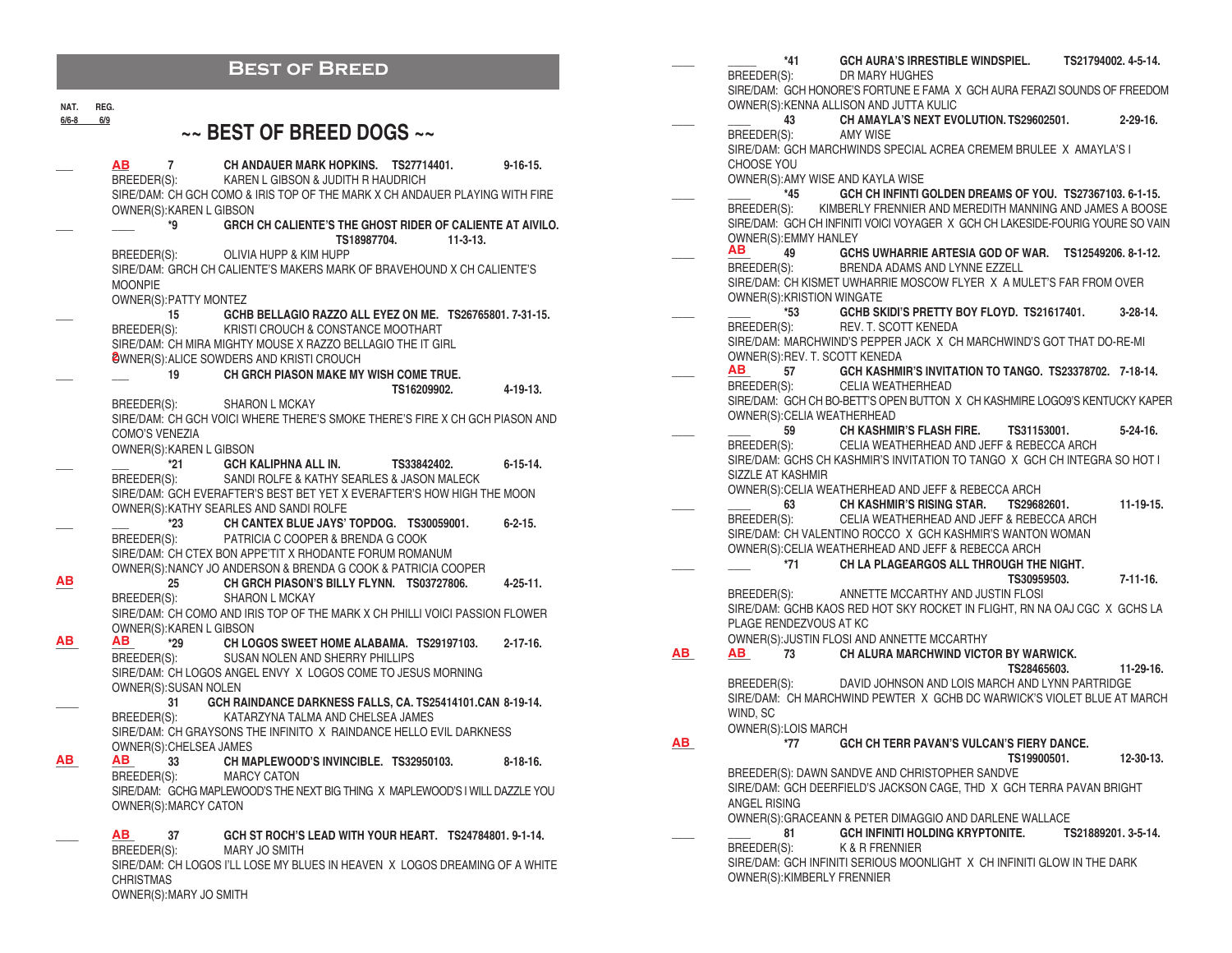**\_\_\_\_\_ \_\_\_\_ 89 GCH CH BRAVEHOUND'S PERFECT STORM. TS14984404. 10-28-12.** JEROME E AND DENISE A MILKO SIRE/DAM: GCHG CH CALIENTE'S MAKER'S MARK OF BRAVEHOUND X GCHB CH HONORE'S LILY-BELLE OWNER(S):JEROME E AND DENISE A MILKO **\_\_\_\_\_ \_\_\_\_ 91 GCHS CH BRAVEHOUND'S CROSSFIRE HURRICANE. TS14884402. 10-28-12.** BREEDER(S): JEROME E AND DENISE A MILKO SIRE/DAM: GCHG CH CALIENTE'S MAKER'S MARK OF BRAVEHOUND X GCHB CH HONORE'S LILY-BELLE OWNER(S):JEROME E AND DENISE A MILKO **\_\_\_\_\_ \*93 GCH KAOS RED HOT SKY ROCKET IN FLIGHT, RN OA OAJ CGC. TR98796903. 8-12-10.** BREEDER(S): SHAWNA SWANSON AND BLAKE SWANSON SIRE/DAM: GCH HELAYNES RED HOT MINI COOPER X CH KAOS LYNX DYNAMIC DITTO DIVOT OWNER(S):CHRISTINA TERBEEK **ALL STRIP ISSUE AND CH REGALLUST SANTORINI OF VOICI. TS29502302. 11-23-15.**<br> **REFEDER(S):** RENIE AND DOUG CONRAD RENIE AND DOUG CONRAD SIRE/DAM: GCHP CH VOICI ISLAND OF MYKONOS X CH REGALLUST DAGNY THE BLONDE BOMBSHELL OWNER(S):RENIE AND DOUG CONRAD<br>99 GCHCH REGALLI **\_\_\_\_ \_\_\_\_ 99 GCHCH REGALLUST ROCKSTAR OF INFINITI. TS29686701. 1-5-16.** BREEDER(S): RENIE AND DOUG CONRAD SIRE/DAM: GCHB CH INFINITI VOICI VOYAGER X CH REGALLUST ATHENA OF VOICI OWNER(S):RENIE A. CONRAD AND KIM FRENNIER **\_\_\_\_ \*101 CH TEBO RAINDANCE CAT ABOUT TOWN. TS28420001. 12-5-15.** BREEDER(S): KATHLEEN THIBEAULT AND CHELSEA JAMES SIRE/DAM: CH RAINDANCE WILDCAT RED X GCHB THIBEAULT MENTE' THE GENERAL'S DAUGHTER OWNER(S): BRIAN RANKER AND MICHELLE SILVERMAN AND CHELSEA JAMES **\_\_\_\_ \*103 CH RAINDANCE WICKED STRONG. TS21429104. 5-3-14.** CHELSEA JAMES AND SUSAN JAMES AND KAREN SMITH SIRE/DAM: CH CELESTE'S BLITZ'EM X GCH RAINDANCE MERCIER OWNER(S):CINDY LARUE AND EDWARD LARUE AND CHELSEA JAMES<br>115 GCHR BELLAGIO RAZZO ALL EVEZ ON ME **\_\_\_\_ 115 GCHB BELLAGIO RAZZO ALL EYEZ ON ME. TS26765801. 7-31-15.** BREEDER(S): KRISTI CROUCH & CONSTANCE MOOTHART SIRE/DAM: CH MIRA MIGHTY MOUSE X RAZZO BELLAGIO THE IT GIRL OWNER(S): ALICE SOWDERS & KRISTI CROUCH<br>119 GCHB CH KAOS COOL BI **\_\_\_\_ \_\_\_\_ 119 GCHB CH KAOS COOL BLUE DESERT SHARK. TS22465301. 8-3-14.** SHAWNA AND BLAKE SWANSON SIRE/DAM: GCH CH DEERFIELD'S POINT BLANK X GCH KAOS RED HOT SUPERCHARGED AND FULL OF PIZAZZ PJ OWNER(S):SHAWNA AND BLAKE SWANSON **\_\_\_\_ \_\_\_\_ \*135 CH HONORE'S MAYBE MONDAY. TS29620901. 10-02-15.** BREEDER(S): CAROL P. SMITH SIRE/DAM: ANVI STEELMAN X CH HONORE'S FINDING FOREVER OWNER(S):CAROL P. SMITH **\_\_\_\_ \_\_\_\_ \*143 CH LYRIC'S ONE HIT WONDER, ACT1 ACT2. TS21833201. 5-3-14.** DALENA M FRANKLIN SIRE/DAM: CH VALLATA'S CITY SLICKER X GCH LYRIC'S ETERNAL TOUCH OF ELEGANCE OWNER(S):DALENA M FRANKLIN<br>147 MARCHWII **\_\_\_\_ 147 MARCHWIND DEEP DISH PEPPERONI. TS22685203. 8-26-14.** BREEDER(S): I OIS MARCH SIRE/DAM: CH MARCHWIND DAWSON X GCH LEBECK MARCHWIND ZENYATTA OWNER(S):ALEXANDER BUCHNER **\_\_\_\_ \_\_\_\_ 157 CH RHAMAH HAPPINESS IS THE TRUTH. TS22584201. 4-29-14.** BREEDER(S): MARY MARLOWE AND CARMEN DEBOER SIRE/DAM: RHAMAH PURSUIT OF HAPPINESS X BO-BETT'S RUTHIE RICOTTA OWNER(S):MARY MARLOWE **AB AB AB**

## **~~ BEST OF BREED BITCHES ~~**

**\_\_\_\_ \_\_\_\_ \*8 GCH PARRIS TORTUGA ECLIPSE.TS25748701. 4-16-15.**  BREEDER(S): MS MICHELLE M PARRIS SIRE/DAM: GCH FIORE LORENA GIMME GUMBO AT PEEK'S BAYOU X GCHS CALIENTE TORTUGA TREASURE IN PARRIS OWNER(S):MICHELLE M PARRIS<br>10 6CHS CAL **\_\_\_\_ \*10 GCHS CALIENTE TORTUGA TREASURE IN PARRIS. TS05727803. 7-1-11.** BREEDER(S): PATTY MONTEZ SIRE/DAM: CH MARCHWIND ROWDY COWBOY X CALIENTE'S ONE FOR THE MONEY OWNER(S):MICHELLE M PARRIS<br>AR \*42 GCHB INF **\_\_\_\_ \_\_\_\_ \*42 GCHB INFINITI SHE'S GOT LEGS. TS28955402. 11-26-15.**  KIM AND RANDY FRENNIER SIRE/DAM: GCH INFINITI VOICI VOYAGER X CH INFINITI LADY STARDUST OWNER(S):TAYLOR BARNES AND BECKY BARNES AND KIM & RANDY FRENNIER **\_\_\_\_ \*46 CH NOVA MAPLEWOOD'S BLUE ANGEL. TS22797801. 10-22-15.**  LORRIE FEDORICH & MARCY CATON SIRE/DAM: GCH MAPLEWOOD'S LAST CHANCE AT NOVA X CH MAPLEWOOD NOVA'S MESSENGER OF HOPE OWNER(S):LORRIE FEDORICH & MARCY CATON<br>AR \*48 CH MAPI FWOOD NOVA'S **\_\_\_\_ \_\_\_\_ \*48 CH MAPLEWOOD NOVA'S MESSANGER OF HOPE. TS22418001. 5-24-14.** BREEDER(S): MARCY CATON SIRE/DAM: CH MARCHWIND MAPPLEWOOD SWEET ADDICTION X CH MAPLEWOOD NEXT TOP MODEL OWNER(S):LORRIE FEDORICH & MARCY CATON<br>50 CH MARCHWIND'S HAUTE **\_\_\_\_ \_\_\_\_ \*50 CH MARCHWIND'S HAUTE CAUTURE DIVA AT ROSEWOOD. TS22684602. 7-14-14.** BREEDER(S): LOIS R MARCH MD SIRE/DAM: GCH MARCHWIND FINISHING TOUCH X CH WYNSON'S MOUNTAIN LAUREL OWNER(S):BETHANY REDO-RAHM<br> **CH VAI HAS \_\_\_\_ \_\_\_\_ \*62 CH VALHASAR A SONG OF ICE AND FIRE AT AGAPE. TS23887101. 7-12-14.** BREEDER(S): RICHARD VALENTINI SIRE/DAM: VALHASAR CYAN MISTER MAJESTYK X VALHASAR CYAN MALEFICENT OWNER(S):KAREN LOFTUS AND RICHARD VALENTINI<br>
\*74 GCHR WHITE FAGI F RACHEI **ACHB WHITE EAGLE RACHEL ALEXANDRA. TS26449301. 5-7-15.**<br> **BREEDER(S):** REV. TERRY LITTON AND MARILEE LITTON REV. TERRY LITTON AND MARILEE LITTON SIRE/DAM: GCH CH BLUMOON-APPRAXIN FUNNY CIDE X GCH HONORE'S CHELSEA CHARMER OWNER(S):DR. MARY HUGHES AND JUTTA KULIC<br>AB \*84 GCHB CH MAPI FWOOD'S O **\_\_\_\_ \_\_\_\_ \*84 GCHB CH MAPLEWOOD'S GOOD TO GO. TS24145904. 10-10-14.** MARCY CATON SIRE/DAM: CH MARCHWIND MAPLEWOOD TO THE NINES X CH MAPLEWOODS GOODBYE EARL OWNER(S):MARCY CATON AND MARY ANNE COUSINS<br>ARCH UWHARRIF BLUMONT CARO **\_\_\_\_ \_\_\_\_ \*88 CH UWHARRIE BLUMONT CAROLINA MOON AT CELTIC. TS28640401. 12-15-15.** BREEDER(S): ELIZABETH PATTERSON AND LYNNE EZZELL SIRE/DAM: GCH CH UWHARRIE KISMET FAMETASTIK X CH MC-HI STARS OVER HOLLYWOOD OWNER(S):VIRGINIA KING KIRBY AND LYNNE EZZELL **\_\_\_\_ \_\_\_\_ \*90 GCH SKIDI'S AIN'T NOBODY THAT CAN SING LIKE ME. TS28379202. 12-31-15.** BREEDER(S): REV. T. SCOTT KENEDA AND ANGELA KENEDA SIRE/DAM: GCHS PIASON MAKE MY WISH COME TRUE X CH MARCHWIND'S GOT THAT **AB AB**

DO-RE-MI

OWNER(S):REV. T. SCOTT KENEDA AND ANGELA KENEDA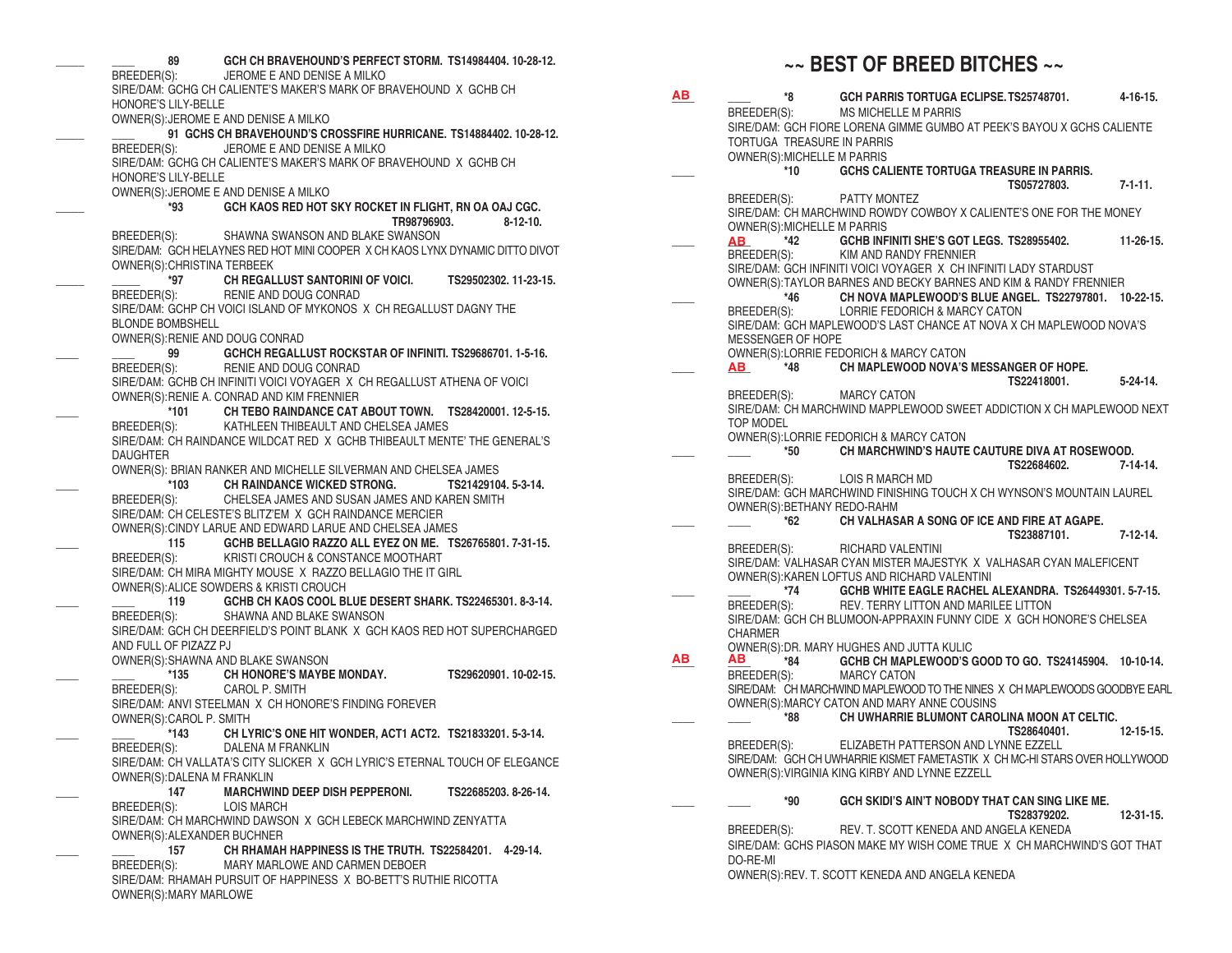|    | 94                                     | CH INTEGRA HIGH HEELS AND PEARLS AT KASHMIRE.                                                           |                 |
|----|----------------------------------------|---------------------------------------------------------------------------------------------------------|-----------------|
|    |                                        | TS29675901.                                                                                             | $3 - 4 - 16$ .  |
|    | BREEDER(S):                            | MARK LUCAS AND TIM CATTERSON                                                                            |                 |
|    |                                        | SIRE/DAM: CH INTEGRA JUST IN TIME FOR SHADOWLANDS X GCHS CH INTEGRA MAJA                                |                 |
|    | <b>SCATTERED PEARLS</b>                |                                                                                                         |                 |
|    |                                        | OWNER(S): CELIA WEATHERHEAD AND MARK LUCAS                                                              |                 |
|    | *106                                   | CH FOXTRACE JACKS ARE DAZZLING. TR98170903.                                                             | $8 - 15 - 10$ . |
|    | BREEDER(S):                            | PATRICIA D JOHNSON AND ROBERT M. JOHNSON                                                                |                 |
|    |                                        | SIRE/DAM: GCH DEERFIELD'S JACKSON CAGE X CH MOONGLOW FOXTRACE JACKIE O                                  |                 |
|    | *112                                   | OWNER(S): PATRICIA D JOHNSON AND ROBERT M JOHNSON<br>GCHB DC MARCHWIND ALURA CATCH ME IF YOU CANDY, SC. |                 |
|    |                                        | TS25647315.                                                                                             | 4-6-15.         |
|    | BREEDER(S):                            | LOIS R MARCH                                                                                            |                 |
|    |                                        | SIRE/DAM: CH MARCHWIND BOLT FROM THE BLUE X CH MARCHWIND ZENITH                                         |                 |
|    |                                        | OWNER(S): LYNN PARTRIDGE AND LOIS R MARCH M.D.                                                          |                 |
|    | AB<br>*118                             | GCH CH INTEGRA'S SOMETHINGTO SKYPE ABOUT.                                                               |                 |
|    |                                        | TS24895501.                                                                                             | $1-23-15.$      |
|    | BREEDER(S):                            | MARK LUCAS AND RAYMOND WEYER                                                                            |                 |
|    |                                        | SIRE/DAM: GCH DEERFIELD'S JACKSON CAGE, THD X GCH INTEGRA'S MASQUERADE                                  |                 |
|    | <b>PARTY</b>                           |                                                                                                         |                 |
|    |                                        | OWNER(S): MARK LUCAS AND PETER DIMAGGIO AND DARLENE WALLACE                                             |                 |
| ΑВ | ΑВ<br>*120                             | CH INTEGRA'S TRENDING ON TWITTER AT DEERFIELD.                                                          |                 |
|    |                                        | TS24895503.                                                                                             | $1 - 23 - 15$ . |
|    | BREEDER(S):                            | MARK LUCAS AND RAYMOND WEYER                                                                            |                 |
|    |                                        | SIRE/DAM: GCH DEERFIELD'S JACKSON CAGE, THD X GCH INTEGRA'S MASQUERADE                                  |                 |
|    | <b>PARTY</b>                           | OWNER(S): GRACEANN & PETER DIMAGGIO AND DARLENE WALLACE                                                 |                 |
|    | *128                                   | GCHP CH REGALLUST KYTHIRA OF VOICI. TS29502301.11-23-15.                                                |                 |
|    | BREEDER(S):                            | RENIE AND DOUG CONRAD                                                                                   |                 |
|    |                                        | SIRE/DAM: GCHP CH VOICI ISLAND OF MYKONOS X CH REGALLUST DAGNY THE                                      |                 |
|    | <b>BLONDE BOMBSHELL</b>                |                                                                                                         |                 |
|    |                                        | OWNER(S): RENIE AND DOUG CONRAD                                                                         |                 |
|    | *130                                   | CH REGALLUST ENGLISH ROSE. TS26815901.                                                                  | $3-10-15$ .     |
|    | BREEDER(S):                            | RENIE AND DOUG CONRAD                                                                                   |                 |
|    |                                        | SIRE/DAM: CH REGALLUST LUXOR OF VOICI X CH REGALLUST SELENE OF VOICI                                    |                 |
|    | OWNER(S): RENIE AND DOUG CONRAD        |                                                                                                         |                 |
|    | 136                                    | CH RESOUNDING CARMEN CHRISTI. TS26966001.                                                               | $8 - 5 - 15.$   |
|    | BREEDER(S):                            | SUSAN SALLADAY                                                                                          |                 |
|    |                                        | SIRE/DAM: GCH RESOUNDING WHO CAN COUNT THE CLOUDS? X GCH RESOUNDING                                     |                 |
|    | FLOWERS OF THE FIELD                   |                                                                                                         |                 |
| AB | OWNER(S): SUSAN SALLADAY<br>*140<br>AB | CH NOVA MAPLEWOOD FELIZ CUMPLEANOS.                                                                     |                 |
|    |                                        | TS26347301.                                                                                             | $5 - 24 - 15$ . |
|    |                                        | BREEDER(S): LORRIE FEDORICH                                                                             |                 |
|    |                                        | SIRE/DAM: GCH CH MAPLEWOOD'S LAST CHANCE AT NOVA X CH MAPLEWOOD NOVA                                    |                 |
|    | MESSENGER OF HOPE                      |                                                                                                         |                 |
|    |                                        | OWNER(S): MARCY CATON AND MARY ANNE COUSINS                                                             |                 |
|    | 148<br>AB                              | CH KC'S DON'T TICK ME OFF AT ATALI. TS16674103. 2-22-13.                                                |                 |
|    | BREEDER(S):                            | <b>CAMILLE BAKKER</b>                                                                                   |                 |
|    |                                        | SIRE/DAM: CH VALENTINO ROCCO X CH KC'S LITTLE BACK DRESS                                                |                 |
|    |                                        | OWNER(S): GARY WINGATE AND MALLORI SEIFERT AND CAMILLE BAKKER                                           |                 |
|    | 154                                    | GCH KAOS GOLDEN TETRA LIFE IS GOOD. TS22465302. 8-3-14.                                                 |                 |
|    | BREEDER(S):                            | SHAWNA AND BLAKE SWANSON                                                                                |                 |
|    |                                        | SIRE/DAM: GCH CH DEERFIELD'S POINT BLANK X GCH KAOS RED HOT SUPERCHARGED                                |                 |
|    | AND FULL OF PIZAZZ PJ                  |                                                                                                         |                 |
|    |                                        | OWNER(S): SHAWNA AND BLAKE SWANSON                                                                      |                 |

**\_\_\_\_ \_\_\_\_ 158 GCH INFINITI SOUTHERN GIRL. TS28955402. 11-26-15.** KIM AND RANDY FRENNIER SIRE/DAM: GCH INFINITI VOICI VOYAGER X CH INFINITI LADY STARDUST OWNER(S):ANNE MARIE SHUTE AND KIM & RANDY FRENNIER **\_\_\_\_ \_\_\_\_ \*160 CH ANDAUER & COMO'S LA BELLASERA. TS27714402. 9-16-15.** KAREN L GIBSON & JUDITH R HAUDRICH SIRE/DAM: GCH CH COMO & IRIS TOP OF THE MARK X CH ANDAUER PLAYING WITH FIRE OWNER(S):PAMELA V CONICK & CORINNE S CARIELLO **\_\_\_\_ \_\_\_\_ \*164 GCHB VOICE LILACS IN BLOOM. TS17136302. 5-26-13.**  BREEDER(S): LAYLE GRIFFIOEN SIRE/DAM: GRCH VOICI EVEN MONEY X CH VOICI VELVET SHADOW OWNER(S):LAYLA GRIFFIOEN **\_\_\_\_ \_\_\_\_ 166 GCH ELEGANTE HELLO DOLLY AT LORAC. TS13928402. 10-20-12.** BREEDER(S): CAROL S WIEDMER SIRE/DAM: GCH CH LORAC'S ITS MY TIME FOR ELEGANTE X GCH CH PIASON ELEGANTE WIND BENEATH MY WINGS OWNER(S):CAROL S WIEDERMER & RENEE COOPER **\_\_\_\_ \_\_\_\_ \*180 CH MARCHWIND FORTUNATO BLUE GEMMA. TS28047605. 11-28-15. LOIS MARCH** SIRE/DAM: MARCHWIND BOLT FROM THE BLUE X MARCHWIND ZENITH OWNER(S):NICOLE GRISWOLD **\_\_\_\_ \_\_\_\_ \*182 CH ANDAUER & COMO'S LA BELLASERA.TS27714402. 9-16-15.** KAREN L GIBSON AND JUDITH R HAUDRICH SIRE/DAM: GCH CH COMO & IRIS TOP OF THE MARK X CH ANDAUER PLAYING WITH FIRE OWNER(S):PAMELA V CONICK & CORINNE S CARIELLO **\_\_\_\_ \_\_\_\_ 188 CH FOURIG'S GO FOR IT AT LAKESIDE CGC. TS2316072.9-1-14.** BREEDER(S): MARILYNN E. RICE SIRE/DAM: CH NAMPARALORANNE NORHTERN QUEST FOURIG X CH MARCHWIND PIECE OF HEAVENAT FOURIG OWNER(S):MEREDITH MANNING AND MARILYNN E. RICE **\_\_\_\_\_\_\_\_ \*194 GCH CH LYRIC'S JEWEL OF SWEET ELEGANCE. TS06911601. 8-18-11.**<br>BREEDER(S): DALENA M FRANKLIN DALENA M FRANKLIN SIRE/DAM: GCH DEERFIELD'S JACKSON CAGE X CH SWEET ELEGANCE OF WESTWIND, RE AX AXJ NF OWNER(S):DALENA M FRANKLIN<br>\*196 CH LYRIC **\_\_\_\_ \_\_\_\_ \*196 CH LYRIC'S MINUET IN G. TS24165001. 12-4-14.** BREEDER(S): DALENA M FRANKLIN SIRE/DAM: CH VALLATA'S CITY SLICKER X GCH LYRIC'S ETERNAL TOUCH OF ELEGANCE OWNER(S):DALENA M FRANKLIN **AB \_\_\_\_ \_\_\_\_ \*200 CH LOGOS THE MORAL COMPASS. TS27974601. 7-11-15**. BREEDER(S): SAMUEL PHILLIPS SIRE/DAM: LOGOS GOD HAS SMILED ON ME X LOGOS OUT OF HIM THE NAIL OWNER(S):ALEXANDER BUCHNER AND SHERRY PHILLIPS **\_\_\_\_ \_\_\_\_ \*212 CH CASESA THE EARTHLY PARADISE. TS24782901. 10-8-14. JESSICA HEKL** SIRE/DAM: PICO BOLIVAR FORUM ROMANUM X CH CASESA MISS OLIVE DIOR OWNER(S): JESSICA HEKL AND DEBRA HEKL<br>
\*224 **GCH CH RAINDANCE ( \_\_\_\_ \*224 GCH CH RAINDANCE COMMANDING CURVE. TS21429102. 5-3-14.**  CHELSEA JAMES AND SUSAN JAMES AND KAREN SMITH SIRE/DAM: CH CELESTE'S BLITZ'EM X GCH RAINDANCE MERCIER OWNER(S):RONDA PORRAS AND CHELSEA JAMES **\_\_\_\_\_ \_\_\_\_\_ \*226 GCH CH MARCHWINDS BETTY BOOP. TS23272302. 9-27-14.** BREEDER(S): LOUIS MARCH SIRE/DAM: CH MARCH WIND DAWSON X CH MARCHWIND LAST CALL OWNER(S): LAURA VAUGHT \_\_\_\_\_ \_\_\_\_\_\_\_\_\_\_\_ #156 (moveup from 19-12 bitch \_\_\_ (class) **AB** #125 (moveup from **BBE bitch** (class) **AB AB AB**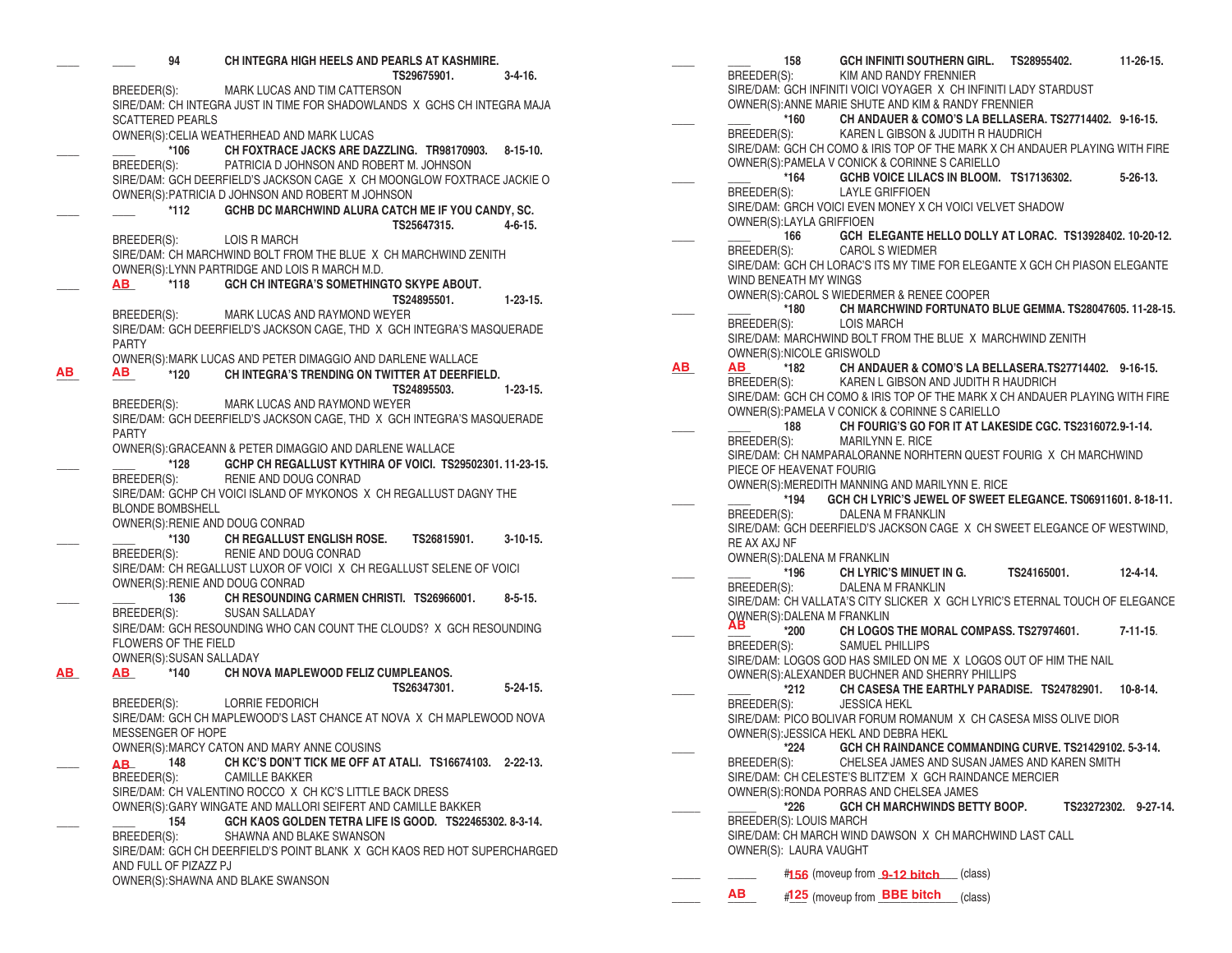# **2017 IGCA NATIONAL SPECIALTY WINNERS**



| <b>IGCA</b><br>National<br>Specialty Specialty | <b>IGCA</b><br>Regional |                                                   |
|------------------------------------------------|-------------------------|---------------------------------------------------|
| 31                                             | 81                      | <b>BEST OF BREED</b>                              |
| 126                                            | 36 —                    | <b>BEST OF WINNERS</b>                            |
| 126                                            | 112                     | <b>BEST OF OPPOSITE SEX TO BEST OF BEED</b>       |
| 81                                             | 19                      | <b>SELECT DOG</b>                                 |
| 112                                            | 160                     | <b>SELECT BITCH</b>                               |
| 43                                             | 9                       | <b>AWARD OF MERIT</b>                             |
| 19                                             | $21 -$                  | <b>AWARD OF MERIT</b>                             |
| 158                                            | 43                      | <b>AWARD OF MERIT</b>                             |
| 74                                             | 91 —                    | <b>AWARD OF MERIT</b>                             |
| 15                                             | 158                     | <b>AWARD OF MERIT</b>                             |
| 142                                            | 164                     | <b>AWARD OF MERIT</b>                             |
| $11 -$                                         | 74                      | <b>AWARD OF MERIT</b>                             |
| 112                                            | 112                     | <b>BEST OWNER-HANDLED (NOHS)</b>                  |
| 145                                            | 145                     | <b>BEST VETERAN DOG</b>                           |
| 142                                            | 142                     | <b>BEST VETERAN BITCH</b>                         |
| 163                                            | 55                      | <b>BEST PUPPY IN SPECIALTY</b> (6-12 mo. classes) |
| 126                                            | 113                     | <b>BEST BRED BY EXHIBITOR</b>                     |

## **Non-Regular Multiple Dog Classes**

#### **ITALIAN GREYHOUNDS: STUD DOG CLASS.**

| 19                            | CH GRCH PIASON MAKE MY WISH COME TRUE.                                                                                                                                                                                                                                                                                                                                                                                                     | $4 - 19 - 13$ .                                                                                                                                                                                                                                                                                                                                                                                                                                                                                                                                                                                                                                                                                                                                                                                                                              |
|-------------------------------|--------------------------------------------------------------------------------------------------------------------------------------------------------------------------------------------------------------------------------------------------------------------------------------------------------------------------------------------------------------------------------------------------------------------------------------------|----------------------------------------------------------------------------------------------------------------------------------------------------------------------------------------------------------------------------------------------------------------------------------------------------------------------------------------------------------------------------------------------------------------------------------------------------------------------------------------------------------------------------------------------------------------------------------------------------------------------------------------------------------------------------------------------------------------------------------------------------------------------------------------------------------------------------------------------|
| BREEDER(S):<br>COMO'S VENEZIA | <b>SHARON L MCKAY</b>                                                                                                                                                                                                                                                                                                                                                                                                                      |                                                                                                                                                                                                                                                                                                                                                                                                                                                                                                                                                                                                                                                                                                                                                                                                                                              |
| ΑВ<br>25<br>BREEDER(S):       | CH GRCH PIASON'S BILLY FLYNN. TS03727806.<br><b>SHARON L MCKAY</b>                                                                                                                                                                                                                                                                                                                                                                         | $4 - 25 - 11$ .                                                                                                                                                                                                                                                                                                                                                                                                                                                                                                                                                                                                                                                                                                                                                                                                                              |
| 35<br>BREEDER(S):             | <b>GCH SILVANI VOICI TREADING THE SHADOWS.</b><br>TS17708102.<br>HOLLY HOWARTH AND LAYLE GRIFFIOEN                                                                                                                                                                                                                                                                                                                                         | $6 - 10 - 13$ .                                                                                                                                                                                                                                                                                                                                                                                                                                                                                                                                                                                                                                                                                                                                                                                                                              |
| 85<br>BREEDER(S):             | GCH INFINITI VOICI VOYAGER. TS00442701.<br>KIMBERLY FRENNIER                                                                                                                                                                                                                                                                                                                                                                               | $8-29-10.$                                                                                                                                                                                                                                                                                                                                                                                                                                                                                                                                                                                                                                                                                                                                                                                                                                   |
| 93<br><b>DIVOT</b>            | GCH KAOS RED HOT SKY ROCKET IN FLIGHT, RN OA OAJ CGC.<br>TR98796903.<br>SHAWNA SWANSON AND BLAKE SWANSON                                                                                                                                                                                                                                                                                                                                   | $8-12-10$ .                                                                                                                                                                                                                                                                                                                                                                                                                                                                                                                                                                                                                                                                                                                                                                                                                                  |
|                               |                                                                                                                                                                                                                                                                                                                                                                                                                                            |                                                                                                                                                                                                                                                                                                                                                                                                                                                                                                                                                                                                                                                                                                                                                                                                                                              |
| 166<br>BREEDER(S):            | GCH ELEGANTE HELLO DOLLY AT LORAC. TS13928402. 10-20-12.<br><b>CAROL S WIEDMER</b>                                                                                                                                                                                                                                                                                                                                                         |                                                                                                                                                                                                                                                                                                                                                                                                                                                                                                                                                                                                                                                                                                                                                                                                                                              |
|                               |                                                                                                                                                                                                                                                                                                                                                                                                                                            |                                                                                                                                                                                                                                                                                                                                                                                                                                                                                                                                                                                                                                                                                                                                                                                                                                              |
| 1 #400                        | (8) GCH PARRIS TORTUGA ECLIPSE. TS25748701.<br>BREEDER(S): MS MICHELLE M PARRIS<br>SIRE/DAM: GCH FIORE LORENA GIMME GUMBO AT PEEK'S BAYOU X GCHS<br>CALIENTE TORTUGA TREASURE IN PARRIS<br>OWNER(S): MICHELLE M PARRIS<br>(12) GCHS CALIENTE TORTUGA TREASURE IN PARRIS. TS05727803. 7-1-11.<br>BREEDER(S):<br>PATTY MONTEZ<br>SIRE/DAM: CH MARCHWIND ROWDY COWBOY X CALIENTE'S ONE FOR THE<br><b>MONEY</b><br>OWNER(S): MICHELLE M PARRIS | $4 - 16 - 15$ .                                                                                                                                                                                                                                                                                                                                                                                                                                                                                                                                                                                                                                                                                                                                                                                                                              |
|                               |                                                                                                                                                                                                                                                                                                                                                                                                                                            | TS16209902.<br>SIRE/DAM: CH GCH VOICI WHERE THERE'S SMOKE THERE'S FIRE X CH GCH PIASON AND<br>OWNER(S): KAREN L GIBSON<br>SIRE/DAM: CH COMO AND IRIS TOP OF THE MARK X CH PHILLI VOICI PASSION FLOWER<br>OWNER(S): KAREN L GIBSON<br>SIRE/DAM: GCH VOICI EVEN MONEY X CH SILVANI'S LUNAR ECLIPSE<br>OWNER(S): HOLLY HOWARTH AND LAYLE GRIFFIOEN<br>SIRE/DAM: GCH INFINITI WIRTTEN IN THE STARS X CH VOICI BLUE JEAN ABY<br>OWNER(S): KIMBERLY AND RANDALL FRENNIER<br>BREEDER(S):<br>SIRE/DAM: GCH HELAYNES RED HOT MINI COOPER X CH KAOS LYNX DYNAMIC DITTO<br>OWNER(S): CHRISTINA TERBEEK<br><b>ITALIAN GREYHOUNDS: BROOD BITCH CLASS.</b><br>SIRE/DAM: GCH CH LORAC'S ITS MY TIME FOR ELEGANTE X GCH CH PIASON ELEGANTE<br>WIND BENEATH MY WINGS<br>OWNER(S): CAROL S WIEDERMER & RENEE COOPER<br><b>ITALIAN GREYHOUNDS: BRACE CLASS.</b> |